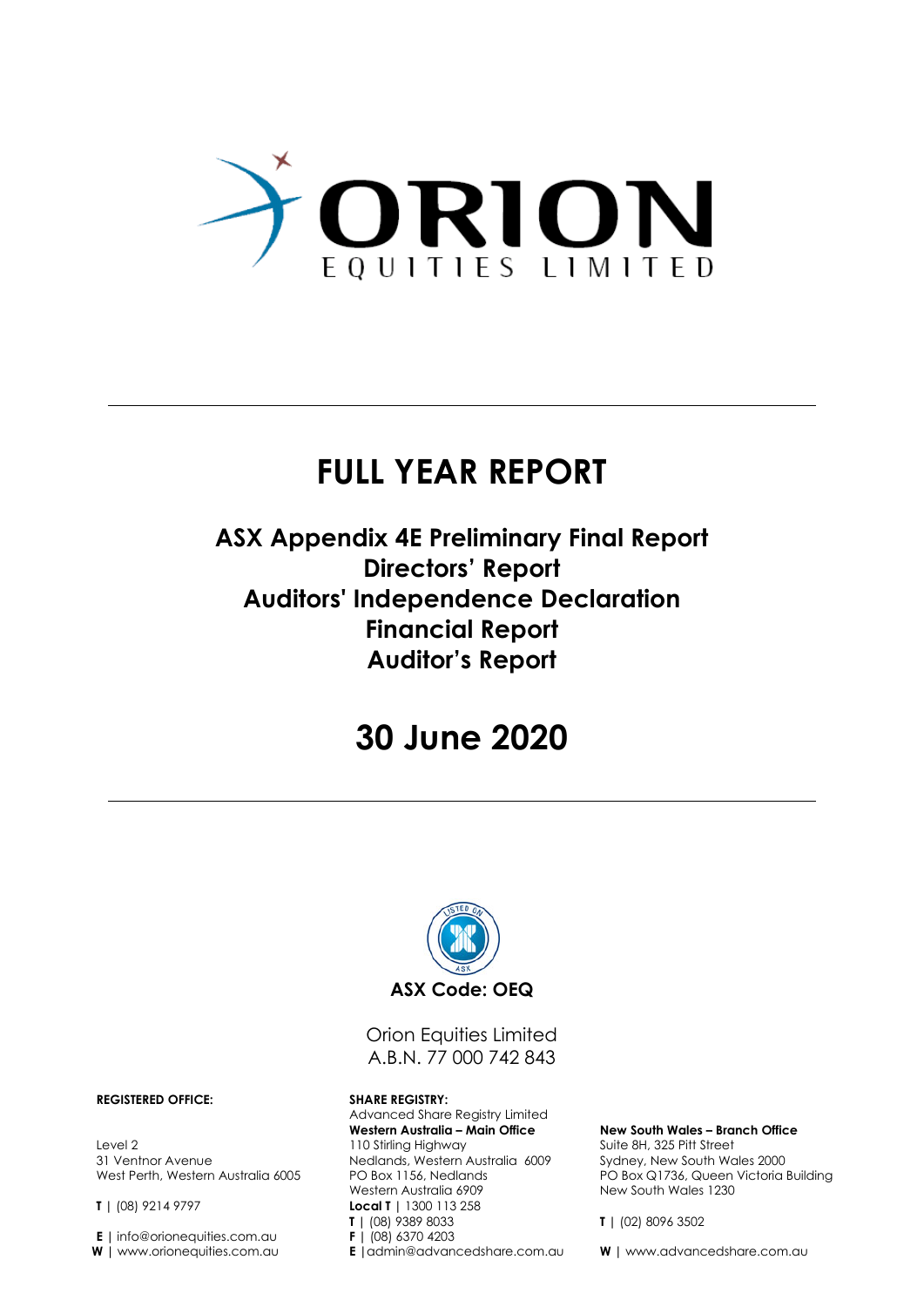| ASX Appendix 4E<br>Preliminary Final Report & Results for<br>Announcement to the Market | $\overline{2}$ | <b>BOARD</b><br>Faroog Khan<br>Victor Ho                               | Executiv<br>Execu             |
|-----------------------------------------------------------------------------------------|----------------|------------------------------------------------------------------------|-------------------------------|
| Directors' Report                                                                       | 4              | Yaqoob Khan                                                            | Non-Execu                     |
| Remuneration Report                                                                     | 12             | <b>COMPANY SECRETARY</b>                                               |                               |
| Auditor's Independence Declaration                                                      | 17             | Victor Ho                                                              |                               |
| Consolidated Statement of<br>Profit or Loss and Other<br>Comprehensive Income           | 18             | <b>PRINCIPAL AND REGISTERED OFFICE</b><br>Level 2<br>31 Ventnor Avenue |                               |
| Consolidated Statement of<br><b>Financial Position</b>                                  | 19             | West Perth, Western Australia 6005<br>Telephone:                       | (C                            |
| Consolidated Statement of<br>Changes in Equity                                          | 20             | Email:<br>Website:                                                     | info@orionequ<br>www.orionequ |
| <b>Consolidated Statement of Cash Flows</b>                                             | 21             | <b>AUDITORS</b><br>Rothsay Auditing                                    |                               |
| Notes to Consolidated Financial<br>Statements                                           | 22             | <b>Chartered Accountants</b><br>Level 1, Lincoln House                 |                               |
| Directors' Declaration                                                                  | 42             | 4 Ventnor Avenue<br>West Perth, Western Australia 6005                 |                               |
| Independent Auditor's Report                                                            | 43             | Telephone:<br>Website:                                                 | (C<br>www.rothsayresou        |
| Securities Information                                                                  | 47             | <b>STOCK EXCHANGE</b>                                                  |                               |

- [Market Announcements](http://www.orionequities.com.au/reports/2)
- [Financial Reports](http://www.orionequities.com.au/reports/6)
- [Corporate Governance](http://www.orionequities.com.au/corporate-governance)
- [NTA Backing History](http://www.orionequities.com.au/reports/10)<br>• Forms
- 
- $\bullet$  Email subscription

### **CONTENTS CORPORATE DIRECTORY**

| ASX Appendix 4E<br>Preliminary Final Report & Results for<br>Announcement to the Market<br>Directors' Report                                                                                     | $\mathbf 2$<br>4 | <b>BOARD</b><br>Faroog Khan<br>Executive Chairman<br>Victor Ho<br><b>Executive Director</b><br>Non-Executive Director<br>Yaqoob Khan                                                                                                                                                                                                                                                                                            |
|--------------------------------------------------------------------------------------------------------------------------------------------------------------------------------------------------|------------------|---------------------------------------------------------------------------------------------------------------------------------------------------------------------------------------------------------------------------------------------------------------------------------------------------------------------------------------------------------------------------------------------------------------------------------|
| Remuneration Report<br>Auditor's Independence Declaration                                                                                                                                        | $12 \,$<br>17    | <b>COMPANY SECRETARY</b><br>Victor Ho                                                                                                                                                                                                                                                                                                                                                                                           |
| Consolidated Statement of<br>Profit or Loss and Other<br>Comprehensive Income                                                                                                                    | 18               | <b>PRINCIPAL AND REGISTERED OFFICE</b><br>Level 2<br>31 Ventnor Avenue                                                                                                                                                                                                                                                                                                                                                          |
| Consolidated Statement of<br><b>Financial Position</b>                                                                                                                                           | 19               | West Perth, Western Australia 6005<br>Telephone:<br>(08) 9214 9797                                                                                                                                                                                                                                                                                                                                                              |
| Consolidated Statement of<br>Changes in Equity                                                                                                                                                   | 20               | Email:<br>info@orionequities.com.au<br>Website:<br>www.orionequities.com.au                                                                                                                                                                                                                                                                                                                                                     |
| <b>Consolidated Statement of Cash Flows</b>                                                                                                                                                      | 21               | <b>AUDITORS</b><br>Rothsay Auditing                                                                                                                                                                                                                                                                                                                                                                                             |
| Notes to Consolidated Financial<br>Statements                                                                                                                                                    | 22               | <b>Chartered Accountants</b><br>Level 1, Lincoln House<br>4 Ventnor Avenue                                                                                                                                                                                                                                                                                                                                                      |
| <b>Directors' Declaration</b>                                                                                                                                                                    | 42               | West Perth, Western Australia 6005<br>Telephone:<br>(08) 9486 7094                                                                                                                                                                                                                                                                                                                                                              |
| Independent Auditor's Report                                                                                                                                                                     | 43               | Website:<br>www.rothsayresources.com.au                                                                                                                                                                                                                                                                                                                                                                                         |
| Securities Information                                                                                                                                                                           | 47               | <b>STOCK EXCHANGE</b><br>Australian Securities Exchange<br>Perth, Western Australia<br><b>ASX CODE</b><br>OEQ<br><b>SHARE REGISTRY</b>                                                                                                                                                                                                                                                                                          |
| Visit www.orionequities.com.au for:<br><b>Market Announcements</b><br><b>Financial Reports</b><br>Corporate Governance<br><b>NTA Backing History</b><br>Forms<br>Email subscription<br>$\bullet$ |                  | Advanced Share Registry Limited<br><b>Main Office</b><br>110 Stirlina Hiahwav<br>Nedlands, Western Australia 6009<br>Local Telephone:<br>1300 113 258<br>(08) 9389 8033<br>Telephone:<br>Facsimile:<br>(08) 6370 4203<br>Email:<br>admin@advancedshare.com.au<br>Investor Web:<br>www.advancedshare.com.au<br><b>Sydney Office</b><br>Suite 8H, 325 Pitt Street<br>Sydney, New South Wales 2000<br>Telephone:<br>(02) 8096 3502 |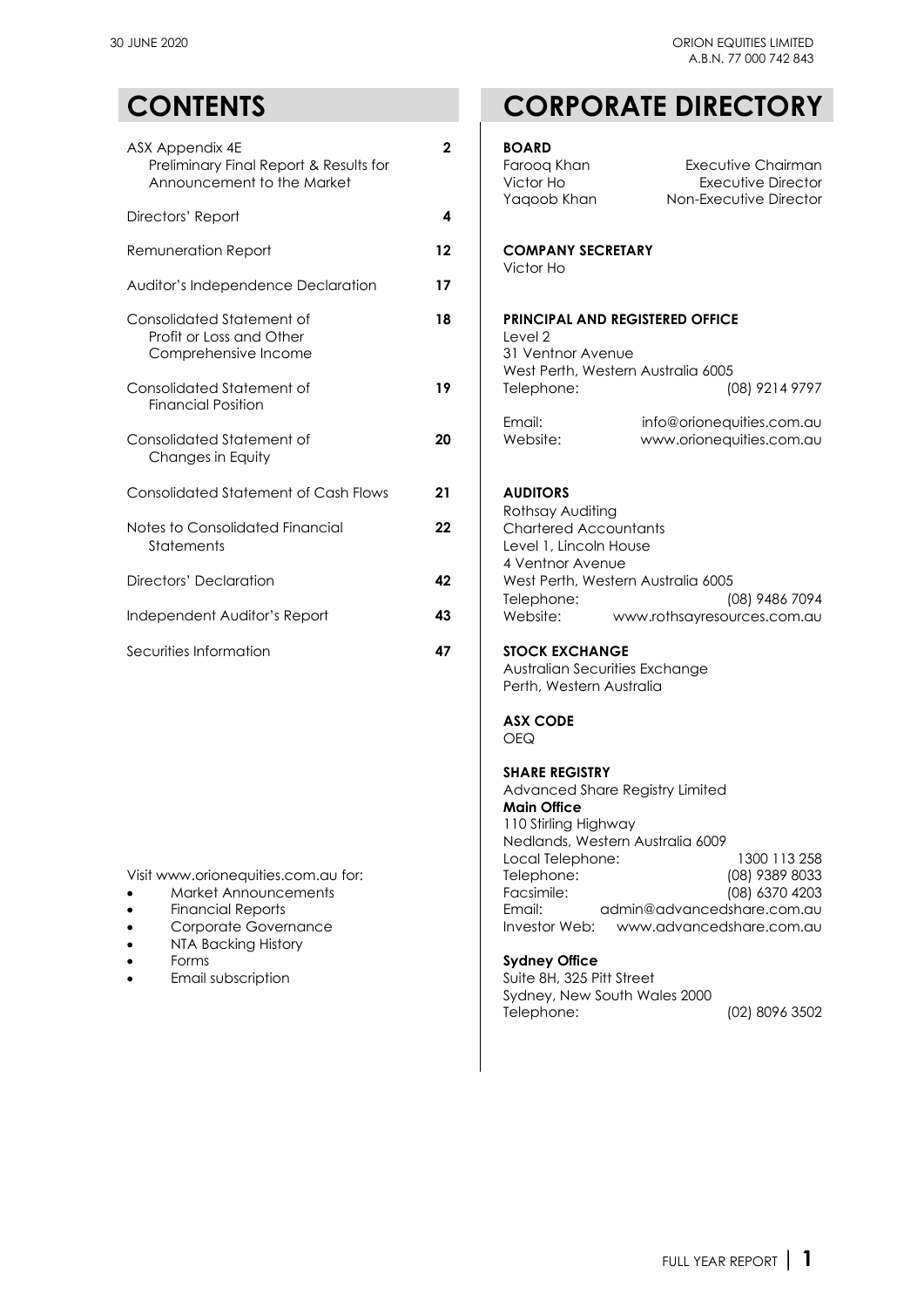## **Results for Announcement to the Market**

| <b>Current Reporting Period:</b> | Financial year ended 30 June 2020                                |
|----------------------------------|------------------------------------------------------------------|
|                                  | Previous Corresponding Period: Financial year ended 30 June 2019 |
| <b>Balance Date:</b>             | 30 June 2020                                                     |
| Company:                         | Orion Equities Limited (ASX:OEQ) (OEQ)                           |
| Consolidated Entity:             | Orion and controlled entities (Orion)                            |

### **OVERVIEW OF RESULTS FOR ANNOUNCEMENT TO THE MARKET**

|                                             | 2020                     | 2019          |          | Up/  |
|---------------------------------------------|--------------------------|---------------|----------|------|
| <b>Consolidated Entity</b>                  | \$                       | S             | % Change | Down |
| Total revenues                              | 65,618                   | 48,972        | 34%      | Up   |
| Net gain on sale of non-current asset       | $\overline{\phantom{a}}$ | 201,786       | N/A      | N/A  |
| Net gain/(loss) on financial assets         | $\overline{\phantom{a}}$ | (86,901)      | N/A      | N/A  |
| Share of Associate entity's loss            | (307, 878)               | (662, 455)    | 54%      | Down |
| Expenses:                                   |                          |               |          |      |
| Personnel expenses                          | (412,379)                | (434, 743)    | 5%       | Down |
| Corporate expenses                          | (28, 947)                | (29, 635)     | $2\%$    | Down |
| Other expenses                              | 106,553)                 | (220,638)     | 52%      | Down |
| Loss from continuing operations before tax  | (790, 139)               | (1, 183, 614) | 33%      | Down |
| Loss from discontinued operations           |                          | (56,760)      | N/A      | N/A  |
| Income tax expense                          | $\overline{\phantom{a}}$ | (38, 973)     | N/A      | N/A  |
| Loss attributable to members of the Company | (790,139)                | (1, 279, 347) | 38%      | Down |
| Basic and diluted loss per share (cents)    | (5.05)                   | (8.18)        | 61%      | Down |
| Pre-tax NTA backing per share               | \$0.11                   | \$0.164       | 66%      | Down |
| Post-tax NTA backing per share              | \$0.11                   | \$0.164       | 66%      | Down |

### **BRIEF EXPLANATION OF RESULTS AND COMMENTARY ON RESULTS AND OTHER SIGNIFICANT INFORMATION**

Orion recognised \$0.308 million as a share of an Associate entity's loss – this relates to Orion's investment in Bentley Capital Limited (ASX[:BEL\)](https://www.asx.com.au/asx/share-price-research/company/BEL) – this was a major contributor to the overall net loss incurred.

Orion accounts for Bentley as an Associate entity, which means that Orion is required to recognise a share of Bentley's net gain or loss in respect of the financial year based on Orion's (26.95% as at 30 June 2020) shareholding interest in Bentley (this is known as the equity method of accounting for an associate entity). This share of Bentley's net loss was a major contributor to Orion's net loss for the year, rather than as a consequence of Orion's own direct activities or operations.

The share price of Strike Resources Limited (ASX[:SRK\)](https://www.asx.com.au/asx/share-price-research/company/SRK) has increased significantly since the balance date, from 4.5 cents to a last bid price of 15.5 cents (on 25 August 2020). This translates to an unrealised net gain of \$1.1 million (in respect of the 10,000,000 Strike shares held by Orion) for the current 2020/2021 financial year, which is equivalent to 7 cents (pre and post tax) per Orion share (based on the Company's issued capital of 15,649,228 shares).

Orion notes that Associate entity, Bentley is also a major shareholder in Strike. The increase in Strike's share price (as above) translates to an unrealised net gain of \$5.78 million (in respect of the 52,553,493 Strike shares held by Bentley) for the current 2020/2021 financial year, which is equivalent to 7.6 cents (pre and post tax) per Bentley share (based on Bentley's issued capital of 76,127,918 shares).

The share price of Bentley has also increased significantly since the balance date, from 3.5 cents to a last bid price of 6.4 cents (on 25 August 2020). Based on Orion's 20,513,783 shareholding in Bentley, this represents an appreciation in market value from \$0.72 million to \$1.31 million.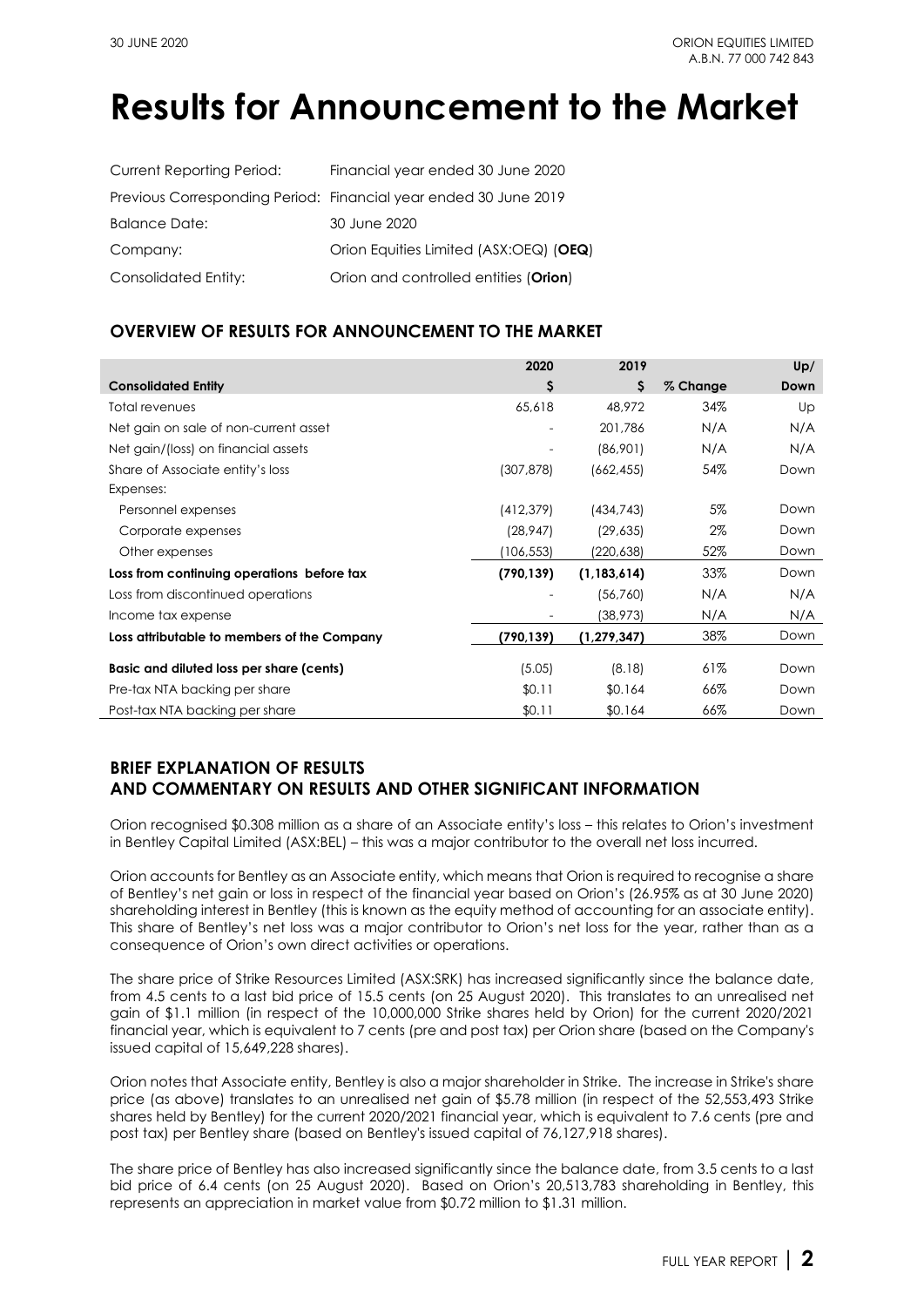## **Results for Announcement to the Market**

Further information about Bentley's operations. financial position and performance for the financial year ended 30 June 2020 are outlined in Bentley's 30 June 2020 [Full Year Report.](https://www.asx.com.au/asx/statistics/displayAnnouncement.do?display=pdf&idsId=02269382)

Please refer to the Directors' Report and Financial Report for further information on a review of Orion's operations and the financial position and performance of Orion for the financial year ended 30 June 2020.

Notwithstanding the accounting carrying value of the investments of the Company as outlined herein, it is noted that the market value of these share investments as at balance date are as follows:

| Investment                         | Shareholding | <b>ASX Market Value</b><br>30 June 2020 |
|------------------------------------|--------------|-----------------------------------------|
| Bentley Capital Limited (ASX:BEL)  | 20,513,783   | \$717,982                               |
| Strike Resources Limited (ASX:SRK) | 10,000,000   | \$450,000                               |
|                                    | Total        | \$1,167,982                             |

### **DIVIDENDS**

The Directors have not declared a dividend in respect of the financial year ended 30 June 2020.

### **ASSOCIATE ENTITY**

The Company has accounted for the following share investment at the Balance Date as an investment in an Associate entity (on an equity accounting basis):

(1) 26.95% interest (20,513,783 shares) in ASX-listed [Bentley Capital](http://www.bel.com.au/) Limited (AS[X:BEL\)](http://www.asx.com.au/asx/share-price-research/company/BEL) (2019: 26.95%; 20,513,783 shares).

### **CONTROLLED ENTITIES**

The Company did not gain or lose control over any entities during the financial year.

### **ANNUAL GENERAL MEETING (AGM)**

Pursuant to the ASX Listing Rules, the Company gives notice that its 2020 AGM is expected to be held on or about Thursday, 19 November 2020.

For and on behalf of the Directors,

Victor Ho Executive Director and Company Secretary<br>Telephone: (08) 9214 9797 Date: 26 August 2020

Email: [cosec@orionequities.com.au](mailto:cosec@orionequities.com.au)

<span id="page-3-0"></span><sup>1</sup> Based on closing bid price on ASX as at 30 June 2020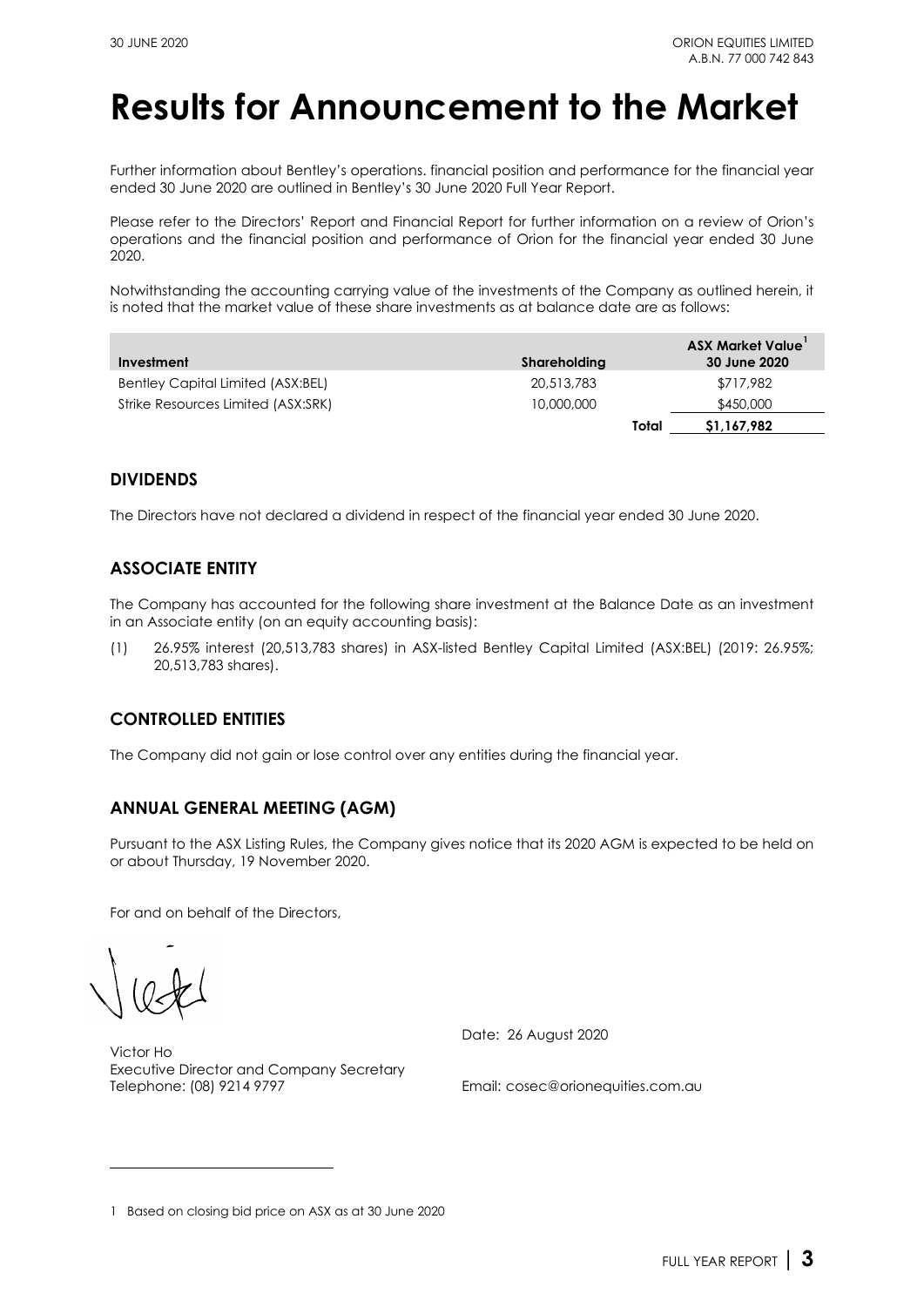The Directors present their report on Orion Equities Limited ABN 77 000 742 843 (**OEQ** or the **Company**) and its controlled entities (**Orion** or the **Consolidated Entity**) for the financial year ended 30 June 2020 (**Balance Date**).

Orion Equities Limited is a public company limited by shares that was incorporated in New South Wales and has been listed on the Australian Securities Exchange (**ASX**) since November 1970 (ASX Code: [OEQ\)](http://www.asx.com.au/asx/share-price-research/company/OEQ).

### **PRINCIPAL ACTIVITIES**

The principal activities of Orion during the financial year were the management of its investments, including investments in listed and unlisted securities, real estate held for development and resale.

### **NET TANGIBLE ASSET BACKING (NTA)**

| <b>Consolidated Entity</b>                   | 2020       | 2019       |
|----------------------------------------------|------------|------------|
|                                              | S          |            |
| Net tangible assets (before tax)             | 1,773,277  | 2.563.416  |
| Pre-Tax NTA Backing per share                | 0.113      | 0.164      |
| Less deferred tax assets and tax liabilities |            |            |
| Net tangible assets (after tax)              | 1,773,277  | 2,563,416  |
| Post-Tax NTA Backing per share               | 0.113      | 0.164      |
|                                              |            |            |
| Based on total issued share capital          | 15,649,228 | 15,649,228 |

### **FINANCIAL POSITION**

| <b>Consolidated Entity</b>                             | 2020         | 2019<br>s      |
|--------------------------------------------------------|--------------|----------------|
| Cash                                                   | 294,408      | 814,067        |
| Financial assets at fair value through profit and loss | 450,000      | 450,000        |
| Investment in Associate entity (BEL)                   | 169,841      | 477,719        |
| Property held for development or resale                | 1,100,000    | 1,100,000      |
| <b>Receivables</b>                                     | 90,130       | 13,750         |
| Other assets                                           | 3,263        | 6,558          |
| Deferred tax asset                                     |              |                |
| <b>Total Assets</b>                                    | 2,107,642    | 2,862,094      |
| Other payables and liabilities                         | (334, 365)   | (298, 678)     |
| Deferred tax liability                                 |              |                |
| <b>Net Assets</b>                                      | 1,773,277    | 2,563,416      |
|                                                        |              |                |
| <b>Issued capital</b>                                  | 18,808,028   | 18,808,028     |
| Profits Reserve                                        | 2,599,373    | 2,624,527      |
| Accumulated losses                                     | (19,634,124) | (18, 869, 139) |
| <b>Total Equity</b>                                    | 1,773,277    | 2,563,416      |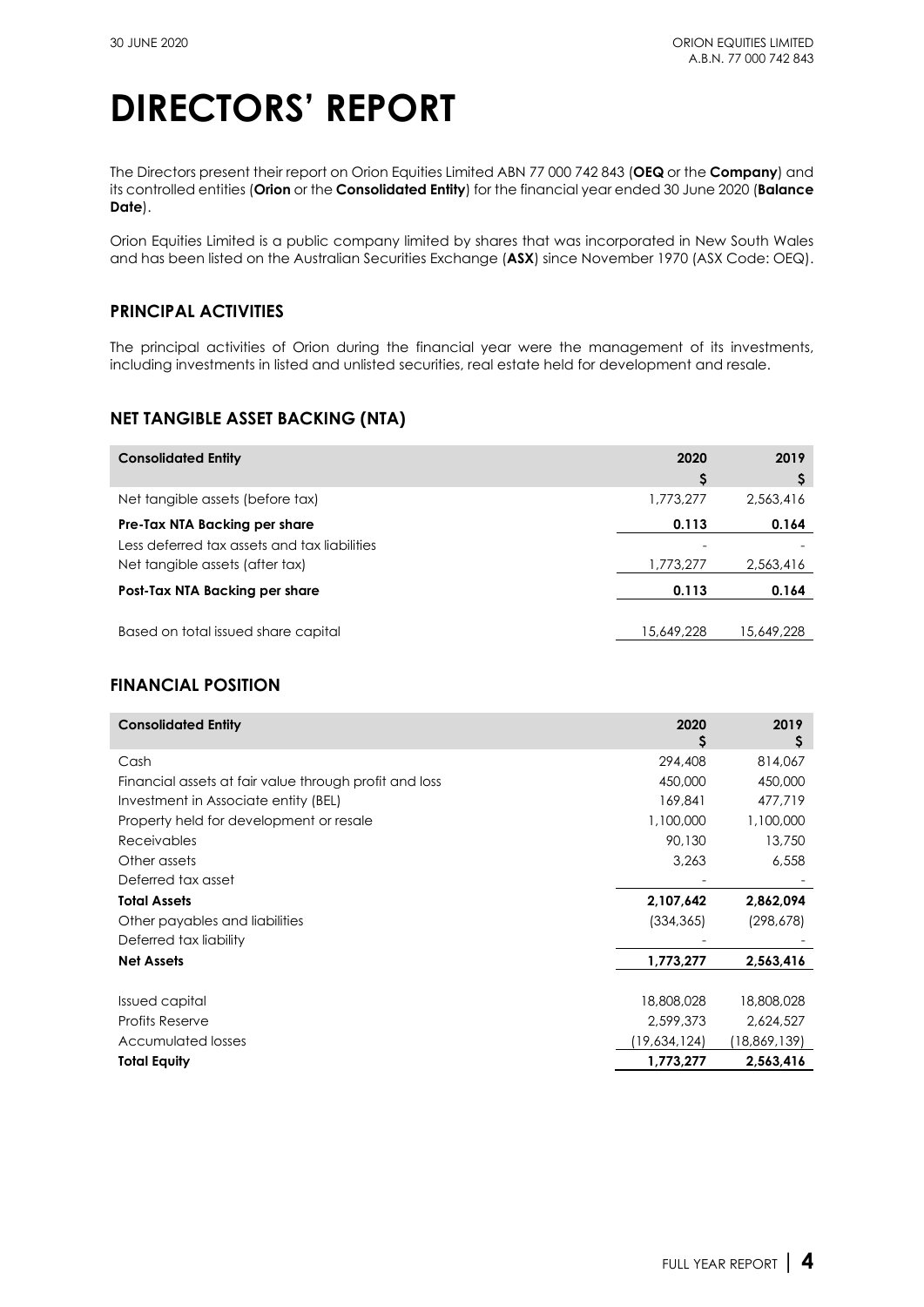### **OPERATING RESULTS**

| <b>Consolidated Entity</b>                  | 2020       | 2019          |
|---------------------------------------------|------------|---------------|
|                                             | Ş          | Ş             |
| Total revenues                              | 65,618     | 48,972        |
| Net gain on sale of non-current asset       |            | 201,786       |
| Net gain/(loss) on financial assets         |            | (86,901)      |
| Share of Associate entity's loss            | (307, 878) | (662, 455)    |
| Other Expenses                              |            |               |
| Personnel expenses                          | (412, 379) | (434, 743)    |
| Corporate expenses                          | (28, 947)  | (29, 635)     |
| Other expenses                              | (106,553)  | (220, 638)    |
| Loss from continuing operations before tax  | (790, 139) | (1, 183, 614) |
| Loss from discontinued operations           |            | (56, 760)     |
| Income tax expense                          |            | (38, 973)     |
| Loss attributable to members of the Company | (790,139)  | (1, 279, 347) |

Orion share of Associate entity's loss relates to Orion's investment in Bentley Capital Limited (AS[X:BEL\)](https://www.asx.com.au/asx/share-price-research/company/BEL) – this was a major contributor to the overall net loss incurred. Orion accounts for Bentley as an Associate entity, which means that Orion is required to recognise a share of Bentley's net gain or loss in respect of the financial year based on Orion's (26.95% as at 30 June 2020) shareholding interest in Bentley (this is known as the equity method of accounting for an associate entity). This share of Bentley's net loss was a major contributor to Orion's net loss for the year, rather than as a consequence of Orion's own direct activities or operations.

The share price of Strike Resources Limited (ASX[:SRK\)](https://www.asx.com.au/asx/share-price-research/company/SRK) has increased significantly since the balance date, from 4.5 cents to a last bid price of 15.5 cents (on 25 August 2020). This translates to an unrealised net gain of \$1.1 million (in respect of the 10,000,000 Strike shares held by Orion) for the current 2020/2021 financial year, which is equivalent to 7 cents (pre and post tax) per Orion share (based on the Company's issued capital of 15,649,228 shares).

Orion notes that Associate entity, Bentley is also a major shareholder in Strike. The increase in Strike's share price (as above) translates to an unrealised net gain of \$5.78 million (in respect of the 52,553,493 Strike shares held by Bentley) for the current 2020/2021 financial year, which is equivalent to 7.6 cents (pre and post tax) per Bentley share (based on Bentley's issued capital of 76,127,918 shares).

The share price of Bentley has also increased significantly since the balance date, from 3.5 cents to a last bid price of 6.4 cents (on 25 August 2020). Based on Orion's 20,513,783 shareholding in Bentley, this represents an appreciation in market value from \$0.72 million to \$1.31 million.

### **LOSS PER SHARE**

| <b>Consolidated Entity</b>                                                                                                            | 2020       | 2019       |
|---------------------------------------------------------------------------------------------------------------------------------------|------------|------------|
| Basic and diluted loss per share (cents)                                                                                              | (5.05)     | (8.18)     |
| Weighted average number of ordinary shares outstanding during the<br>year used in the calculation of basic and diluted loss per share | 15,649,228 | 15,649,228 |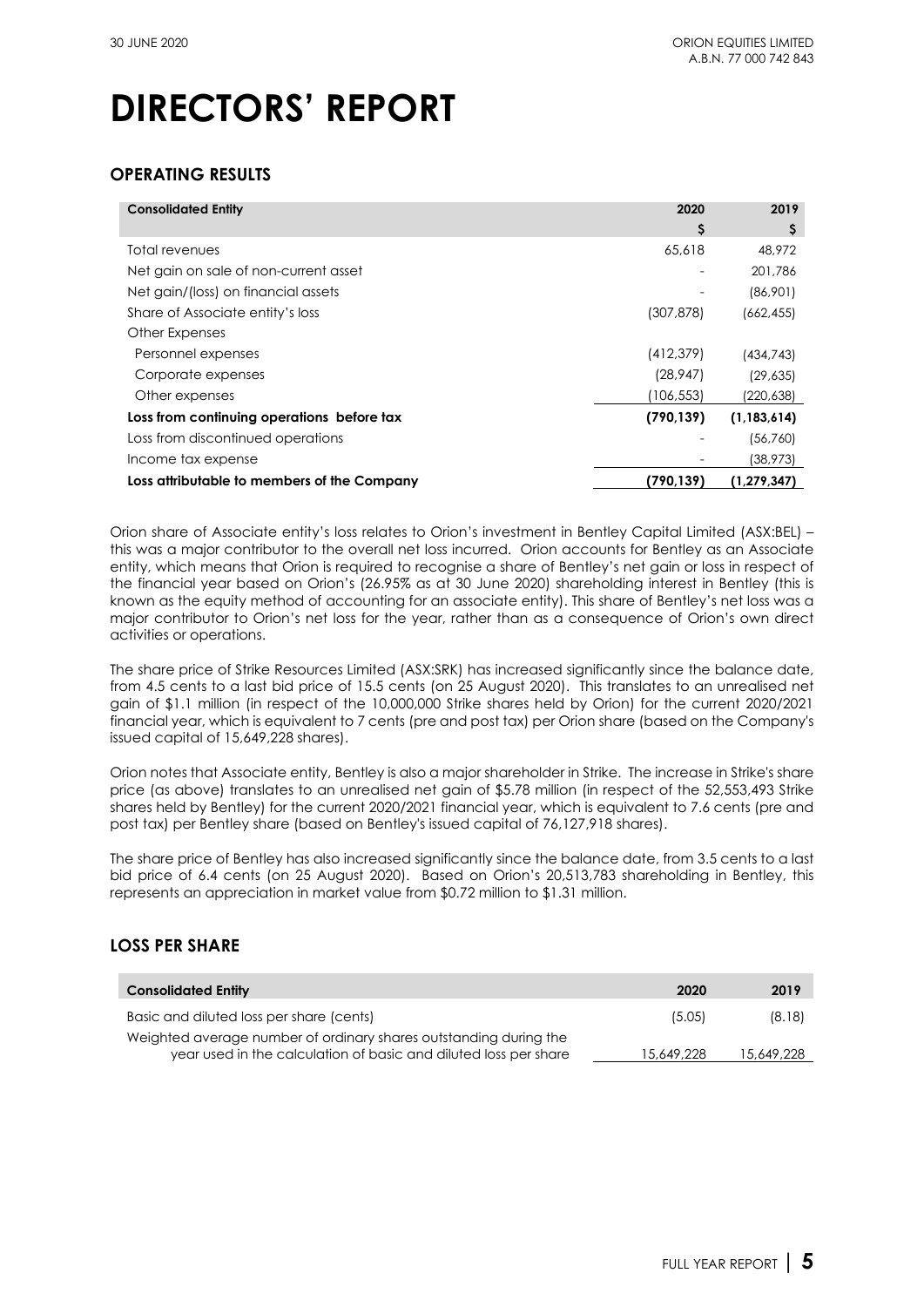### **DIVIDENDS**

The Directors have not declared a dividend in respect of the financial year ended 30 June 2020.

As at 30 June 2020, the Company had:

- \$2.60 million in its Profits Reserve account, which is available to fund the payment of dividends to shareholders in the future; and
- \$3.09 million Franking Credits, which is sufficient to fund the payment of fully franked (at Orion's applicable 27.5% company tax rate) dividends totalling \$8.15 million (subject to Orion's capacity to declare and pay such dividends).

### **CAPITAL MANAGEMENT**

#### **(a) Securities on Issue**

At the Balance Date (and currently), the Company had 15,649,228 shares on issue (2019: 15,649,228).

All such shares are listed on ASX. The Company does not have other securities on issue.

#### **(b) Voluntary Winding Up Mechanism**

At the Company's [2019 AGM](https://www.asx.com.au/asx/statistics/displayAnnouncement.do?display=pdf&idsId=02162908) held on [21 November 2019,](https://www.asx.com.au/asx/statistics/displayAnnouncement.do?display=pdf&idsId=02175858) shareholders did not approve a special resolution<sup>[2](#page-6-0)</sup> for the voluntary winding up of the Company as a consequence of a "triggering" of the Company's voluntary winding up mechanism under [Clause 164A of the Company's Constitution.](http://www.orionequities.com.au/sites/default/files/20131211%20OEQ%20ASIC%20Constitution%20-%20Amended%20signed.pdf)[3](#page-6-1)

Further details in relation to the 'Voluntary Winding Up Trigger' is in the Company's [Notice of 2013](http://www.orionequities.com.au/sites/default/files/20131030%20OEQ%20ASX%202013%20Notice%20of%20AGM%20and%20Proxy%20Form.pdf)  [AGM and Explanatory Statement dated 23 October 2013.](http://www.orionequities.com.au/sites/default/files/20131030%20OEQ%20ASX%202013%20Notice%20of%20AGM%20and%20Proxy%20Form.pdf)

The percentage change in the Orion group's adjusted net assets during each of 2018/2019 and 2019/2020 were more than 15% below (in absolute terms) the percentage change in the performance of the ASX All Ordinaries Accumulation Index over the same periods.

Therefore, the Directors will propose a voluntary winding up (special) resolution at the upcoming 2020 AGM.

To pass, any wind-up resolution would require a "For" vote by 75% of the Company's shareholders present in person or by proxy who vote on the resolution.

Under the [Constitution,](http://www.orionequities.com.au/sites/default/files/20131211%20OEQ%20ASIC%20Constitution%20-%20Amended%20signed.pdf) if the Company were wound up its assets would be sold and its liabilities discharged, with surplus funds being distributed to shareholders in proportion to their holdings.

<span id="page-6-0"></span><sup>2</sup> A special resolution must be passed by at least 75% of the votes cast by shareholders entitled to vote on the resolution and present in person, by proxy, by attorney or by authorised representatives at the general meeting.

<span id="page-6-1"></span><sup>3</sup> Orion's ASX Announcement dated [21 November 2019: Results of 2019 Annual General Meeting](https://www.asx.com.au/asxpdf/20191121/pdf/44bt99g03wc983.pdf)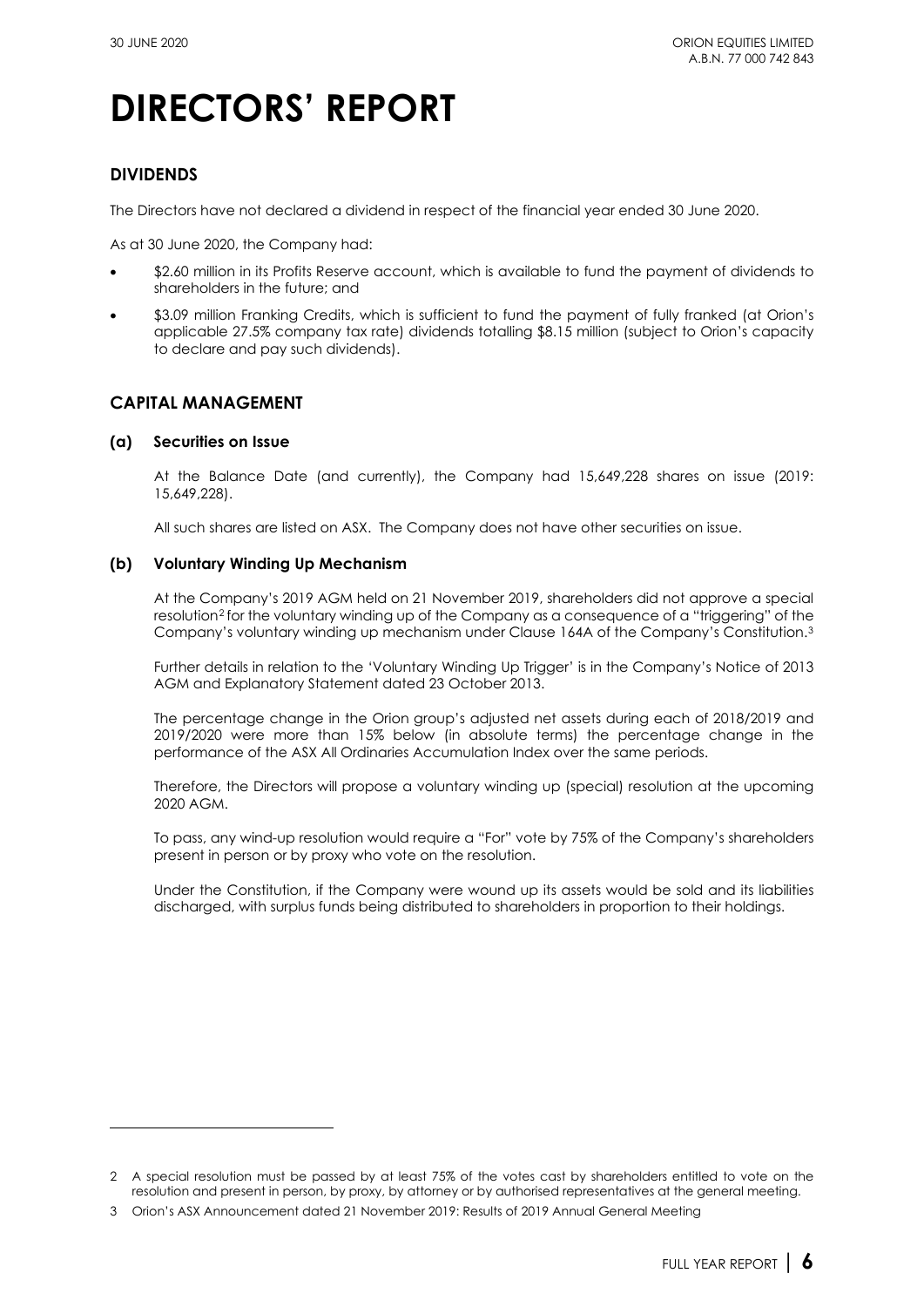### **REVIEW OF OPERATIONS**

### **(a) Portfolio Details as at 30 June 2020**

### **Asset Weighting**

| <b>Consolidated Entity</b>                                             | % of Net Assets |      |
|------------------------------------------------------------------------|-----------------|------|
|                                                                        | 2020            | 2019 |
| Australian equities                                                    | 35%             | 36%  |
| Property held for development and resale                               | 62%             | 43%  |
| Net tax liabilities (current year and deferred tax assets/liabilities) |                 |      |
| Net cash/other assets and provisions                                   | 3%              | 21%  |
| <b>TOTAL</b>                                                           | 100%            | 100% |

### **Major Holdings in Securities Portfolio**

| <b>Equities</b>                | Fair<br>Value<br>S'm | %<br><b>Net Assets Code</b> | <b>ASX</b> | Industry<br>Sector<br><b>Exposures</b> |
|--------------------------------|----------------------|-----------------------------|------------|----------------------------------------|
| <b>Bentley Capital Limited</b> | 0.72                 | 41%                         | BEL        | Diversified                            |
| Strike Resources Limited       | 0.45                 | 25%                         | <b>SRK</b> | <b>Materials</b>                       |
| <b>TOTAL</b>                   | 1.17                 | 66%                         |            |                                        |

### **(b) Bentley Capital Limited (ASX[:BEL\)](http://www.asx.com.au/asx/share-price-research/company/BEL)**

Bentley Capital Limited (**Bentley**) is a listed investment company with a current exposure to Australian equities.

Orion holds 26.95% (20,513,783 shares) of Bentley's issued ordinary share capital as at 30 June 2020 (2019: 20,513,783 shares (26.95%)).

Bentley's asset weighting as at 30 June 2020 was 99% Australian equities (2019: 98%) and <1% net cash/other assets (2019: 2%).

Bentley had net assets of \$5.21 million as at 30 June 2020 (2019: \$6.35 million) and incurred an aftertax net loss of \$1.143 million for the financial year (2019: after-tax net loss of \$2.458 million).

Shareholders are advised to refer to the 30 June 2020 Full Year Report and monthly NTA disclosures lodged by Bentley for further information about the status and affairs of the company.

Information concerning Bentley may be viewed from its website[: http://www.bel.com.au](http://www.bel.com.au/) 

Bentley's market announcements may also be viewed from the ASX website (www.asx.com.au) under ASX code ["BEL"](http://www.asx.com.au/asx/share-price-research/company/BEL).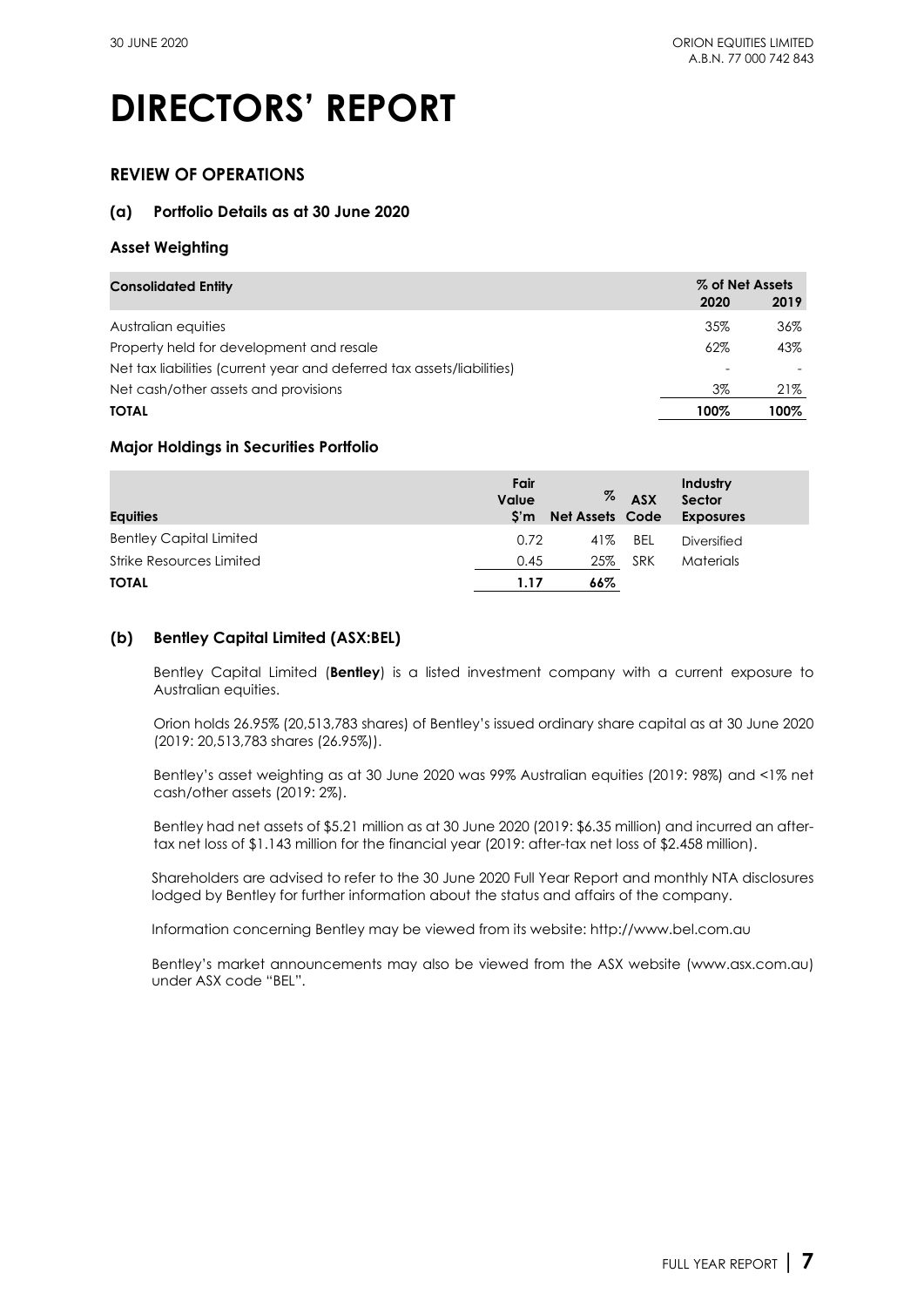### **(c) Strike Resources Limited (ASX[:SRK\)](http://www.asx.com.au/asx/share-price-research/company/SRK)**

Strike [Resources](http://strikeresources.com.au/) Limited is an ASX listed resource company which is developing the [Paulsens](http://strikeresources.com.au/projects/paulsens-east-iron-ore-project/) East Iron Ore [Project](http://strikeresources.com.au/projects/paulsens-east-iron-ore-project/) in Western Australia. Strike also owns the Apurimac [Magnetite](http://strikeresources.com.au/projects/apurimac-iron-ore-project/) Iron Ore Project and Cusco [Magnetite](http://strikeresources.com.au/projects/cusco-iron-ore/) Iron Ore Project in Peru and a number of battery minerals related projects around the world, including the [Solaroz](http://strikeresources.com.au/projects/solaroz-lithium-brine-project/) Lithium Brine Project in Argentina and the [Burke Graphite](http://strikeresources.com.au/projects/burke-graphite-project/)  [Project](http://strikeresources.com.au/projects/burke-graphite-project/) in Queensland. The [Paulsens East Iron Ore Project](http://strikeresources.com.au/projects/paulsens-east-iron-ore-project/) (Strike 100%) is located in the Pilbara, Western Australia. Strike is completing a Feasibility Study on the Paulsens East Iron Ore Project.<sup>[4](#page-8-0)</sup>

As at 30 June 2020, Orion holds 10,000,000 Strike shares (4.83%) (2019: 10,000,000 shares; 6.88%) while Associate entity, Bentley, holds 52,553,493 Strike shares (25.37%) (2019: 52,553,493 shares; 36.16%). Therefore, Orion has a deemed relevant interest in 62,553,493 Strike shares (30.199%<sup>5</sup>) (2019: 62,553,493 shares; 43.04%).

Orion and Bentley's interest in Strike has diluted during the year as a consequence of equity capital raisings undertaken by Strike:

- On 18 July 2019, Strike raised \$0.981 million through a placement of 21.8 million shares.
- On 5 June 2020, Strike raised \$1.8 million through a placement of 40 million shares.

Orion is also entitled to receive a royalty of 2% of gross revenues (exclusive of GST) from any commercial exploitation of any minerals from th[e Paulsens East Iron Ore Project](http://strikeresources.com.au/projects/paulsens-east-iron-ore-project/) tenement (currently a Retention Licence R47/7 but pending conversion to a Mining Lease M47/1583 ) owned by Strike. This royalty entitlement stems from Orion's sale of a portfolio of tenements (including the Paulsens East tenement) to Strike in September 2005.[6](#page-8-2) 

Information concerning Strike may be viewed from its website: www.strikeresources.com.au.

Strike's market announcements may also be viewed from the ASX website (www.asx.com.au) under ASX: ["SRK"](https://www.asx.com.au/asx/share-price-research/company/SRK).

### **(d) Other Assets**

Orion owns a property held for redevelopment or sale (currently rented out) located in Mandurah, Western Australia.

<span id="page-8-0"></span><sup>4</sup> Based on Strike's ASX announcements, including:

<sup>•</sup> [9 April 2020: Revised Scoping Study for Utah Point, Port Hedland Supports Excellent Project Economics for](https://www.asx.com.au/asx/statistics/displayAnnouncement.do?display=pdf&idsId=02223933)  [Paulsens East Iron Ore Project](https://www.asx.com.au/asx/statistics/displayAnnouncement.do?display=pdf&idsId=02223933)

<sup>•</sup> [4 September 2019: Significant Upgrade of JORC Mineral Resource into Indicated Category at Paulsens East Iron](https://www.asx.com.au/asxpdf/20190904/pdf/44879r39rx200g.pdf)  [Ore Project](https://www.asx.com.au/asxpdf/20190904/pdf/44879r39rx200g.pdf)

<span id="page-8-1"></span><sup>5</sup> Refer Orion's ASX Announcement dated [5 June 2020: Change in Substantial Holding Notice in SRK](https://www.asx.com.au/asx/statistics/displayAnnouncement.do?display=pdf&idsId=02242339)

<span id="page-8-2"></span><sup>6</sup> For further information, please refer to the following ASX Announcements: Orion's announcement dated [23](https://www.asx.com.au/asx/statistics/displayAnnouncement.do?display=pdf&idsId=00550876)  [September 2005: CXL Retains a 25% Free Carried Interest in NT Uranium Tenements](https://www.asx.com.au/asx/statistics/displayAnnouncement.do?display=pdf&idsId=00550876) and Strike's announcement date[d 11 August 2008: Acquisition of Outstanding Interests in Berau Coal and Paulsens East Iron Ore Projects](https://www.asx.com.au/asx/statistics/displayAnnouncement.do?display=pdf&idsId=00868344)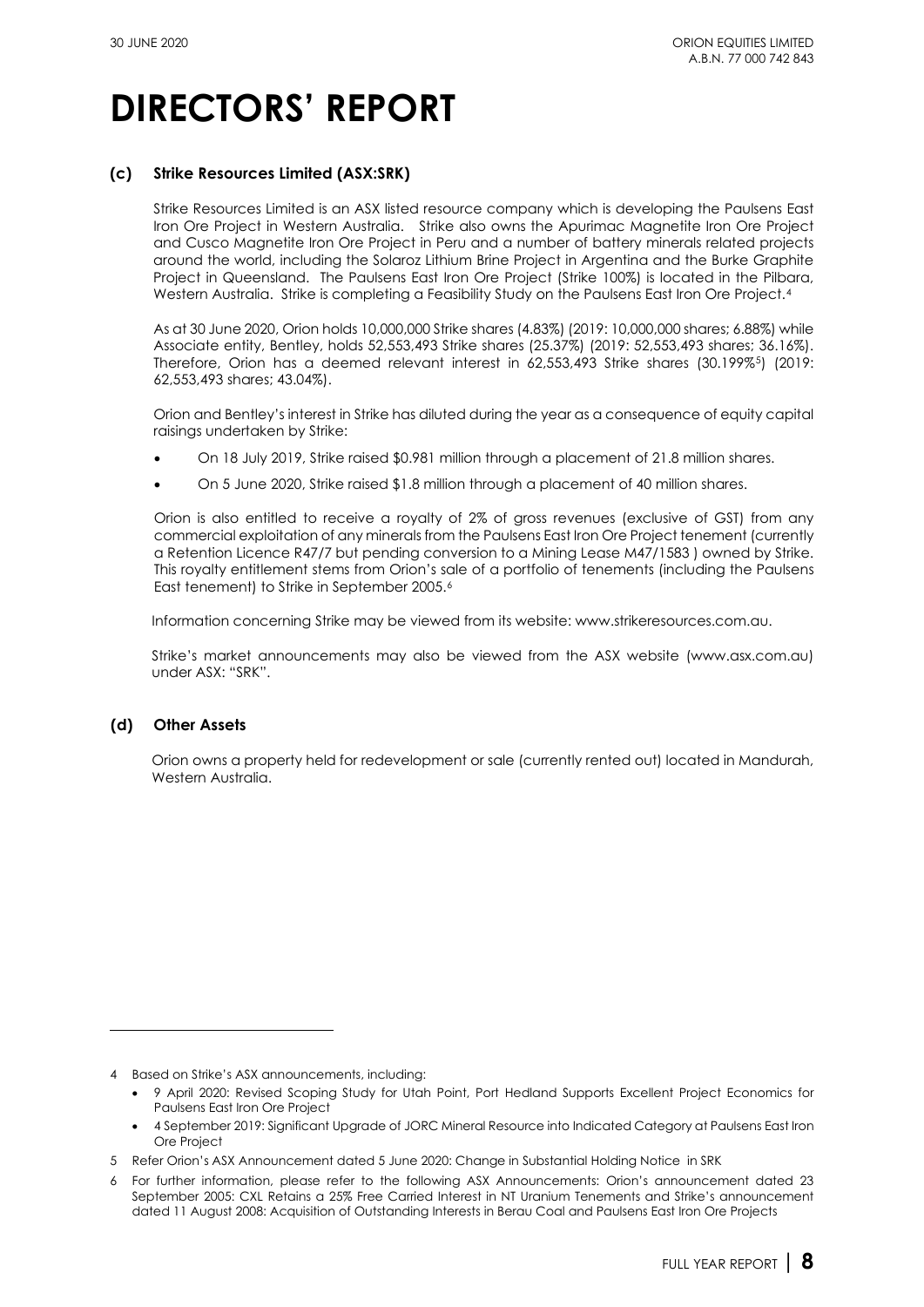### **SIGNIFICANT CHANGES IN THE STATE OF AFFAIRS**

There were no significant changes in the state of affairs of Orion that occurred during the financial year not otherwise disclosed in this Directors' Report or the financial statements.

### **FUTURE DEVELOPMENTS**

Orion intends to continue its investment activities in future years. The results of these investment activities depend upon the performance of the underlying companies and securities in which Orion invests. The investments' performances depend on many economic factors and also industry and company specific issues. In the opinion of the Directors, it is not possible or appropriate to make a prediction on the future course of markets, the performance of Orion's investments or the forecast of the likely results of Orion's activities.

### **ENVIRONMENTAL REGULATION**

Orion is not subject to any particular or significant environmental regulation under Australian Commonwealth or State legislation.

### **BOARD OF DIRECTORS**

Information concerning Directors in office during or since the financial year:

| Faroog Khan                                                         | <b>Executive Chairman</b>                                                                                                                                                                                                                                                                                                                                                                                                                                                                                                             |
|---------------------------------------------------------------------|---------------------------------------------------------------------------------------------------------------------------------------------------------------------------------------------------------------------------------------------------------------------------------------------------------------------------------------------------------------------------------------------------------------------------------------------------------------------------------------------------------------------------------------|
| Appointed                                                           | 23 October 2006                                                                                                                                                                                                                                                                                                                                                                                                                                                                                                                       |
| Qualifications                                                      | BJuris, LLB (Western Australia)                                                                                                                                                                                                                                                                                                                                                                                                                                                                                                       |
| Experience                                                          | Mr Khan is a qualified lawyer having previously practised principally in the<br>field of corporate law. Mr Khan has extensive experience in the securities<br>industry, capital markets and the executive management of ASX-listed<br>companies. In particular, Mr Khan has guided the establishment and growth<br>of a number of public listed companies in the investment, mining and<br>financial services sectors. He has considerable experience in the fields of<br>capital raisings, mergers and acquisitions and investments. |
| Relevant interest in<br>shares                                      | $2,000$ shares – directly?                                                                                                                                                                                                                                                                                                                                                                                                                                                                                                            |
| <b>Special Responsibilities</b>                                     | Chairman of the Board and the Investment Committee                                                                                                                                                                                                                                                                                                                                                                                                                                                                                    |
| Other current<br>directorships in listed                            | (1)<br>Chairman<br>Director<br>Queste<br>Executive<br>and<br>Managing<br>of<br>Communications Ltd (ASX:QUE) (since 10 March 1998)                                                                                                                                                                                                                                                                                                                                                                                                     |
| entities                                                            | (2)<br>Executive Chairman of Bentley Capital Limited (ASX:BEL) (director<br>since 2 December 2003)                                                                                                                                                                                                                                                                                                                                                                                                                                    |
|                                                                     | (3)<br>Chairman (appointed 18 December 2015) of Strike Resources Limited<br>(ASX:SRK) (Director since 1 October 2015)                                                                                                                                                                                                                                                                                                                                                                                                                 |
| Former directorships in<br>other listed entities in<br>past 3 years | Alternate Director of Keybridge Capital Limited (ASX:KBC) (26 June to 18<br><b>July 2019)</b>                                                                                                                                                                                                                                                                                                                                                                                                                                         |

<span id="page-9-0"></span><sup>7</sup> Refer to Orion's ASX announcement dated [20 November 2014: Change in Directors Interest Notice](http://orionequities.com.au/sites/default/files/20141120%20OEQ%20Appendix%203Y%20-%20Change%20of%20Directors%20Interest%20Notice%20-%20F%20Khan.pdf)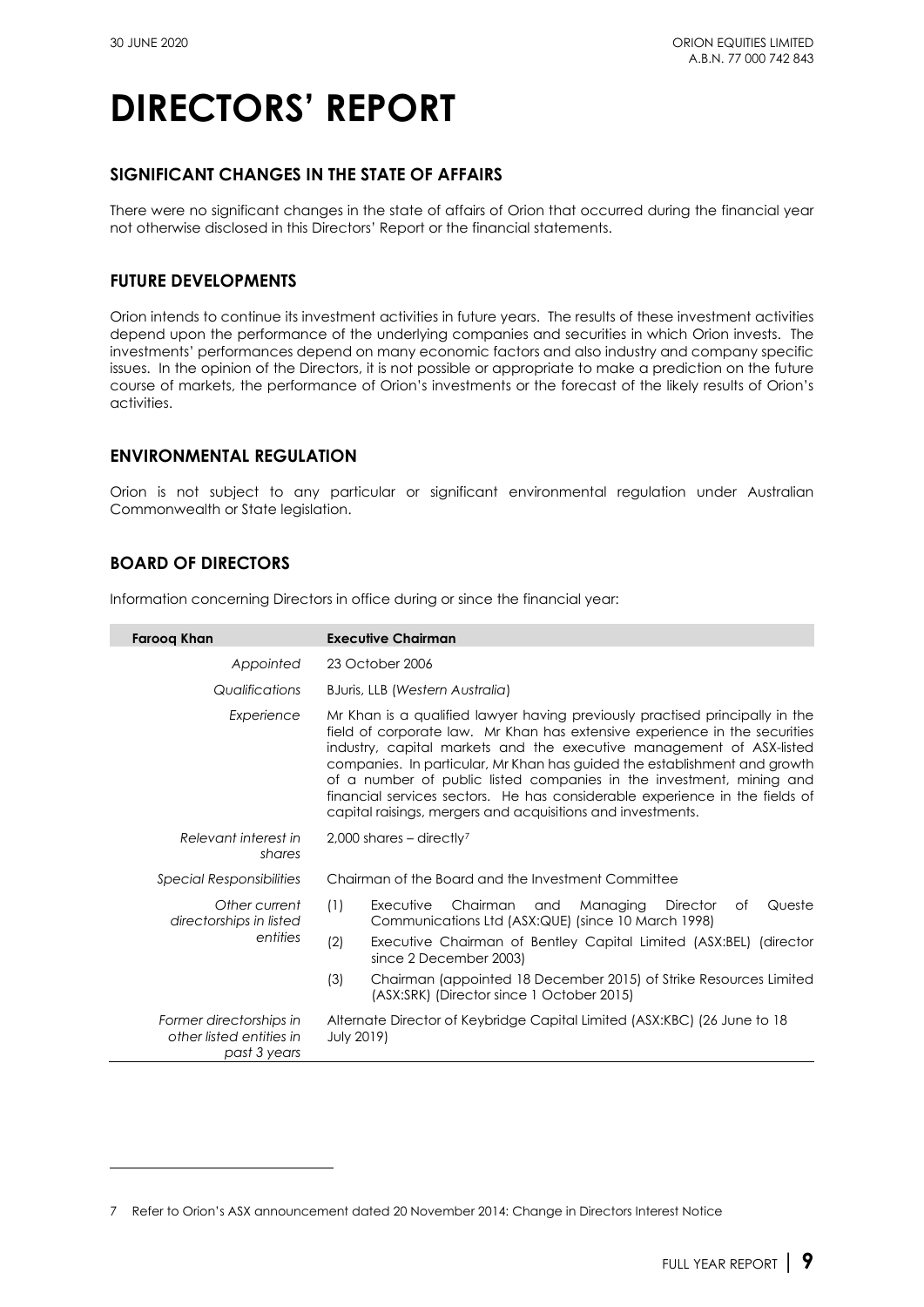| Victor P. H. Ho                                                 | <b>Executive Director and Company Secretary</b>                                                                                                                                                                                                                                                                                                                                                                                                                                                                                                                                                                                                                                                                                                                                                                                                                                                        |
|-----------------------------------------------------------------|--------------------------------------------------------------------------------------------------------------------------------------------------------------------------------------------------------------------------------------------------------------------------------------------------------------------------------------------------------------------------------------------------------------------------------------------------------------------------------------------------------------------------------------------------------------------------------------------------------------------------------------------------------------------------------------------------------------------------------------------------------------------------------------------------------------------------------------------------------------------------------------------------------|
| Appointed                                                       | Executive Director since 4 July 2003; Company Secretary since 2 August 2000                                                                                                                                                                                                                                                                                                                                                                                                                                                                                                                                                                                                                                                                                                                                                                                                                            |
| Qualifications                                                  | BCom, LLB (Western Australia), CTA                                                                                                                                                                                                                                                                                                                                                                                                                                                                                                                                                                                                                                                                                                                                                                                                                                                                     |
| Experience                                                      | Mr Ho has been in Executive roles with a number of ASX-listed companies<br>across the investments, resources and technology sectors over the past 20<br>years. Mr Ho is a Chartered Tax Adviser (CTA) and previously had 9 years'<br>experience in the taxation profession with the Australian Tax Office (ATO) and<br>in a specialist tax law firm. Mr Ho has been actively involved in the investment<br>management of listed investment companies (as an Executive Director<br>and/or a member of the Investment Committee), the structuring and<br>execution of a number of corporate, M&A and international joint venture (in<br>South America, Indonesia and the Middle East) transactions, capital raisings<br>and capital management initiatives and has extensive experience in public<br>company administration, corporations' law and ASX compliance and<br>investor/shareholder relations. |
| Relevant interest in<br>shares                                  | None                                                                                                                                                                                                                                                                                                                                                                                                                                                                                                                                                                                                                                                                                                                                                                                                                                                                                                   |
| <b>Special Responsibilities</b>                                 | Member of the Investment Committee                                                                                                                                                                                                                                                                                                                                                                                                                                                                                                                                                                                                                                                                                                                                                                                                                                                                     |
| Other positions held in<br>listed entities                      | (1)<br><b>Director</b><br>Company<br>Secretary<br>Executive<br>and<br>of<br>Queste<br>Communications Ltd (ASX:QUE) (Director since 3 April 2013; Company<br>Secretary since 30 August 2000)                                                                                                                                                                                                                                                                                                                                                                                                                                                                                                                                                                                                                                                                                                            |
|                                                                 | (2)<br>Company Secretary of Bentley Capital Limited (ASX:BEL) (since 5<br>February 2004)                                                                                                                                                                                                                                                                                                                                                                                                                                                                                                                                                                                                                                                                                                                                                                                                               |
|                                                                 | (3)<br>Executive Director and Company Secretary of Strike Resources Limited<br>(ASX:SRK) (Director since 24 January 2014 and Company Secretary<br>since 1 October 2015)                                                                                                                                                                                                                                                                                                                                                                                                                                                                                                                                                                                                                                                                                                                                |
| Former positions in other<br>listed entities in past 3<br>years | Company Secretary of Keybridge Capital Limited (ASX:KBC) (13 October<br>2016 to 13 October 2019)                                                                                                                                                                                                                                                                                                                                                                                                                                                                                                                                                                                                                                                                                                                                                                                                       |

| Yaqoob Khan                                                         | <b>Non-Executive Director</b>                                                                                                                                                                                                                                                                                                                                                                                                                    |
|---------------------------------------------------------------------|--------------------------------------------------------------------------------------------------------------------------------------------------------------------------------------------------------------------------------------------------------------------------------------------------------------------------------------------------------------------------------------------------------------------------------------------------|
| Appointed                                                           | 5 November 1999                                                                                                                                                                                                                                                                                                                                                                                                                                  |
| Qualifications                                                      | BCom (Western Australia), Master of Science in Industrial Administration<br>(Carnegie Mellon)                                                                                                                                                                                                                                                                                                                                                    |
| Experience                                                          | Mr Khan holds a Masters degree in Business and has worked as a senior<br>executive responsible for product marketing, costing systems and<br>production management. Mr Khan has been involved in the structuring<br>and ASX listing of a number of public companies and in subsequent<br>executive management. Mr Khan brings considerable international<br>experience in corporate finance and the strategic analysis of listed<br>investments. |
| Relevant interest in shares                                         | None                                                                                                                                                                                                                                                                                                                                                                                                                                             |
| <i>Special Responsibilities</i>                                     | None                                                                                                                                                                                                                                                                                                                                                                                                                                             |
| Other current<br>directorships in listed<br>entities                | Non-Executive Director of Queste Communications Ltd (ASX:QUE) (since 10<br>March 1998)                                                                                                                                                                                                                                                                                                                                                           |
| Former directorships in<br>other listed entities in past<br>3 years | None                                                                                                                                                                                                                                                                                                                                                                                                                                             |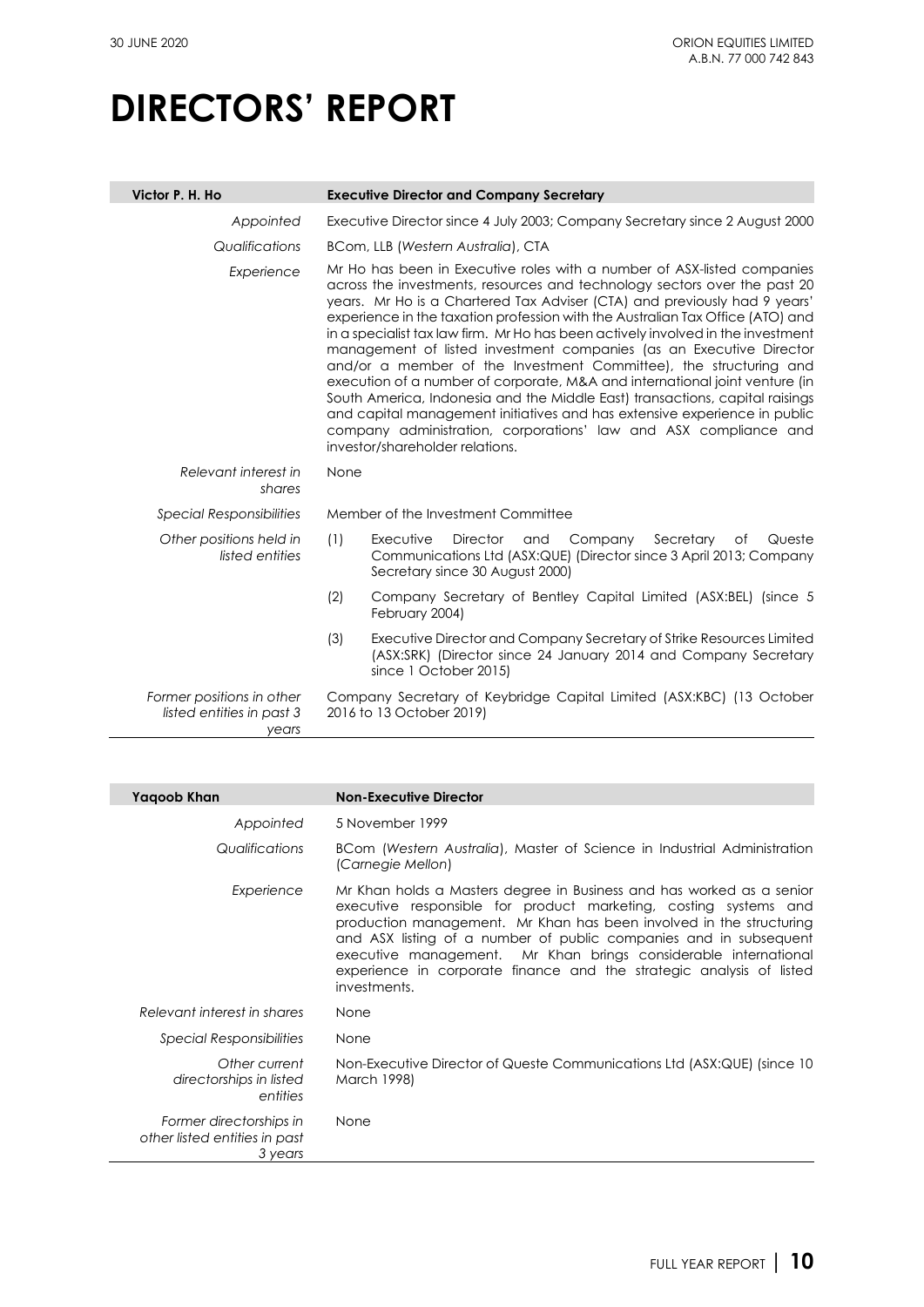### **DIRECTORS' MEETINGS**

The following table sets out the numbers of meetings of the Company's Directors held during the financial year (including Directors' circulatory resolutions), and the numbers of meetings attended by each Director of the Company:

| Name of Director | <b>Meetings Attended</b> | <b>Maximum Possible Meetings</b> |
|------------------|--------------------------|----------------------------------|
| Faroog Khan      | 10                       | l ( )                            |
| Victor Ho        | 10                       | ח ו                              |
| Yaqoob Khan      | 10                       |                                  |

### **Board Committees**

During the financial year and as at the date of this Directors' Report, the Company did not have separate designated Audit or Remuneration Committees. In the opinion of the Directors, in view of the size of the Board and nature and scale of Orion's activities, matters typically dealt with by an Audit or Remuneration Committee are dealt with by the full Board.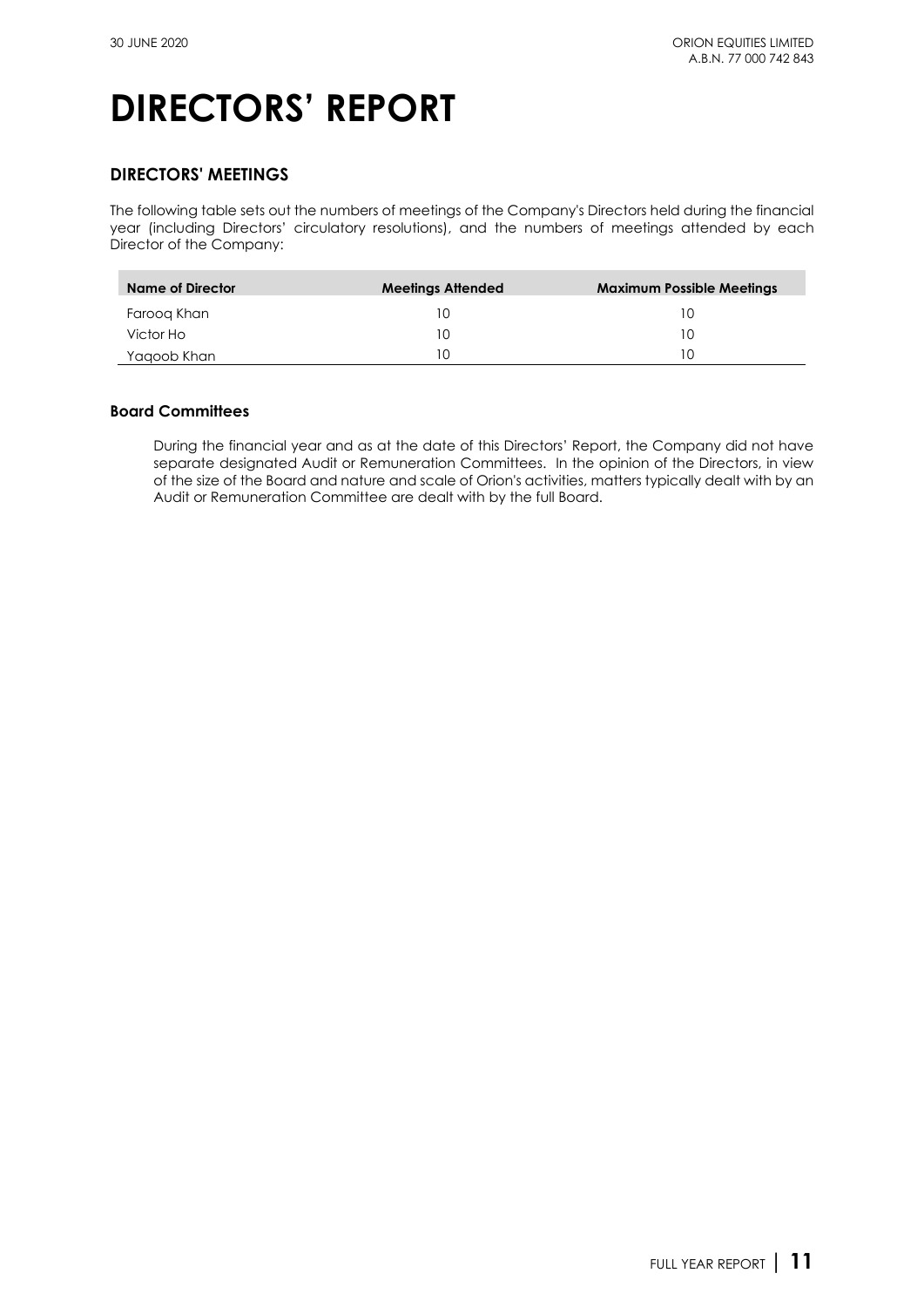## **REMUNERATION REPORT**

This report details the nature and amount of remuneration for each Director and Company Executive (being a company secretary or senior manager) (**Key Management Personnel**) of Orion.

The information provided under headings (1) to (5) below has been audited for compliance with [section](http://www.austlii.edu.au/au/legis/cth/consol_act/ca2001172/s300a.html)  [300A](http://www.austlii.edu.au/au/legis/cth/consol_act/ca2001172/s300a.html) of the *Corporations Act 2001 (Cth)* as required under [section 308\(3C\)](http://www.austlii.edu.au/au/legis/cth/consol_act/ca2001172/s308.html)*.*

### **(1) Remuneration Policy**

The Board determines the remuneration structure of all Key Management Personnel having regard to the Company's strategic objectives, scale and scope of operations and other relevant factors, including experience and qualifications, length of service, the duties and accountability of Key Management Personnel, the frequency of Board meetings, market practice (including available data concerning remuneration paid by other listed companies and in particular, companies of comparable size and nature) and the objective of maintaining a balanced Board which has appropriate expertise and experience, at a reasonable cost to the Company.

**Corporate Governance Principles:** The Company's Corporate Governance Statement (**CGS**) also addresses matters pertaining to the Board, Senior Management and Remuneration. The latest version of the CGS may be downloaded from the Company's website: <http://www.orionequities.com.au/corporate-governance>

**Fixed Cash Short-Term Employment Benefits:** The Key Management Personnel of the Company are paid a fixed amount per annum plus applicable employer superannuation contributions. The Non-Executive Directors of the Company are paid a maximum aggregate base remuneration per annum inclusive of employer superannuation contributions where applicable, to be divided as the Board determines appropriate.

The Board has determined the following fixed cash remuneration for current Key Management Personnel during the year as follows:

#### **Executive Directors**

- (1) Mr Farooq Khan (Executive Chairman) a base salary of \$220,369 per annum inclusive of employer superannuation contributions (9.50% of base salary during the financial year);
- (2) Mr Victor Ho (Executive Director and Company Secretary) a base salary of \$106,762 per annum inclusive of employer superannuation contributions.

#### **Non – Executive Director**

(3) Mr Yaqoob Khan (Non-Executive Director) - a base fee of \$25,000 per annum.

Key Management Personnel can also opt to "salary sacrifice" their cash fees/salary and have them paid wholly or partly as further employer superannuation contributions or benefits exempt from fringe benefits tax.

**Special Exertions and Reimbursements:** Pursuant to the Company's [Constitution,](http://www.orionequities.com.au/sites/default/files/20131211%20OEQ%20ASIC%20Constitution%20-%20Amended%20signed.pdf) each Director is entitled to receive:

- (a) Payment for reimbursement of all travelling, hotel and other expenses reasonably incurred by a Director for the purpose of attending meetings of the Board or otherwise in and about the business of the Company; and
- (b) In respect of Non-Executive Directors, payment for the performance of extra services or the making of special exertions for the benefit of the Company (at the request of and with the concurrence of the Board).

**Short-Term Benefits:** The Company does not have any short-term incentive (**STI**) cash bonus schemes (or equivalent) in place for Key Management Personnel.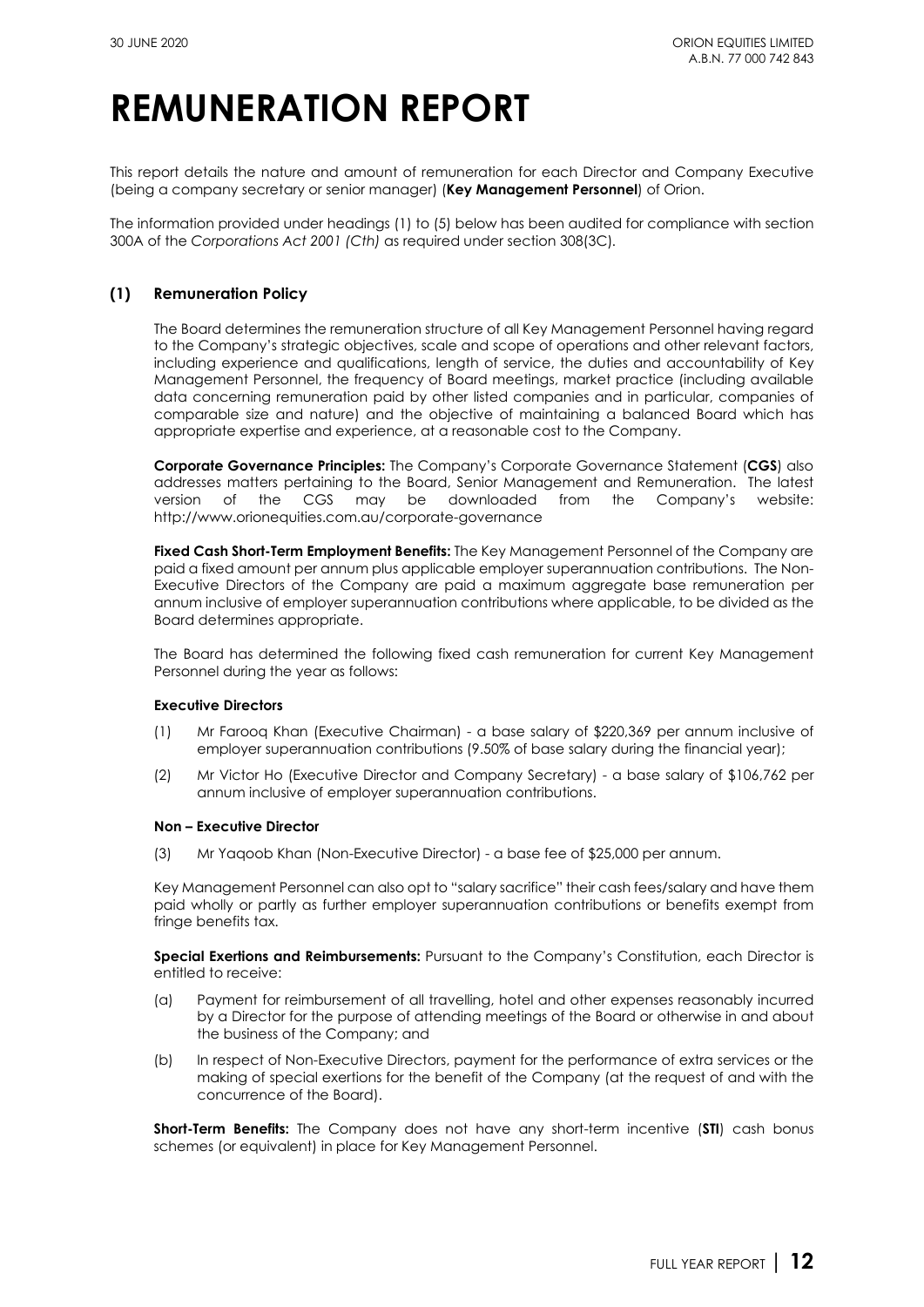## **REMUNERATION REPORT**

**Long Term Benefits:** The Company does not have any long-term incentive (**LTI**) cash bonus schemes (or equivalent) in place for Key Management Personnel.

**Equity Based Benefits:** The Company does not presently have any equity (shares or options) based remuneration arrangements for any personnel pursuant to any executive or employee share or option plan or otherwise.

**Post-Employment Benefits:** The Company does not presently provide retirement benefits to Key Management Personnel. Other than early termination benefits disclosed in 'Employment Agreement' below, Key Management Personnel also have no right to termination payments save for payment of accrued unused annual and long service leave (where applicable) (these accrued employee entitlements are not applicable in respect of Non-Executive Directors). The Company notes that shareholder approval is required where a Company proposes to make a "termination payment" (for example, a payment in lieu of notice, a payment for a post-employment restraint and payments made as a result of the automatic or accelerated vesting of share based payments) in excess of one year's "base salary" (defined as the average base salary over the previous 3 years) to a director or any person who holds a managerial or executive office.

**Service Agreements:** The Company does not presently have formal service agreements or employment agreements with any Key Management Personnel.

**Performance-Related Benefits and Financial Performance of Company:** The Company does not presently provide short- or long-term incentive/performance based benefits related to the Company's performance to Key Management Personnel, including payment of cash bonuses. The current remuneration of Key Management Personnel is fixed, is not dependent on the satisfaction of a performance condition and is unrelated to the Company's performance.

The Board does not believe that it is appropriate at this time to implement an equity-based benefit scheme or a performance related/variable component to Key Management Personnel remuneration or remuneration generally linked to the Company's performance but reserves the right to implement these remuneration measures if appropriate in the future (subject to prior shareholder approval where applicable).

In considering the Company's performance and its effects on shareholder wealth, Directors have had regard to the data set out below for the latest financial year and the previous four financial years.

|                                                 | 2020                     | 2019          | 2018        | 2017        | 2016      |
|-------------------------------------------------|--------------------------|---------------|-------------|-------------|-----------|
| Loss before income tax (\$)                     | (790, 139)               | (1, 240, 374) | (1.035.132) | (1,898,921) | (543,953) |
| Basic loss per share (cents)                    | (5.05)                   | (8.18)        | (6.76)      | (12.94)     | (3.47)    |
| Dividends paid (\$)                             | $\overline{\phantom{0}}$ |               | 0.9         |             |           |
| VWAP share price on ASX for financial year (\$) | 0.07                     | 0.18          | 0.19        | 0.17        | 0.198     |
| Closing bid share price as at 30 June (\$)      | 0.055                    | 0.19          | 0.165       | 0.15        | 0.16      |

### **(2) Details of Remuneration of Key Management Personnel**

Details of the nature and amount of each element of remuneration of each Key Management Personnel paid or payable by the Company during the financial year are as follows:

| 2020                               |                          | <b>Short-term Benefits</b>         |                          | Post-Employment<br><b>Benefits</b> | Other Long-<br>term Benefits | Equity<br><b>Based</b>          |              |
|------------------------------------|--------------------------|------------------------------------|--------------------------|------------------------------------|------------------------------|---------------------------------|--------------|
| <b>Key Management</b><br>Personnel | Performance<br>related   | Cash, salary<br>and<br>commissions | Non-cash<br>benefit      | Superannuation                     | Long service<br>leave        | <b>Shares</b><br>and<br>Options | <b>Total</b> |
|                                    | $\%$                     |                                    |                          |                                    | s                            |                                 |              |
| <b>Executive Directors:</b>        |                          |                                    |                          |                                    |                              |                                 |              |
| Faroog Khan                        | -                        | 201.250                            | $\overline{\phantom{a}}$ | 19,119                             |                              | Ξ.                              | 220,369      |
| Victor Ho                          | $\overline{\phantom{0}}$ | 97,500                             | $\overline{\phantom{0}}$ | 9.262                              | -                            | Ξ.                              | 106.762      |
| <b>Non-Executive Director:</b>     |                          |                                    | $\overline{\phantom{0}}$ | $\overline{\phantom{0}}$           |                              |                                 |              |
| Yaaoob Khan                        |                          | 25,000                             |                          | -                                  |                              |                                 | 25,000       |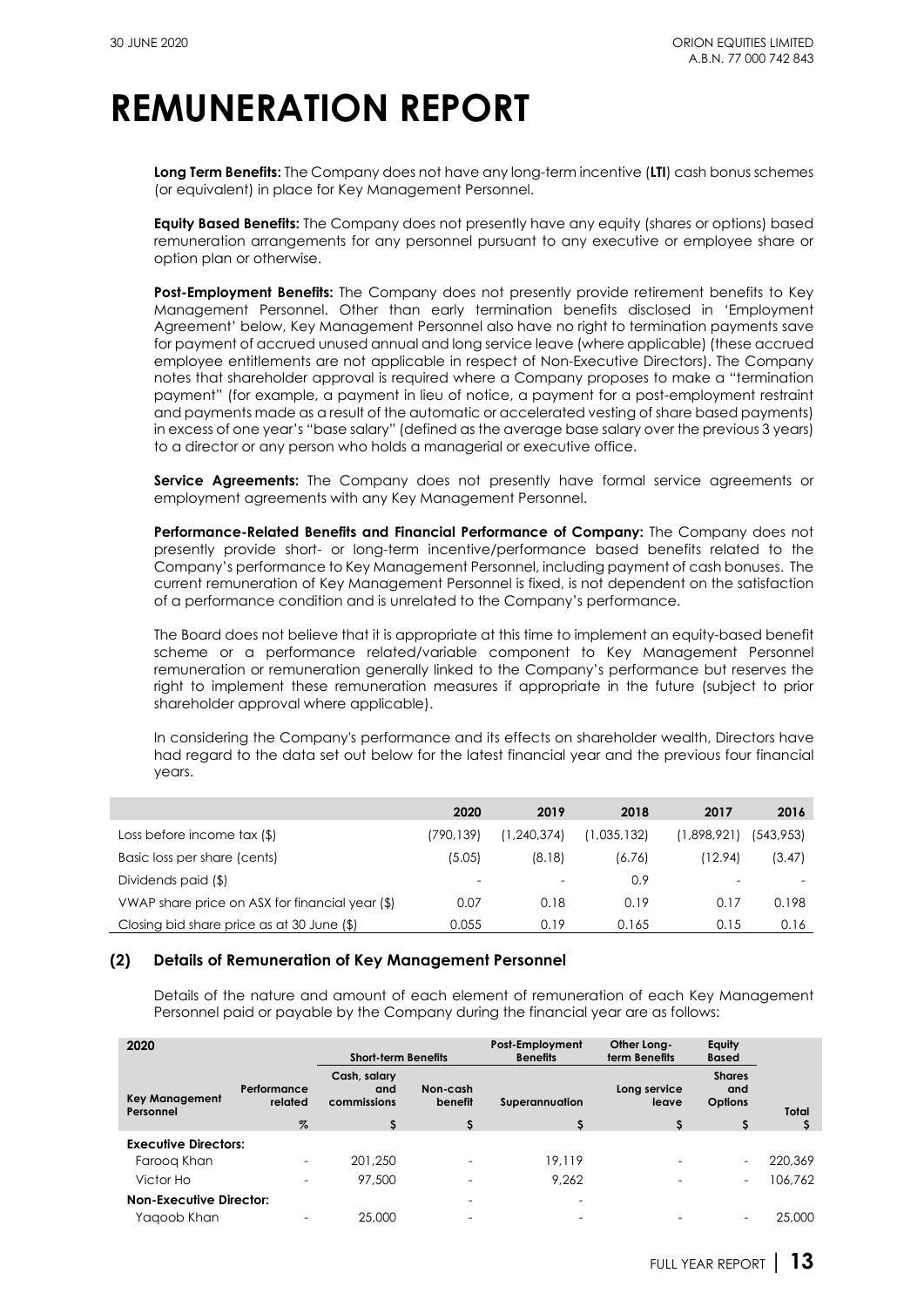# **REMUNERATION REPORT**

| 2019                               |                        |                                    | <b>Short-term Benefits</b> |                          | Other Long-<br>term Benefits | Equity<br><b>Based</b>                 |         |
|------------------------------------|------------------------|------------------------------------|----------------------------|--------------------------|------------------------------|----------------------------------------|---------|
| <b>Key Management</b><br>Personnel | Performance<br>related | Cash, salary<br>and<br>commissions | Non-cash<br>benefit        | Superannuation           | Long service<br>leave        | <b>Shares</b><br>and<br><b>Options</b> | Total   |
|                                    | $\%$                   |                                    |                            |                          |                              | \$                                     |         |
| <b>Executive Directors:</b>        |                        |                                    |                            |                          |                              |                                        |         |
| Faroog Khan                        |                        | 201,250                            | $\overline{\phantom{a}}$   | 19.119                   |                              | $\qquad \qquad -$                      | 220,369 |
| Victor Ho                          | -                      | 97,500                             | $\overline{\phantom{a}}$   | 9.263                    |                              | $\qquad \qquad -$                      | 106,763 |
| <b>Non-Executive Director:</b>     |                        |                                    |                            | $\overline{\phantom{a}}$ | $\overline{\phantom{0}}$     |                                        |         |
| Yaqoob Khan                        |                        | 25,000                             | $\overline{\phantom{0}}$   |                          |                              | -                                      | 25,000  |

Victor Ho is also Company Secretary of the Company.

### **(3) Other Benefits Provided to Key Management Personnel**

No Key Management Personnel has during or since the end of the 30 June 2020 financial year, received or become entitled to receive a benefit, other than a remuneration benefit as disclosed above, by reason of a contract made by the Company or a related entity with the Director or with a firm of which he is a member, or with a Company in which he has a substantial interest.

#### **(4) Engagement of Remuneration Consultants**

The Company has not engaged any remuneration consultants to provide remuneration recommendations in relation to Key Management Personnel during the year. The Board has established a policy for engaging external Key Management Personnel remuneration consultants which includes, inter alia, that the Non-Executive Directors on the Remuneration Committee be responsible for approving all engagements of and executing contracts to engage remuneration consultants and for receiving remuneration recommendations from remuneration consultants regarding Key Management Personnel. Furthermore, the Company has a policy that remuneration advice provided by remuneration consultants be quarantined from Management where applicable.

### **(5) Shares held by Key Management Personnel**

The number of ordinary shares in the Company held by Key Management Personnel is set out below:

| Key Management Personnel       | Balance at<br>30 June 2019 | <b>Additions</b> | Received as part<br>of remuneration | <b>Disposals</b>         | <b>Balance</b> at<br>30 June 2020 |
|--------------------------------|----------------------------|------------------|-------------------------------------|--------------------------|-----------------------------------|
| <b>Executive Directors:</b>    |                            |                  |                                     |                          |                                   |
| Faroog Khan                    | 2,000                      | ٠                | ۰                                   | $\overline{\phantom{a}}$ | 2,000                             |
| Victor Ho                      | -                          | ۰                | -                                   | $\overline{\phantom{0}}$ |                                   |
| <b>Non-Executive Director:</b> |                            |                  |                                     |                          |                                   |
| Yagoob Khan                    |                            | -                |                                     | $\overline{\phantom{0}}$ | -                                 |

Note: The disclosures of shareholdings above are in accordance with the accounting standards which require disclosure of shares held directly, indirectly or beneficially by each key management person, a close member of the family of that person, or an entity over which either of these persons have, directly or indirectly, control, joint control or significant influence (as defined under Accounting Standar[d AASB 124](http://www.aasb.gov.au/admin/file/content105/c9/AASB124_07-15.pdf) Related Party Disclosures).

#### **(6) Voting and Comments on Remuneration Report at 2019 AGM**

At the Company's most recent [\(2019\) AGM,](https://www.asx.com.au/asx/statistics/displayAnnouncement.do?display=pdf&idsId=02162908) a resolution to adopt the prior year (2019) Remuneration Report was put to the vote and passed unanimously on a show of hands with the proxies received also indicating majority [\(88.4%\)](https://www.asx.com.au/asx/statistics/displayAnnouncement.do?display=pdf&idsId=02175858) support in favour of adopting the Remuneration Report.<sup>[8](#page-14-0)</sup> No comments were made on the Remuneration Report that was considered at the AGM.

This concludes the audited Remuneration Report.

<span id="page-14-0"></span><sup>8</sup> Refer Orion's ASX announcement date[d 21 November 2019: Results of 2019 Annual General Meeting](https://www.asx.com.au/asx/statistics/displayAnnouncement.do?display=pdf&idsId=02175858)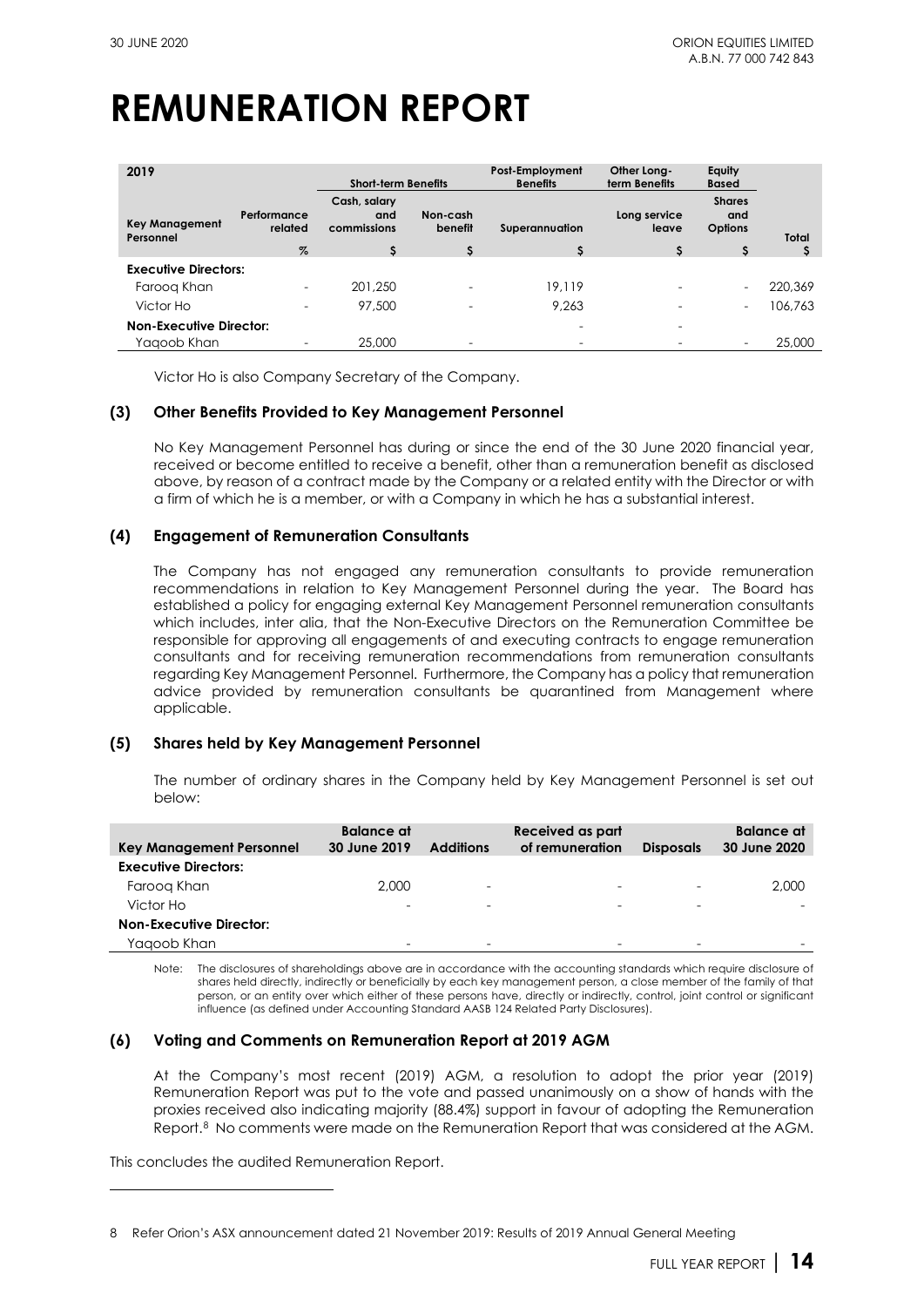### **DIRECTORS' AND OFFICERS' INSURANCE**

Up until 31 December 2019, the Company had insured Directors and Officers against any liability they may have incurred in respect of any wrongful acts or omissions made by them in such capacity (to the extent permitted by the *Corporations Act 2001 (Cth)*) (**D&O Policy**). Details of the amount of the premium paid in respect of this insurance policy are not disclosed as such disclosure is prohibited under the terms of the contract. The Company did not renew the D&O Policy on expiry on 31 December 2019.

### **DIRECTORS' DEEDS**

In addition to the rights of indemnity provided under the Company's [Constitution](http://www.orionequities.com.au/sites/default/files/20131211%20OEQ%20ASIC%20Constitution%20-%20Amended%20signed.pdf) (to the extent permitted by the Corporations Act), the Company has also entered into a deed with each of the Directors to regulate certain matters between the Company and each Director, both during the time the Director holds office and after the Director ceases to be an officer of the Company, including the following matters:

- (a) The Company's obligation to indemnify a Director for liabilities or legal costs incurred as an officer of the Company (to the extent permitted by the Corporations Act); and
- (b) Subject to the terms of the deed and the Corporations Act, the Company may advance monies to the Director to meet any costs or expenses of the Director incurred in circumstances relating to the indemnities provided under the deed and prior to the outcome of any legal proceedings brought against the Director.

### **LEGAL PROCEEDINGS ON BEHALF OF CONSOLIDATED ENTITY**

No person has applied for leave of a court to bring proceedings on behalf of Orion or intervene in any proceedings to which Orion is a party for the purpose of taking responsibility on behalf of Orion for all or any part of such proceedings. Orion was not a party to any such proceedings during and since the financial year.

### **AUDITORS**

Details of the amounts paid or payable by the Company to the Auditors for audit and non-audit (tax services) services provided during the financial year are set out below:

| <b>Auditor</b>   | <b>Audit &amp; Review Fees</b> | <b>Non-Audit Services</b> | Total  |
|------------------|--------------------------------|---------------------------|--------|
| Rothsay Auditing | 22,000                         | -                         | 22,000 |

Rothsay Auditing did not provide any non-audit services during the year.

Rothsay Auditing continues in office in accordance with [section 327](http://www.austlii.edu.au/au/legis/cth/num_act/ca2001172/s327.html) of the *Corporations Act 2001 (Cth)*.

### **AUDITOR'S INDEPENDENCE DECLARATION**

A copy of the Auditor's Independence Declaration as required under [section 307C](http://www.austlii.edu.au/au/legis/cth/consol_act/ca2001172/s307c.html) of the *Corporations Act 2001 (Cth)* forms part of this Directors Report and is set out on page 17. This relates to the Auditor's Report, where the Auditor states that they have issued an independence declaration.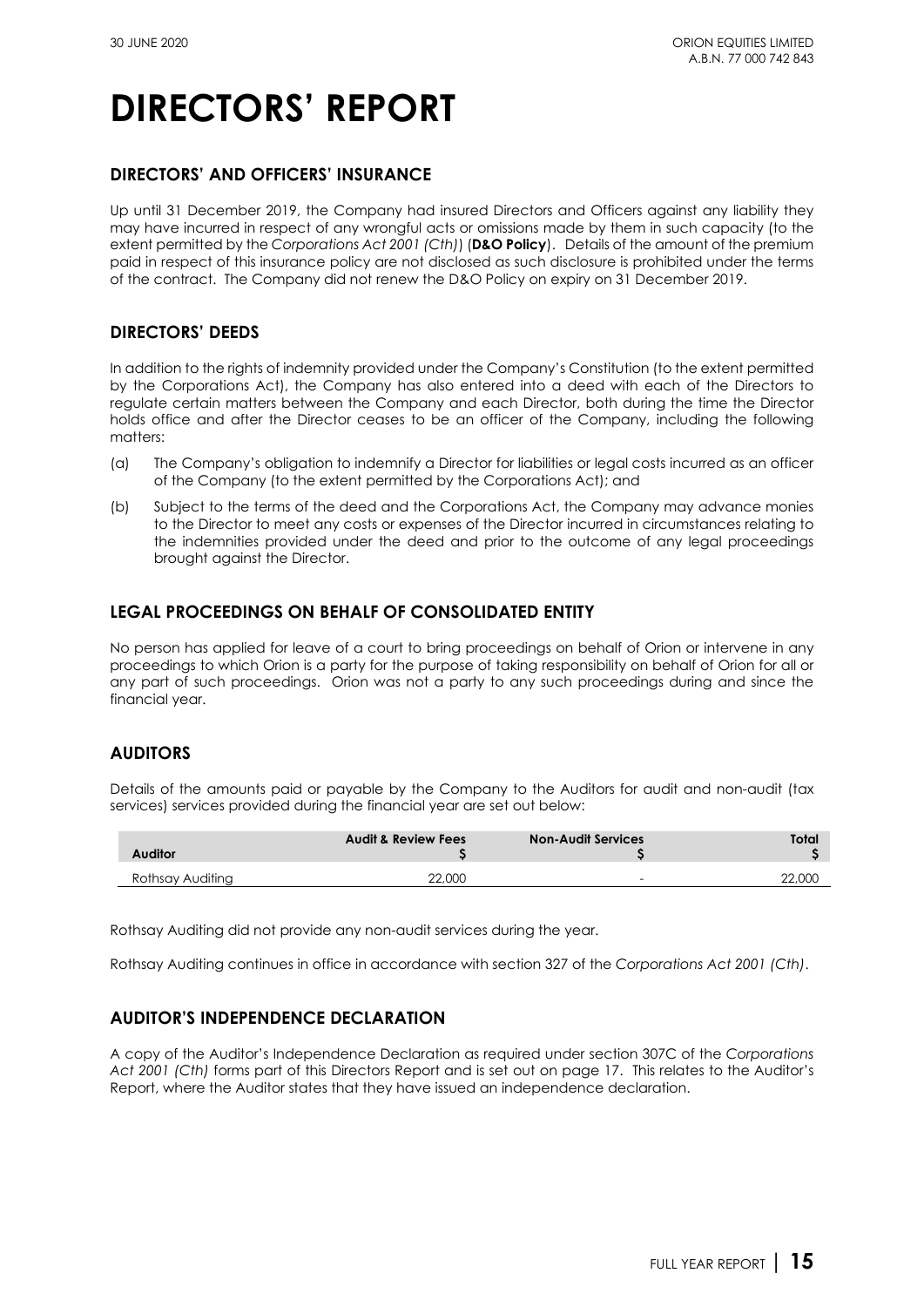### **EVENTS SUBSEQUENT TO BALANCE DATE**

The Directors are not aware of any matters or circumstances at the date of this Directors' Report, other than those referred to in this Directors' Report (in particular, in the Review of Operations) or the financial statements or notes thereto (in particular Note 24), that have significantly affected or may significantly affect the operations, the results of operations or the state of affairs of the Company in subsequent financial years.

Signed for and on behalf of the Directors in accordance with a resolution of the Board,

Farooq Khan Victor Ho

26 August 2020

Executive Director and Company Secretary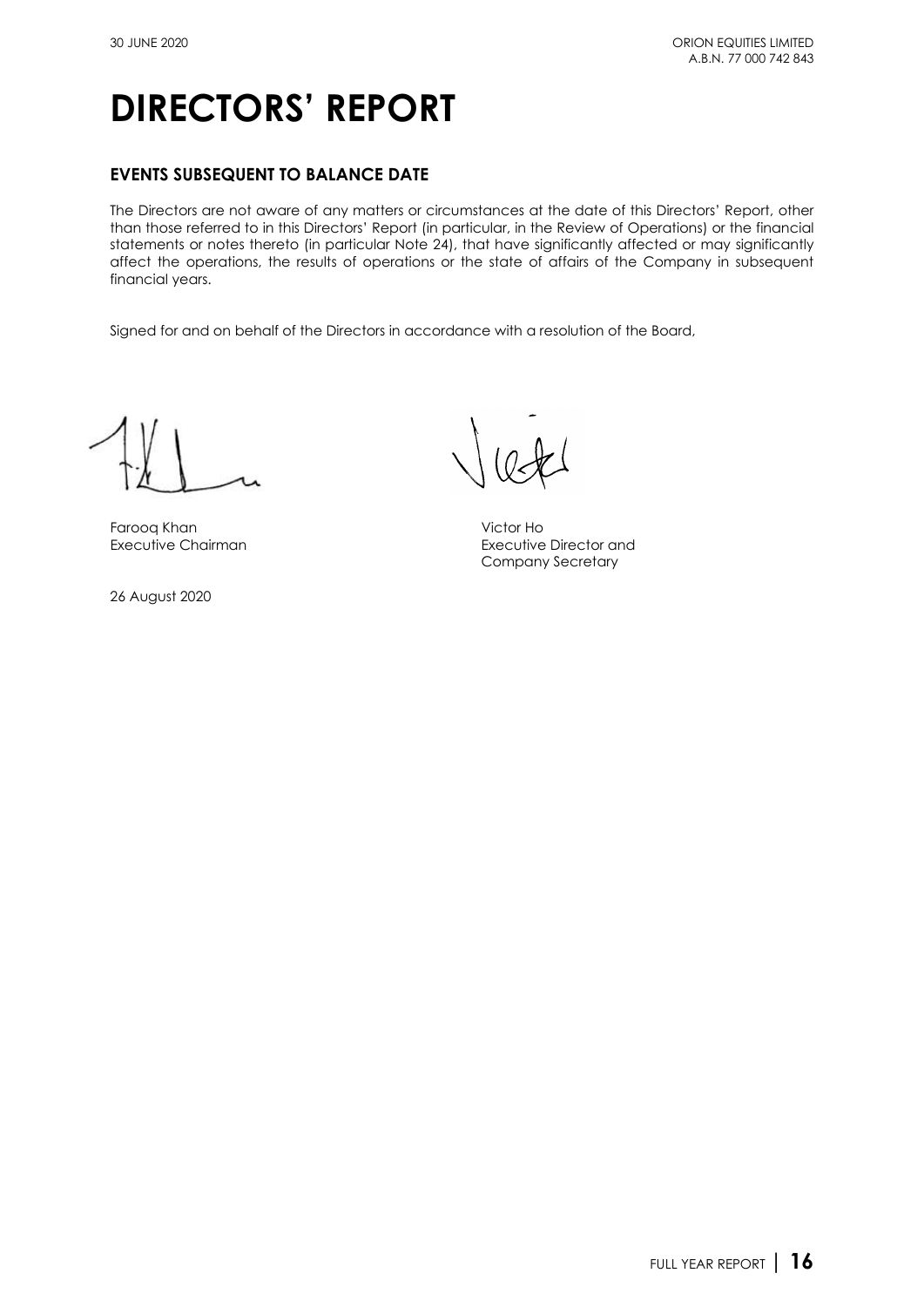

Level 1, Lincoln House, 4 Ventnor Avenue, West Perth WA 6005 P.O. Box 8716, Perth Business Centre WA 6849 Phone (08) 9486 7094 www.rothsayresources.com.au

The Directors Orion Equities Limited Level 2 31 Ventnor Avenue West Perth WA 6005

Dear Directors

In accordance with Section 307C of the *Corporations Act 2001* (the "Act") I hereby declare that to the best of my knowledge and belief there have been:

- (i) no contraventions of the auditor independence requirements of the Act in relation to the audit of the 30 June 2020 financial statements; and
- (ii) no contraventions of any applicable code of professional conduct in relation to the review.

This declaration is in respect of Orion Equities Limited and the entities it controlled during the year.

Daniel Dalla CA (Lead auditor) Partner Rothsay Auditing

Dated 26 August 2020

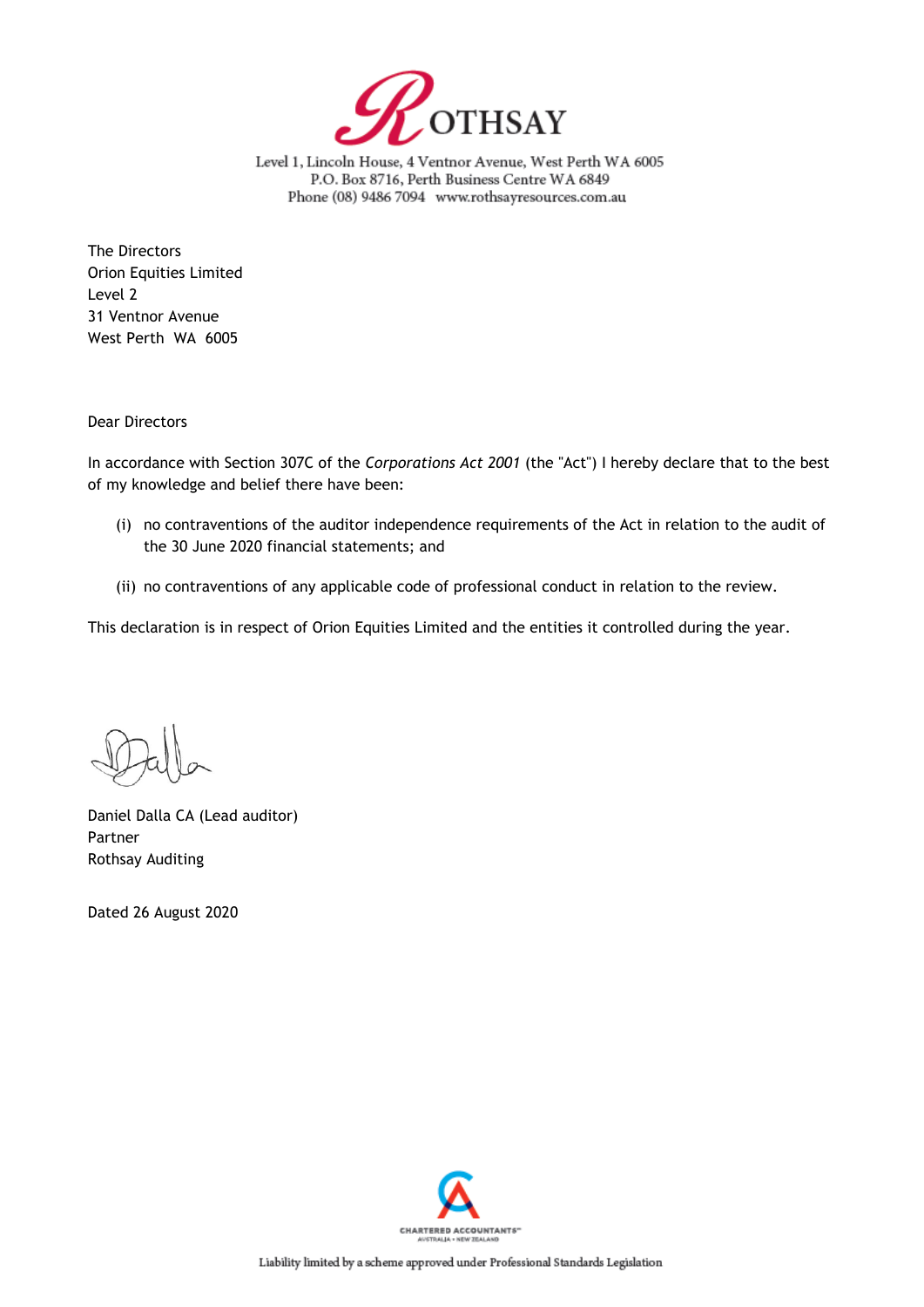## **CONSOLIDATED STATEMENT OF PROFIT OR LOSS AND OTHER COMPREHENSIVE INCOME for the year ended 30 June 2020**

|                                                                   |              | 2020       | 2019          |
|-------------------------------------------------------------------|--------------|------------|---------------|
|                                                                   | <b>Note</b>  | S          |               |
| Revenue                                                           | $\mathbf{2}$ | 44,684     | 48,972        |
| Other                                                             |              |            |               |
| Net gain on sale of non-current assets                            |              |            | 201,786       |
| Other                                                             |              | 20,934     |               |
| <b>TOTAL REVENUE AND INCOME</b>                                   |              | 65,618     | 250,758       |
| <b>EXPENSES</b>                                                   | 3            |            |               |
| Share of Associate entity's loss                                  |              | (307, 878) | (662, 455)    |
| Net loss on financial assets at fair value through profit or loss |              |            | (86,901)      |
| Land operation expenses                                           |              | (12, 546)  | (128, 704)    |
| Personnel expenses                                                |              | (412, 379) | (434, 743)    |
| Occupancy expenses                                                |              | (26, 849)  | (28,682)      |
| Corporate expenses                                                |              | (28, 947)  | (29, 635)     |
| Communication expenses                                            |              | (2,057)    | (2,048)       |
| Finance expenses                                                  |              | (277)      | (431)         |
| Administration expenses                                           |              | (64, 824)  | (60, 773)     |
| <b>LOSS FROM CONTINUING OPERATIONS</b>                            |              | (790, 139) | (1, 183, 614) |
| Loss from discontinued operations                                 | 5            |            | (56, 760)     |
| Income tax benefit                                                | 6            |            | (38, 973)     |
| <b>LOSS AFTER INCOME TAX</b>                                      |              | (790, 139) | (1, 279, 347) |
| <b>OTHER COMPREHENSIVE INCOME</b>                                 |              |            |               |
| Reversal of revaluation of assets, net of tax                     |              |            | (102, 746)    |
| <b>TOTAL COMPREHENSIVE INCOME FOR THE YEAR</b>                    |              | (790, 139) | (1, 382, 093) |
| <b>LOSS PER SHARE FOR THE LOSS ATTRIBUTABLE TO THE</b>            |              |            |               |
| ORDINARY EQUITY HOLDERS OF THE COMPANY                            |              |            |               |
| Basic and diluted loss per share (cents)                          | 7            | (5.05)     | (8.18)        |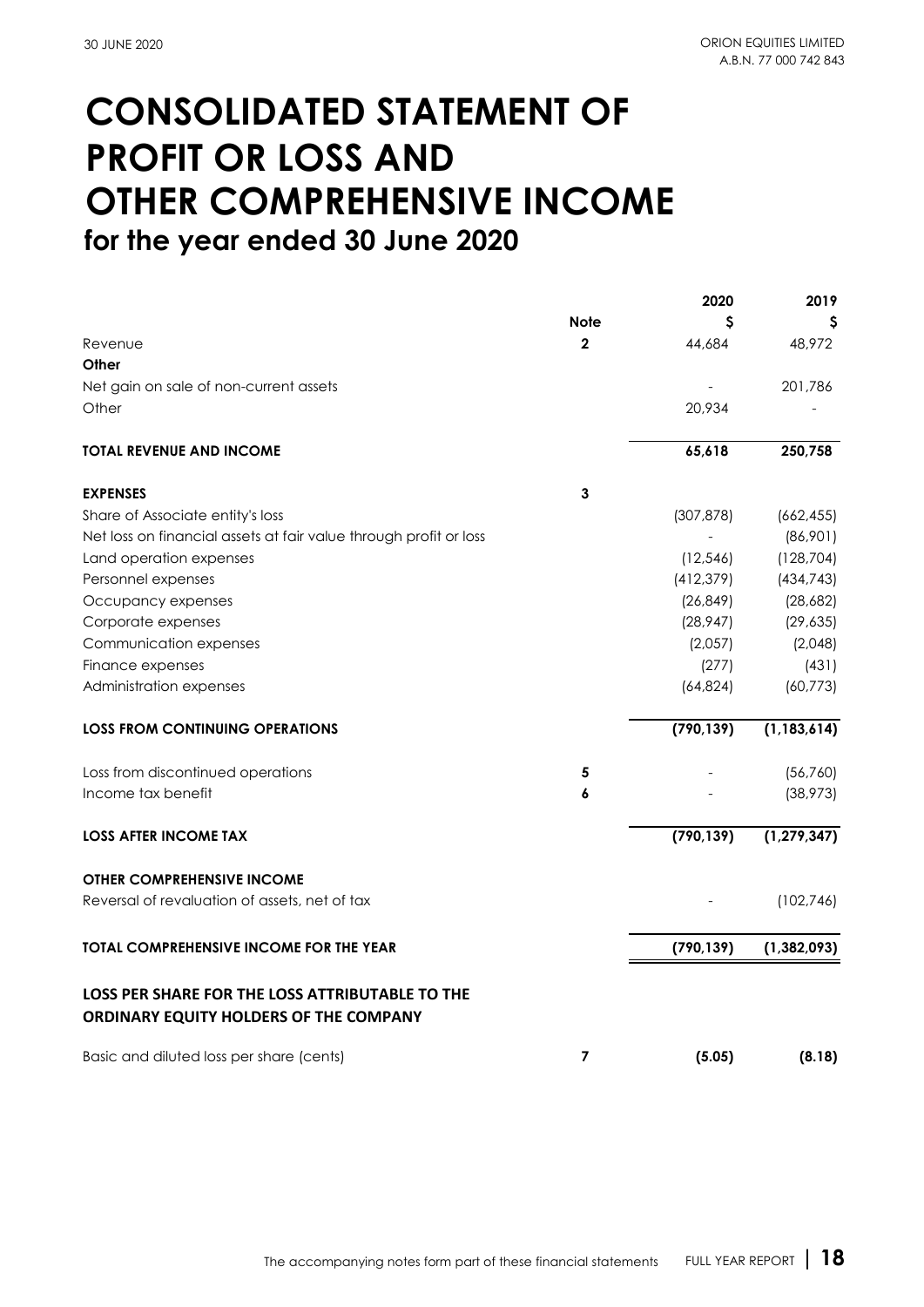## **CONSOLIDATED STATEMENT as at 30 June 2020 OF FINANCIAL POSITION**

|                                                       | <b>Note</b> | 2020         | 2019           |
|-------------------------------------------------------|-------------|--------------|----------------|
| <b>CURRENT ASSETS</b>                                 |             | S            | Ş              |
| Cash and cash equivalents                             | 8           | 294,408      | 814,067        |
| Financial assets at fair value through profit or loss | 9           | 450,000      | 450,000        |
| Loan to controlling entity                            | 21(a)       | 90,130       |                |
| Receivables                                           |             |              | 13,750         |
| Other current assets                                  |             |              | 1,087          |
| <b>TOTAL CURRENT ASSETS</b>                           |             | 834,538      | 1,278,904      |
| <b>NON-CURRENT ASSETS</b>                             |             |              |                |
| Property held for development or resale               | 12          | 1,100,000    | 1,100,000      |
| Investment in Associate entity                        | 20          | 169,841      | 477,719        |
| Property, plant and equipment                         |             | 3,263        | 5,471          |
| Deferred tax asset                                    | 6           |              |                |
| <b>TOTAL NON-CURRENT ASSETS</b>                       |             | 1,273,104    | 1,583,190      |
| <b>TOTAL ASSETS</b>                                   |             | 2,107,642    | 2,862,094      |
| <b>CURRENT LIABILITIES</b>                            |             |              |                |
| Payables                                              | 13          | 255,609      | 222,491        |
| Provisions                                            | 14          | 78,756       | 76,187         |
| <b>TOTAL CURRENT LIABILITIES</b>                      |             | 334,365      | 298,678        |
| <b>NON-CURRENT LIABILITIES</b>                        |             |              |                |
| Deferred tax liability                                | 6           |              |                |
| <b>TOTAL NON-CURRENT LIABILITIES</b>                  |             |              |                |
| <b>TOTAL LIABILITIES</b>                              |             | 334,365      | 298,678        |
| <b>NET ASSETS</b>                                     |             | 1,773,277    | 2,563,416      |
| <b>EQUITY</b>                                         |             |              |                |
| Issued capital                                        | 15          | 18,808,028   | 18,808,028     |
| Profits reserve                                       | 16          | 2,599,373    | 2,624,527      |
| <b>Accumulated losses</b>                             |             | (19,634,124) | (18, 869, 139) |
| <b>TOTAL EQUITY</b>                                   |             | 1,773,277    | 2,563,416      |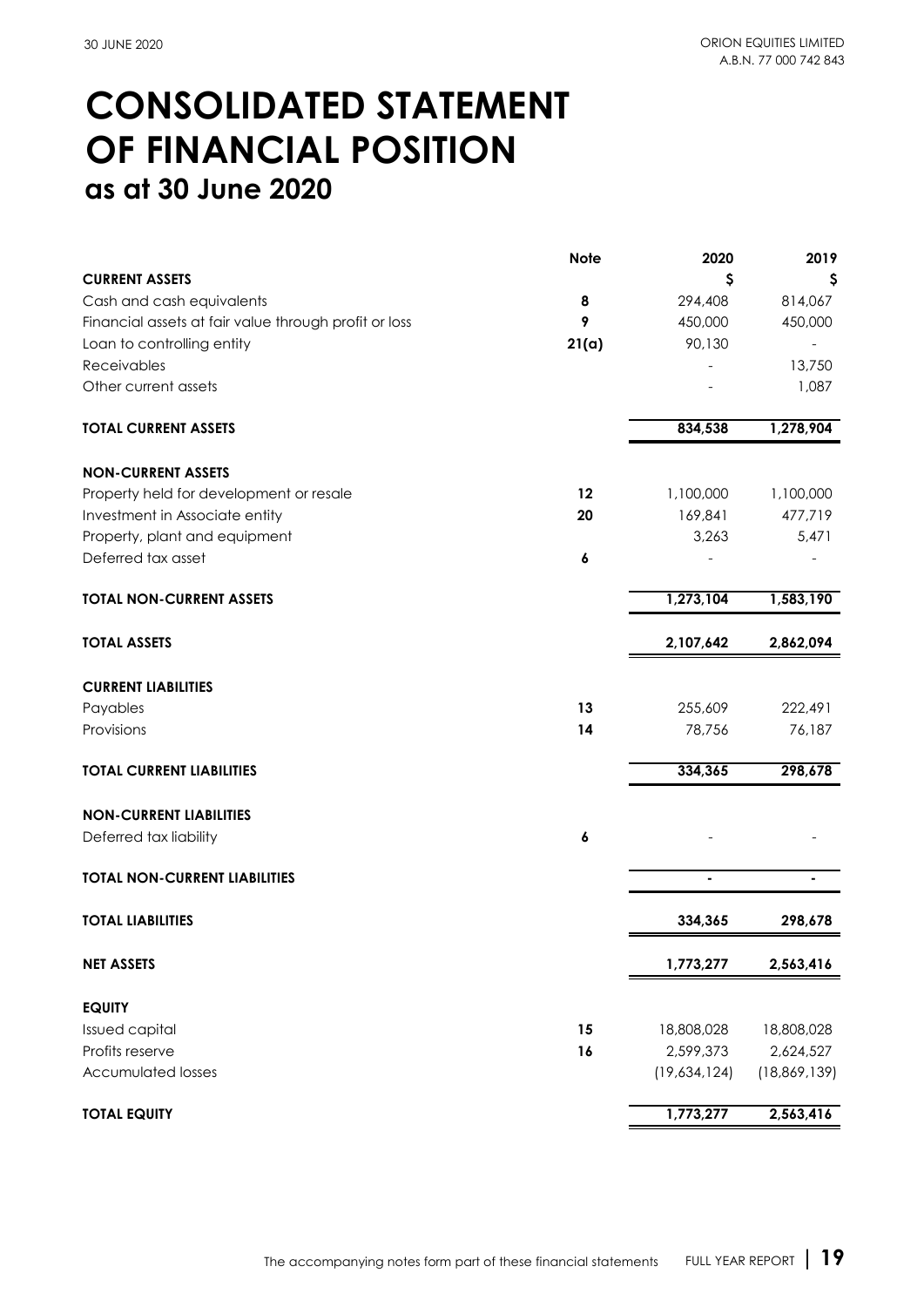## **for the year ended 30 June 2020 CONSOLIDATED STATEMENT OF CHANGES IN EQUITY**

|             |                       |                 | Accumulated    |               |
|-------------|-----------------------|-----------------|----------------|---------------|
| <b>Note</b> | <b>Issued Capital</b> | <b>Reserves</b> | Losses         | Total         |
|             | \$                    | \$              | \$             | \$            |
|             | 18,808,028            | 2,886,496       | (17,749,015)   | 3,945,509     |
|             |                       |                 | (1, 279, 347)  | (1, 279, 347) |
| 16          |                       | (159, 223)      | 159,223        |               |
|             |                       | (102, 746)      |                | (102, 746)    |
|             | ۰                     | (261, 969)      | (1, 120, 124)  | (1, 382, 093) |
|             | 18,808,028            | 2,624,527       | (18, 869, 139) | 2,563,416     |
|             | 18,808,028            | 2,624,527       | (18, 869, 139) | 2,563,416     |
|             |                       |                 | (790, 139)     | (790, 139)    |
| 16          |                       | (25, 154)       | 25,154         |               |
|             |                       |                 |                |               |
|             | ۰                     | (25, 154)       | (764, 985)     | (790, 139)    |
|             | 18,808,028            | 2,599,373       | (19,634,124)   | 1,773,277     |
|             |                       |                 |                |               |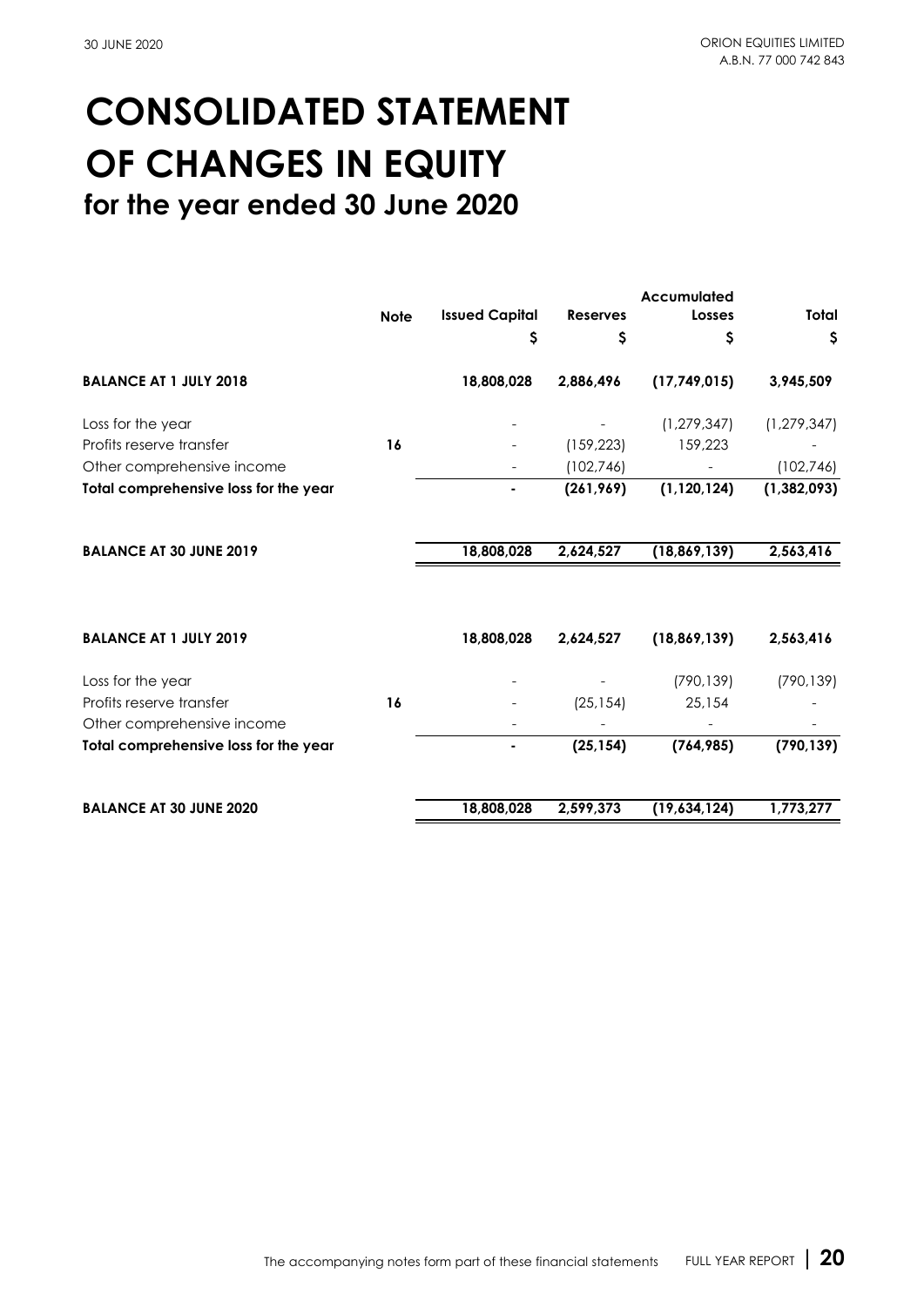## **CONSOLIDATED STATEMENT OF CASH FLOWS for the year ended 30 June 2020**

|                                                               | <b>Note</b> | 2020       | 2019       |
|---------------------------------------------------------------|-------------|------------|------------|
|                                                               |             | S          | Ş          |
| <b>CASH FLOWS FROM OPERATING ACTIVITIES</b>                   |             |            |            |
| Receipts from customers                                       |             | 37,700     | 37,700     |
| Dividends received                                            |             |            | 103,951    |
| Other receipts - ATO                                          |             | 20,934     |            |
| Interest received                                             |             | 2,442      | 11,272     |
| Payments to suppliers and employees                           |             | (495, 135) | (850, 536) |
| Sale of financial assets at fair value through profit or loss |             |            | 67,844     |
| <b>NET CASH USED IN OPERATING ACTIVITIES</b>                  | 8           | (434, 059) | (629, 769) |
|                                                               |             |            |            |
| <b>CASH FLOWS FROM INVESTING ACTIVITIES</b>                   |             |            |            |
| Disposal of agribusiness assets                               |             |            | 1,456,500  |
| Commission on sale of agribusiness assets                     |             |            | (43,500)   |
| Purchase of plant and equipment                               |             |            | (4,714)    |
| <b>NET CASH PROVIDED BY INVESTING ACTIVITIES</b>              |             |            | 1,408,286  |
| <b>CASH FLOWS FROM FINANCING ACTIVITIES</b>                   |             |            |            |
| Loan to controlling entity                                    | 21(a)       | (90,000)   |            |
| Loan repayment from controlling entity                        | 21(a)       | 4,412      |            |
| Dividends paid                                                |             | (12)       | (225)      |
| <b>NET CASH USED IN FINANCING ACTIVITIES</b>                  |             | (85,600)   | (225)      |
| NET INCREASE/(DECREASE) IN CASH HELD                          |             | (519, 659) | 778,292    |
| Cash and cash equivalents at beginning of financial year      |             | 814,067    | 35,775     |
| CASH AND CASH EQUIVALENTS AT END OF FINANCIAL YEAR            | 8           | 294,408    | 814,067    |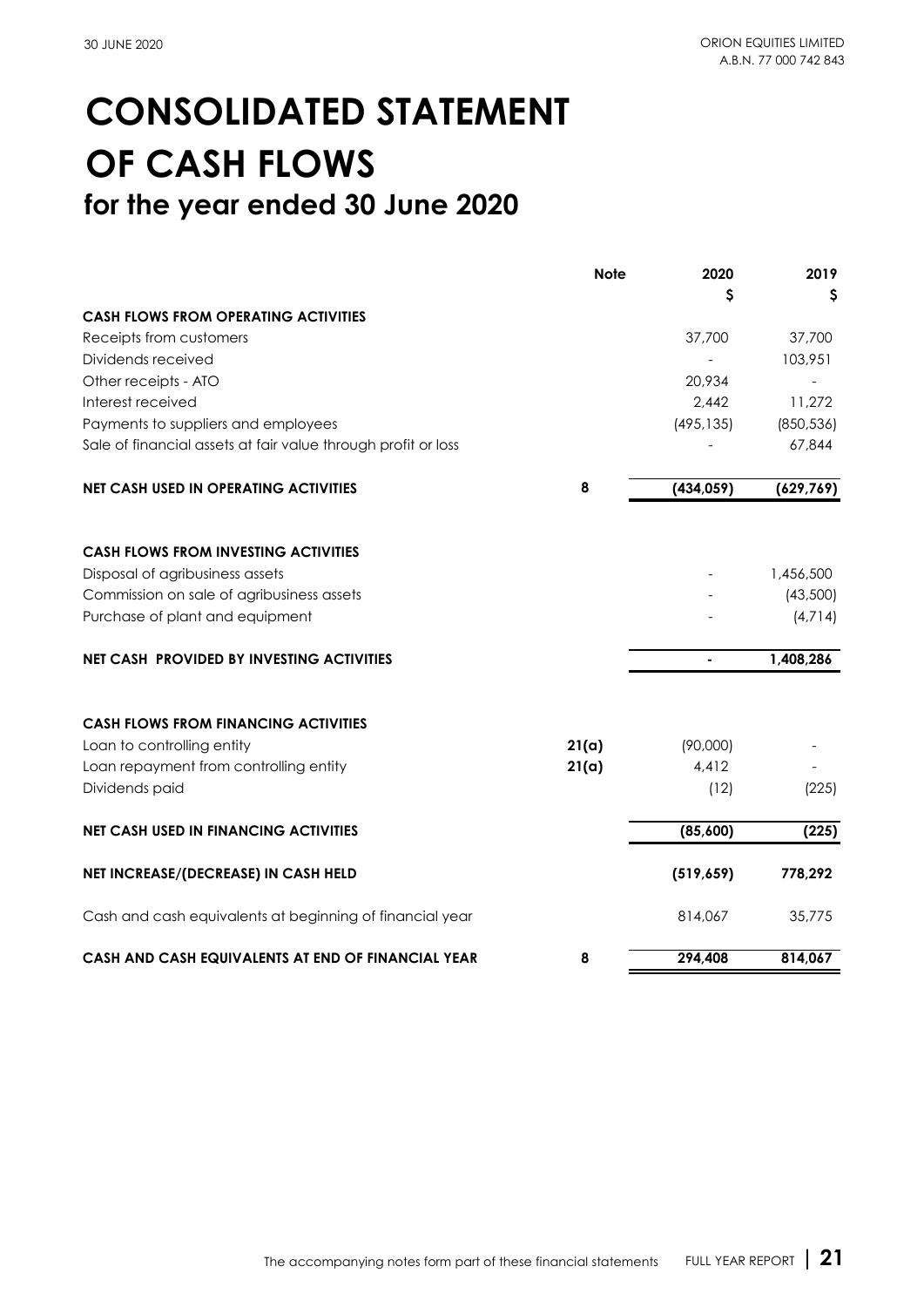#### **1. ABOUT THIS REPORT**

#### **1.1 Background**

This financial report covers the consolidated financial statement of the consolidated entity consisting of Orion Equities Limited (AS[X:OEQ\)](https://www.asx.com.au/asx/share-price-research/company/OEQ) (the **Company** or **OEQ**), its subsidiaries and investments in associates (the **Consolidated Entity** or **Orion**). The financial report is presented in the Australian currency.

Orion Equities Limited is a company limited by shares, incorporated in New South Wales, Australia and whose shares are publicly traded on the Australian Securities Exchange (**ASX**).

These financial statements have been prepared on a streamlined basis where key information is grouped together for ease of understanding and readability. The notes include information which is required to understand the financial statements and is material and relevant to the operations, financial position and performance of the Consolidated Entity.

Information is considered material and relevant if, for example:

- (a) the amount in question is significant because of its size or nature;
- (b) it is important for understanding the results of the Consolidated Entity;
- (c) it helps to explain the impact of significant changes in the Consolidated Entity's business – for example, acquisitions; or
- (d) it relates to an aspect of the Consolidated Entity's operations that is important to its future performance.

The notes are organised into the following sections:

(a) **Key Performance**: Provides a breakdown of the key individual line items in the statement of comprehensive income that the Directors consider most relevant to understanding performance and shareholder returns for the year:

**Notes**

- 2 Revenue
- 3 Expenses
- 4 Segment information<br>5 Discontinued operation Discontinued operations
- 6 Tax
- 7 Loss per share
- (b) **Financial Risk Managemen**t: Provides information about the Consolidated Entity's exposure and management of various financial risks and explains how these affect the Consolidated Entity's financial position and performance: **Notes**
	- 8 Cash and cash equivalents
	- 9 Financial assets at fair value through profit or loss
	- 10 Financial risk management
	- 11 Fair value measurement of financial instruments
- (c) **Other Assets and Liabilities**: Provides information on other balance sheet assets and liabilities that do not materially affect performance or give rise to material financial risk:
	- **Notes**
		- 12 Property held for resale<br>13 Pavables
		- 13 Payables<br>14 Provisions
		- Provisions
- (d) **Capital Structure:** This section outlines how the Consolidated Entity manages its capital structure and related financing costs, as well as capital adequacy and reserves. It also provides details on the dividends paid by the Company:
	- **Notes**
		- 15 Issued capital<br>16 Profits reserve
		- 16 Profits reserve<br>17 Capital risk me
		- Capital risk management
- (e) **Consolidated Entity Structure**: Provides details and disclosures relating to the parent entity of the Entity, controlled investments in associates and any acquisitions and/or disposals of businesses in the year. Disclosure on related parties is also provided in the section:
	- **Notes**
		- 18 Parent entity information<br>19 Investment in controlled
		- Investment in controlled entities
		- 20 Investment in associate entity<br>21 Related party transactions
		- Related party transactions
- (f) **Other:** Provides information on items which require disclosure to comply with Australian Accounting Standards and other regulatory pronouncements however, are not considered significant in understanding the financial performance or position of the Consolidated Entity:
	- **Notes**
		- 22 Auditors' remuneration<br>23 Contingencies
		- 23 Contingencies<br>24 Events occurring
		- Events occurring after the reporting period

Significant and other accounting policies that summarise the measurement basis used and presentation policies and are relevant to an understanding of the financial statements are provided throughout the notes to the financial statements.

#### **1.2. Basis of preparation**

These general purpose financial statements have been prepared in accordance with Australian Accounting Standards, other authoritative pronouncements of the Australian Accounting Standards Board, Australia Accounting Interpretations and the *Corporations Act 2001 (Cth)*, as appropriate for for-profit entities*.*

#### *Compliance with IFRS*

The consolidated financial statements of the Consolidated Entity also comply with International Financial Reporting Standards (IFRS) as issued by the International Accounting Standards Board (IASB).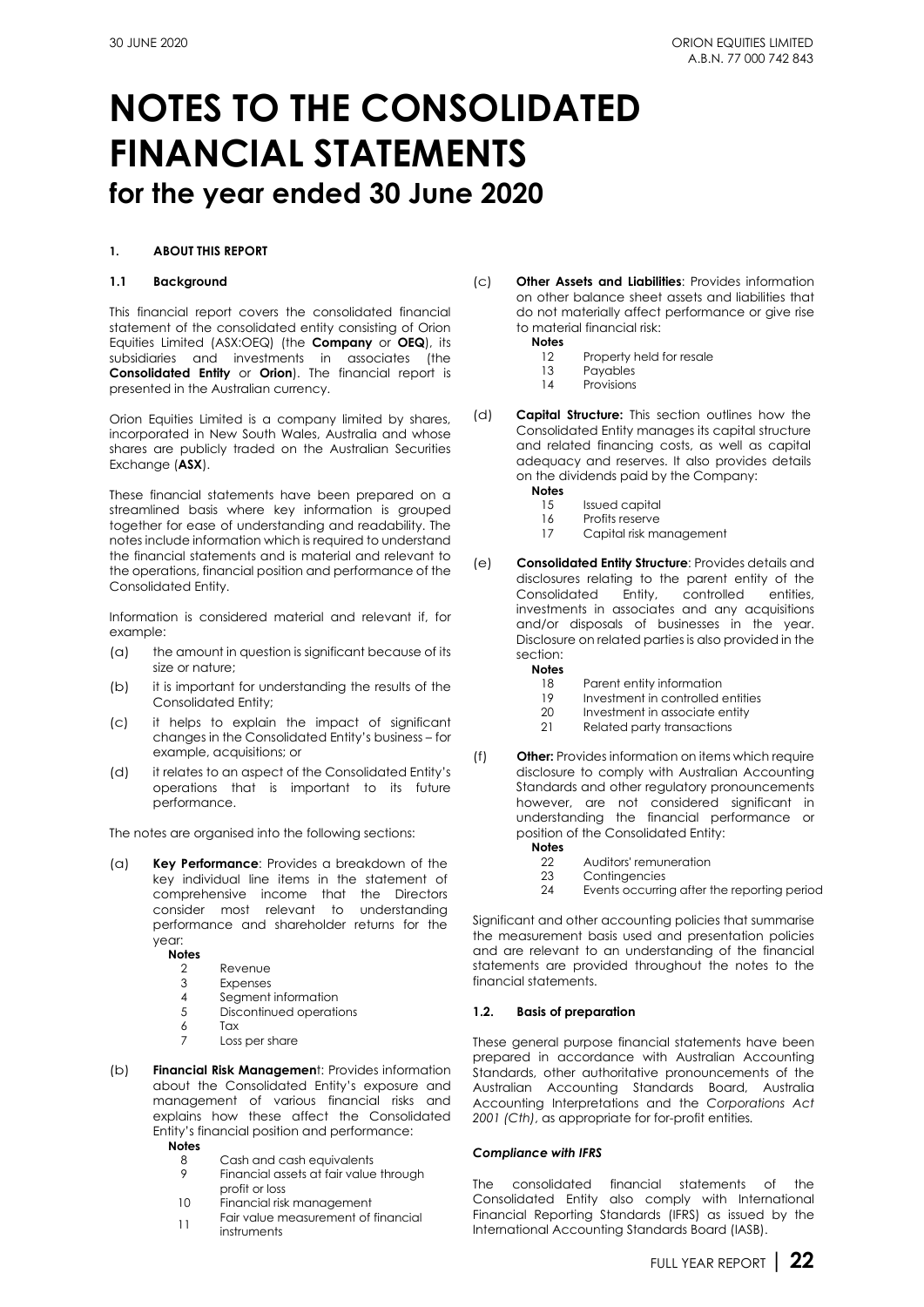#### *Reporting Basis and Conventions*

The financial report has been prepared on an accruals basis and is based on historical costs modified by the revaluation of selected non-current assets, and financial assets and financial liabilities for which the fair value basis of accounting has been applied.

#### **1.3. Principles of Consolidation**

The consolidated financial statements incorporate the assets and liabilities of the subsidiaries of Orion Equities Limited as at 30 June 2020 and the results of its subsidiaries for the year then ended. Orion Equities Limited and its subsidiaries are referred to in this financial report as the Consolidated Entity.

All inter-company balances and transactions between entities in the Consolidated Entity, including any unrealised profits or losses, have been eliminated on consolidation.

#### **1.4. Comparative Figures**

Certain comparative figures have been adjusted to conform to changes in presentation for the current financial year.

#### **1.5. Goods and Services Tax (GST)**

Revenues, expenses and assets are recognised net of the amount of GST, except where the amount of GST incurred is not recoverable from the Australian Tax Office. In these circumstances the GST is recognised as part of the cost of acquisition of the asset or as part of an item of the expense. Receivables and payables in the Statement of Financial Position are shown inclusive of GST. Cash flows are presented in the Statement of Cash Flows on a gross basis, except for the GST component of investing and financing activities, which are disclosed as operating cash flows.

#### **1.6. Dividends Policy**

Provision is made for the amount of any dividend declared; being appropriately authorised and no longer at the discretion of the entity, on or before the end of the financial year but not distributed at the Balance Date.

#### **1.7. Impairment of Assets**

At each reporting date, the Consolidated Entity reviews the carrying values of its tangible and intangible assets to determine whether there is any indication that those assets have been impaired. If such an indication exists, the recoverable amount of the asset, being the higher of the asset's fair value less costs to sell and value in use, is compared to the asset's carrying value. Any excess of the asset's carrying value over its recoverable amount is expensed to the profit or loss. Where it is not possible to estimate the recoverable amount of an individual asset, the Consolidated Entity estimates the recoverable amount of the cash-generating unit to which the asset belongs.

#### **1.8. Leases**

At the lease commencement, the Consolidated Entity recognises a right-of-use asset and associated lease liability for the lease term. The lease term includes extension periods where the Consolidated Entity believes it is reasonably certain that the option will be exercised. The right-of-use asset is measured using the cost model where cost on initial recognition comprises of the lease liability, initial direct costs, prepaid lease payments, estimated cost of removal and restoration less any lease incentives received.

The right-of-use asset is depreciated over the lease term on a straight-line basis and assessed for impairment in accordance with the impairment of assets accounting policy.

The lease liability is initially measured at the present value of the remaining lease payments at the commencement of the lease. The discount rate is the rate implicit in the lease, however where this cannot be readily determined then the Consolidated Entity's incremental borrowing rate is used.

Subsequent to initial recognition, the lease liability is measured at amortised cost using the effective interest rate method. The lease liability is remeasured whether there is a lease modification, change in estimate of the lease term or index upon which the lease payments are based (e.g. CPI) or a change in the Consolidated Entity's assessment of lease term.

Where the lease liability is remeasured, the right-of-use asset is adjusted to reflect the remeasurement or is recorded in profit or loss if the carrying amount of the right-of-use asset has been reduced to zero.

#### *Exceptions to lease accounting*

The Consolidated Entity has elected to apply the exceptions to lease accounting for both short-term leases (i.e. leases with a term of less than or equal to 12 months) and leases of low-value assets. The Consolidated Entity recognises the payments associated with these leases as an expense on a straight-line basis over the lease term.

#### **1.9. New, revised or amending Accounting Standards and Interpretations adopted**

The Consolidated Entity has adopted all of the new, revised or amending Accounting Standards and Interpretations issued by the AASB that are mandatory for the current reporting period.

Any new, revised or amending Accounting Standards or Interpretations that are not mandatory have not been early adopted. These are not expected to have a material impact on the Consolidated Entity's financial statements.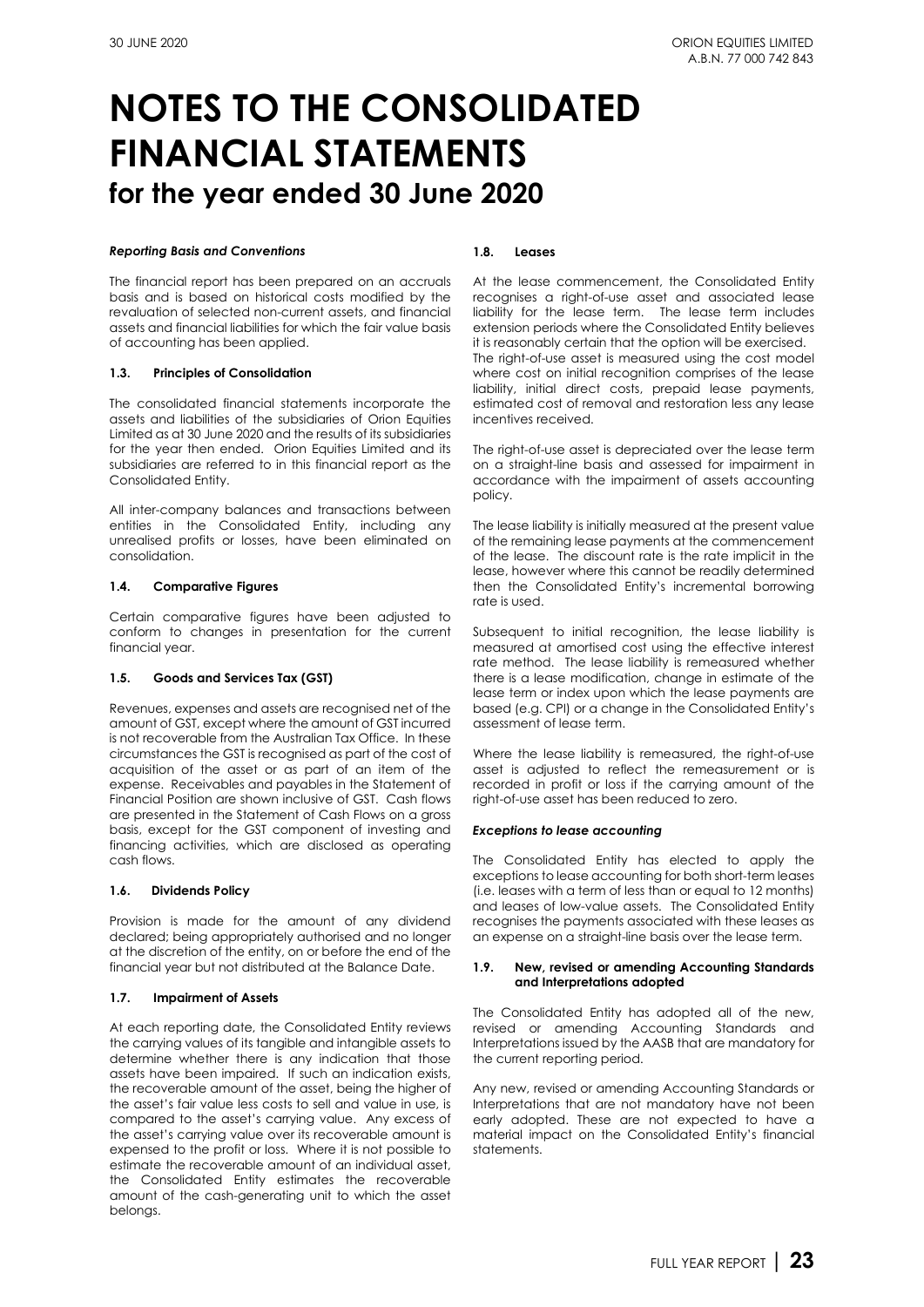### **2. REVENUE**

|                                                                                     | 2020   | 2019    |
|-------------------------------------------------------------------------------------|--------|---------|
| The consolidated loss before income tax includes the following items of<br>revenue: | ⊋      | S       |
| Revenue                                                                             |        |         |
| Rental revenue                                                                      | 37,700 | 37,700  |
| Interest revenue                                                                    | 6,984  | 11,272  |
|                                                                                     | 44,684 | 48,972  |
| Other                                                                               |        |         |
| Net gain on sale of non-current assets                                              |        | 201,786 |
| Other income                                                                        | 20,934 |         |
|                                                                                     | 65,618 | 250,758 |

#### **Accounting policy**

Revenue is recognised to the extent that it is probable that the economic benefits will flow to the Consolidated Entity and the revenue can be reliably measured. All revenue is stated net of the amount of Goods and Services Tax (**GST**). The following specific recognition criteria must also be met before revenue is recognised:

#### **(a) Sale of financial assets, goods and other assets**

Revenue from the sale of financial assets, goods or other assets is recognised when the Consolidated Entity has passed control of the financial assets, goods or other assets to the buyer.

#### **(b) Interest revenue**

Interest revenue is recognised on a proportional basis taking into account the interest rates applicable to the financial assets.

### **(c) Dividend revenue**

Dividend revenue is recognised when the right to receive a dividend has been established. The Consolidated Entity brings dividend revenue to account on the applicable ex-dividend entitlement date.

#### **(d) Other revenues**

Other revenues are recognised on a receipts basis.

#### **3. EXPENSES**

|                                                                                      | 2020    | 2019    |
|--------------------------------------------------------------------------------------|---------|---------|
| The consolidated loss before income tax includes the following items of<br>expenses: | Ş       | \$      |
| Share of net loss of Associate entity                                                | 307,878 | 662,455 |
| Net loss on financial assets at fair value through profit or loss                    |         | 86,901  |
| Olive grove operations                                                               |         |         |
| Depreciation of olive grove assets                                                   |         | 3.566   |
| Other expenses                                                                       |         | 53,193  |
| Land operations                                                                      |         |         |
| Impairment loss on property held for development or resale                           |         | 120,000 |
| Other expenses                                                                       | 12,546  | 8,704   |
| Salaries, fees and employee benefits                                                 | 412.379 | 434,743 |
| Occupancy expenses                                                                   | 26,849  | 28,682  |
| Finance expenses                                                                     | 277     | 431     |
| Communication expenses                                                               | 2.057   | 2.048   |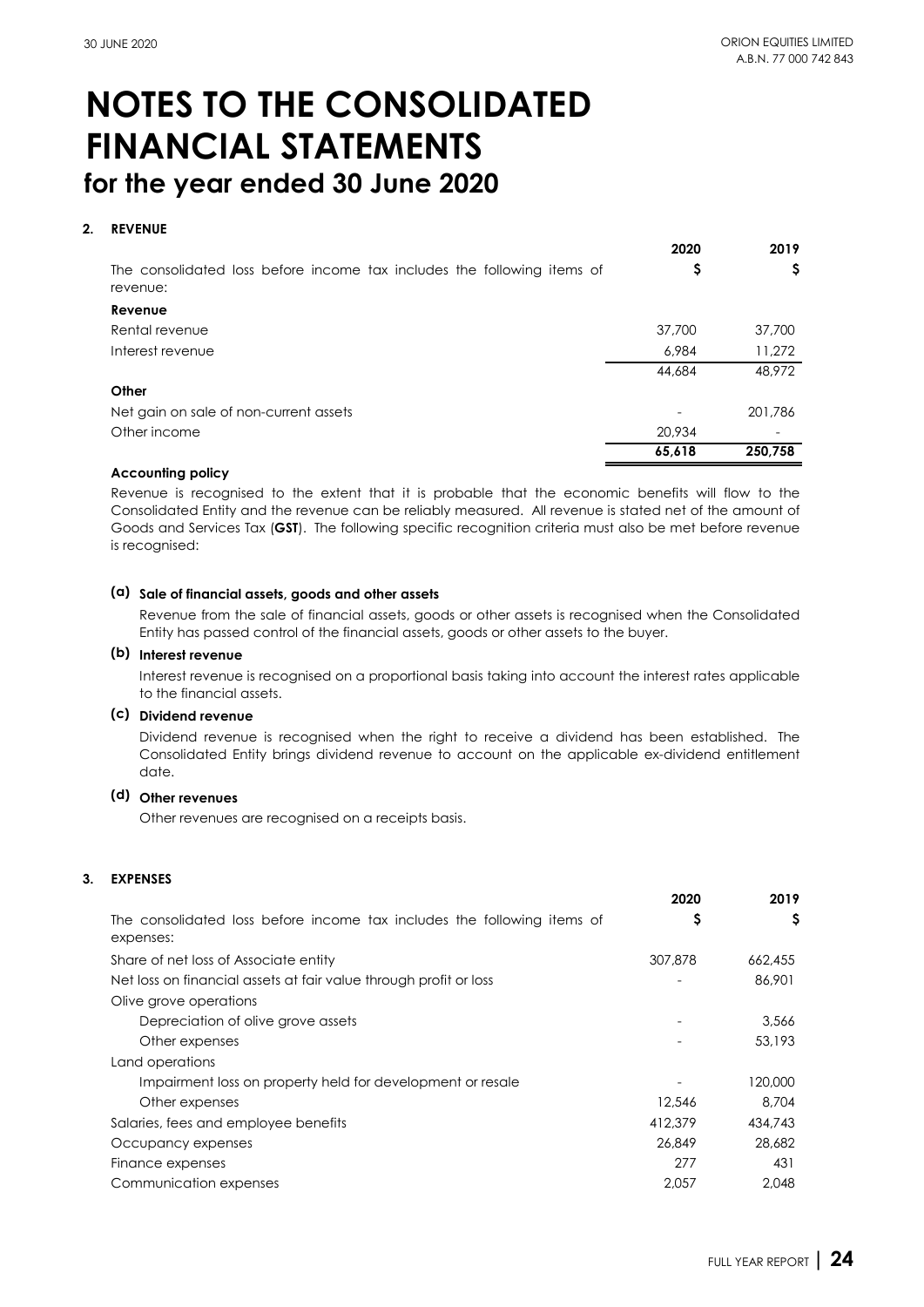| 3. | <b>EXPENSES (continued)</b>   | 2020    | 2019      |
|----|-------------------------------|---------|-----------|
|    |                               | Ş       | \$        |
|    | Corporate expenses            |         |           |
|    | ASX and CHESS fees            | 17.776  | 17,010    |
|    | ASIC fees                     | 6,575   | 6,618     |
|    | Share registry                | 3.362   | 5,483     |
|    | Other corporate expenses      | 1,234   | 524       |
|    | Administration expenses       |         |           |
|    | Professional and legal fees   | 11,238  | 16,700    |
|    | Depreciation                  | 1,980   | 2.634     |
|    | Other administration expenses | 51,606  | 41,439    |
|    |                               | 855.757 | 1.491.131 |

#### **4. SEGMENT INFORMATION**

|                                         | Investments | Olive grove    | Corporate  | Total         |
|-----------------------------------------|-------------|----------------|------------|---------------|
| 2020                                    | Ş           | S              | S          | S             |
| Segment revenues                        |             |                |            |               |
| Revenue                                 | 37,700      |                |            | 37,700        |
| Other                                   |             |                | 27,918     | 27,918        |
| <b>Total segment revenues</b>           | 37,700      |                | 27,918     | 65,618        |
| Personnel expenses                      |             |                | 412,379    | 412,379       |
| Finance expenses                        |             |                | 276        | 276           |
| Administration expenses                 |             |                | 63,945     | 63,945        |
| Depreciation expense                    |             |                | 1,980      | 1,980         |
| Other expenses                          | 319,056     |                | 58,121     | 377,177       |
| <b>Total segment profit/(loss)</b>      | (281, 356)  |                | (508, 783) | (790, 139)    |
| <b>Segment assets</b>                   |             |                |            |               |
| Cash and cash equivalents               |             |                | 294,408    | 294,408       |
| <b>Financial assets</b>                 | 450,000     |                |            | 450,000       |
| Property held for development or resale | 1,100,000   |                |            | 1,100,000     |
| Investment in Associate entity          | 169,841     |                |            | 169,841       |
| Property, plant and equipment           |             |                | 3,263      | 3,263         |
| Other assets                            |             |                | 90,130     | 90,130        |
| <b>Total segment assets</b>             | 1,719,841   | $\blacksquare$ | 387,801    | 2,107,642     |
| 2019                                    |             |                |            |               |
| Segment revenues                        |             |                |            |               |
| Revenue                                 | 37,700      |                | 11,272     | 48,972        |
| Other                                   |             | 201,786        |            | 201,786       |
| <b>Total segment revenues</b>           | 37,700      | 201,786        | 11,272     | 250,758       |
| Personnel expenses                      |             |                | 434,743    | 434,743       |
| Finance expenses                        |             | 6              | 431        | 437           |
| Administration expenses                 |             | 47,296         | 58,219     | 105,515       |
| Depreciation expense                    |             | 3,566          | 2,634      | 6,200         |
| Other expenses                          | 877,718     | 5,891          | 60,628     | 944,237       |
| <b>Total segment profit/(loss)</b>      | (840, 018)  | 145,027        | (545, 383) | (1, 240, 374) |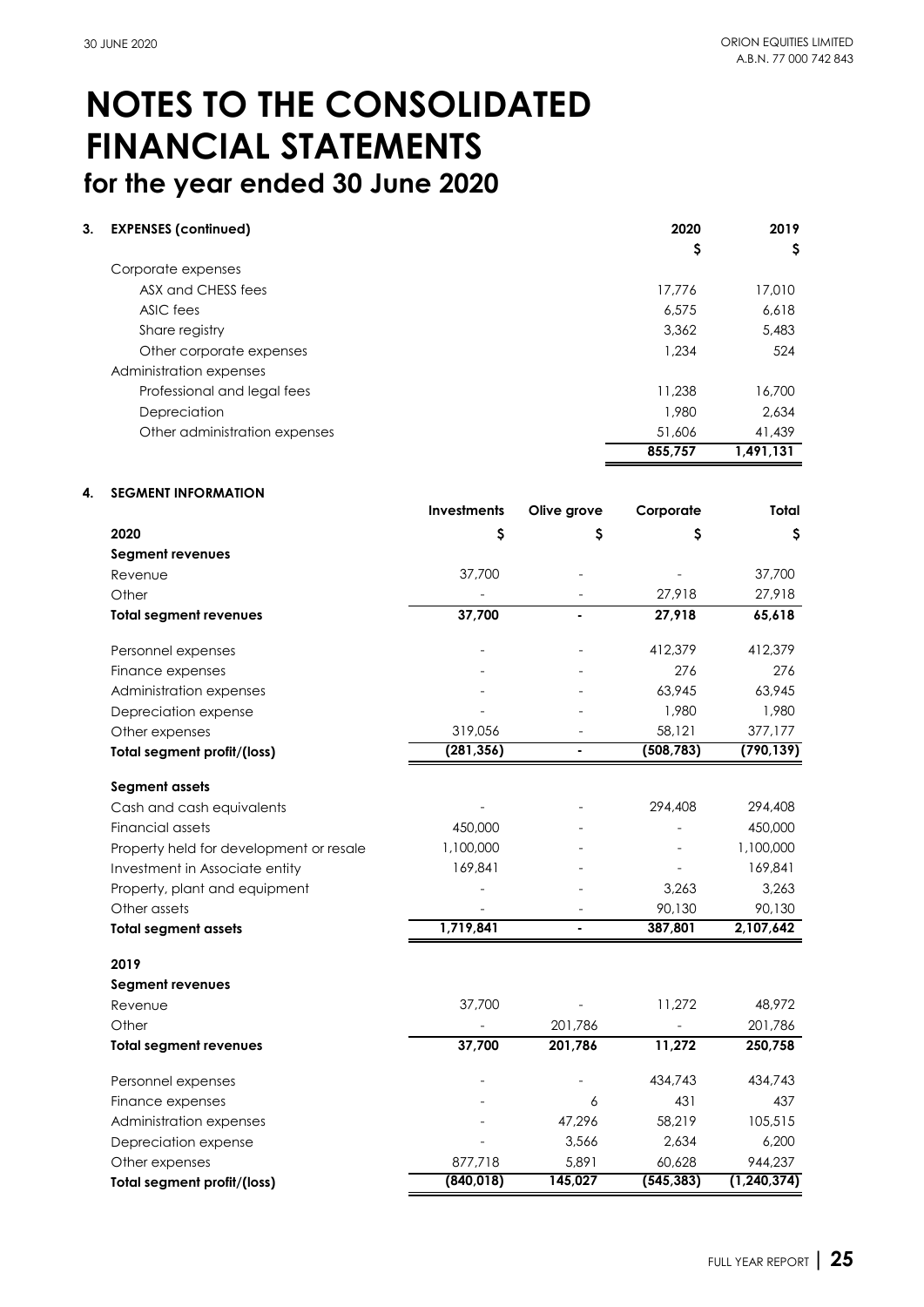| 4. | <b>SEGMENT INFORMATION (continued)</b>  | <b>Investments</b> | Olive grove | Corporate | Total     |
|----|-----------------------------------------|--------------------|-------------|-----------|-----------|
|    |                                         |                    | S           | S         | S         |
|    | Segment assets                          |                    |             |           |           |
|    | Cash and cash equivalents               |                    |             | 814,067   | 814,067   |
|    | Financial assets                        | 450,000            |             |           | 450,000   |
|    | Property held for development or resale | 1,100,000          |             |           | 1,100,000 |
|    | Investment in Associate entity          | 477.719            |             |           | 477.719   |
|    | Property, plant and equipment           |                    |             | 5.471     | 5,471     |
|    | Other assets                            |                    |             | 14,837    | 14,837    |
|    | <b>Total segment assets</b>             | 2,027,719          |             | 834.375   | 2,862,094 |

#### **Accounting policy**

The operating segments are reported in a manner consistent with the internal reporting provided to the "Chief Operating Decision Maker" (**CODM**). The Consolidated Entity's CODM is the Board of Directors who are responsible for allocating resources and assessing performance of the operating segments.

The Board has considered the business and geographical perspectives of the operating results and determined that the Consolidated Entity operates only within Australia, with the main segments being Investments and Olive Grove (which operations were sold in October 2018 - refer Note 5). Corporate items are mainly comprised of corporate assets, office expenses and income tax assets and liabilities.

#### **Description of segments**

- (a) Investments comprise of equity investments of companies listed on the Australian Securities Exchange (**ASX**) and liquid financial assets;
- (b) Olive grove is in relation to the olive grove farm in Gingin;
- (c) Corporate items are mainly comprised of corporate assets, office expenses and income tax assets and liabilities.

#### **Liabilities**

Liabilities are not reported to the CODM by segment. All liabilities are assessed at a consolidated entity level.

#### **5. DISCONTINUED OPERATIONS**

On 11 October 2018, the Company completed the sale of its Olive Grove Agribusiness Assets in consideration of \$1.45 million cash. Financial information relating to the discontinued operations are as follows:

| Financial information relating to the discontinued operation which has been<br>incorporated into the Income Statement is as follows: | 2020 | 2019      |
|--------------------------------------------------------------------------------------------------------------------------------------|------|-----------|
| Revenue                                                                                                                              |      |           |
| Expenses                                                                                                                             |      | (56, 760) |
| Loss before income tax                                                                                                               |      | (56,760)  |
| Income tax expense                                                                                                                   |      | (38, 973) |
| Loss after income tax                                                                                                                |      | (95, 733) |
| Gain on sale of Olive Grove Agribusiness Assets                                                                                      |      | 201.786   |
| Income tax                                                                                                                           |      | (38, 973) |
| Gain on sale of Olive Grove Agribusiness Assets after tax                                                                            |      | 162,813   |
| Reversal of revaluation of assets, net of tax                                                                                        |      | (102,746) |
| Net gain on sale of non-current assets                                                                                               |      | 60,067    |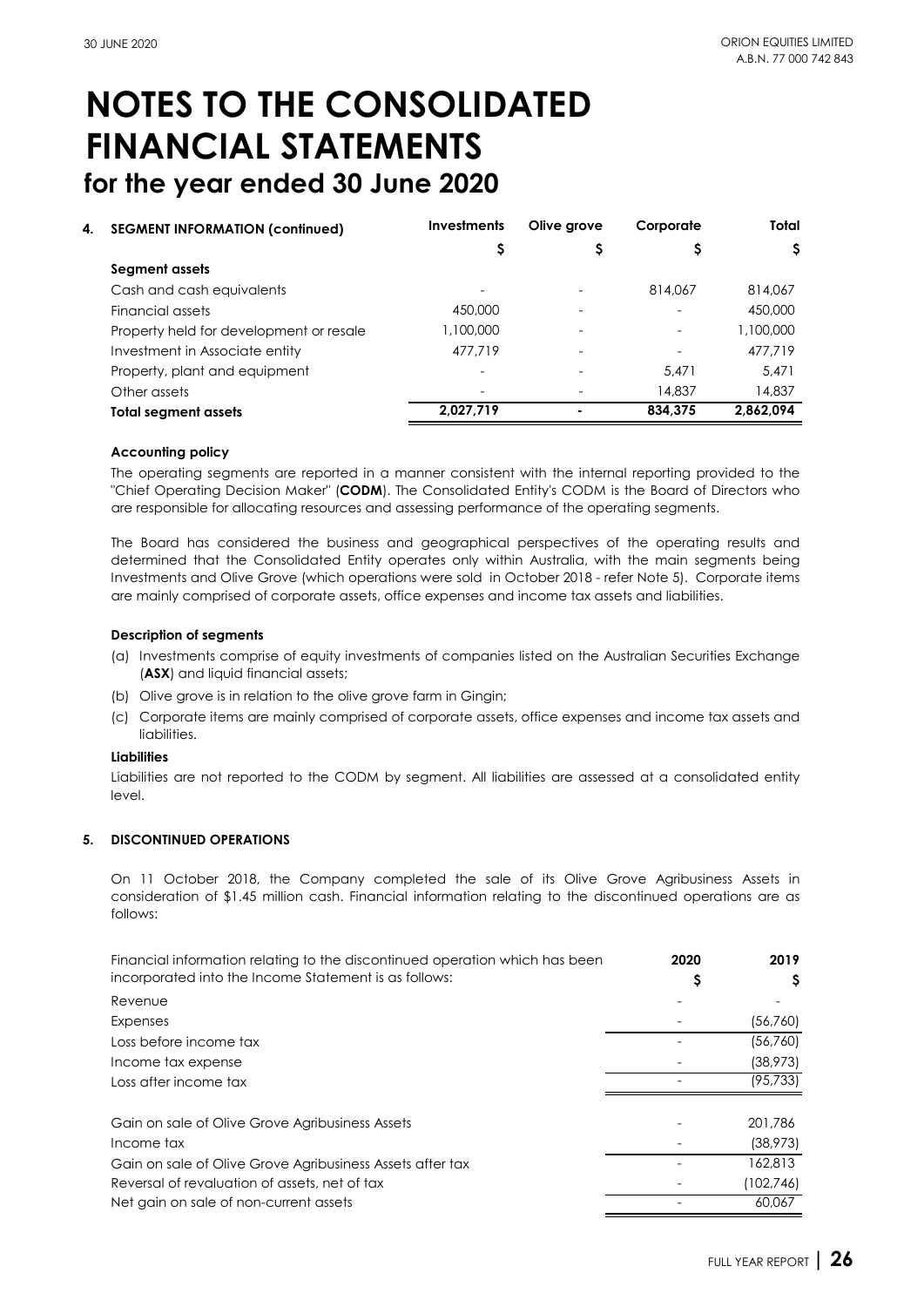#### **5. DISCONTINUED OPERATIONS (continued)**

| The carrying amount of the assets and liabilities of the<br>operation at the date of cessation were:<br>Total assets | 2020<br>\$ | 2019<br>S<br>1,403,475     |
|----------------------------------------------------------------------------------------------------------------------|------------|----------------------------|
| <b>Total liabilities</b><br>Net liabilities                                                                          |            | (5,008,507)<br>(3,605,032) |
| The net cash flows of the operations, which have been incorporated into the<br>Cash Flow Statement are as follows:   |            |                            |
| Net cash used in operating activities                                                                                |            | (9,695)                    |
| Net cash provided by investing activities                                                                            |            | 1,413,000                  |
| Effect on cash flows                                                                                                 |            | 1,403,305                  |
| Details of sale of operations:                                                                                       |            |                            |
| Consideration received in cash                                                                                       |            | 1,456,500                  |
| Carrying amount of net assets sold                                                                                   |            | (1,396,433)                |
| Gain on sale of Olive Grove Agribusiness Assets                                                                      |            | 60,067                     |
| Income tax                                                                                                           |            | 38,973                     |
|                                                                                                                      |            | 99,040                     |
| Reversal of revaluation of assets, net of tax                                                                        |            | 102,746                    |
| Net gain on sale of non-current assets                                                                               |            | 201,786                    |

#### **Critical accounting judgement and estimate**

Judgements have been made in the determination of consideration pertaining to assets sold during the financial year. In making these judgements, the Consolidated Entity has considered the conditions and probability of receipt pursuant to the relevant sale agreements.

#### **Accounting policy**

A discontinued operation is a component of the Consolidated Entity's business where the operations and cash flows can be clearly distinguished from the rest of the Consolidated Entity and which:

- represents a separate major line of business or geographical area of operations;
- г is part of a single coordinated plan to dispose of a separate major line of business or geographical area of operations; or
- is a subsidiary acquired exclusively with a view to re-sale.

Classification as a discontinued operation occurs at the earlier of disposal or when the operation meets the criteria to be classified as held-for-sale. When an operation is classified as a discontinued operation, the comparative statement of profit or loss and other comprehensive income is re-presented as if the operation had been discontinued from the start of the comparative year.

| 6. . | TAX                                               | 2020 | 2019   |
|------|---------------------------------------------------|------|--------|
|      |                                                   |      |        |
|      | The components of tax expense/(benefit) comprise: |      |        |
|      | Current tax                                       | ۰    |        |
|      | Deferred tax                                      |      |        |
|      | - discontinued operations                         |      | 38,973 |
|      |                                                   |      | 38,973 |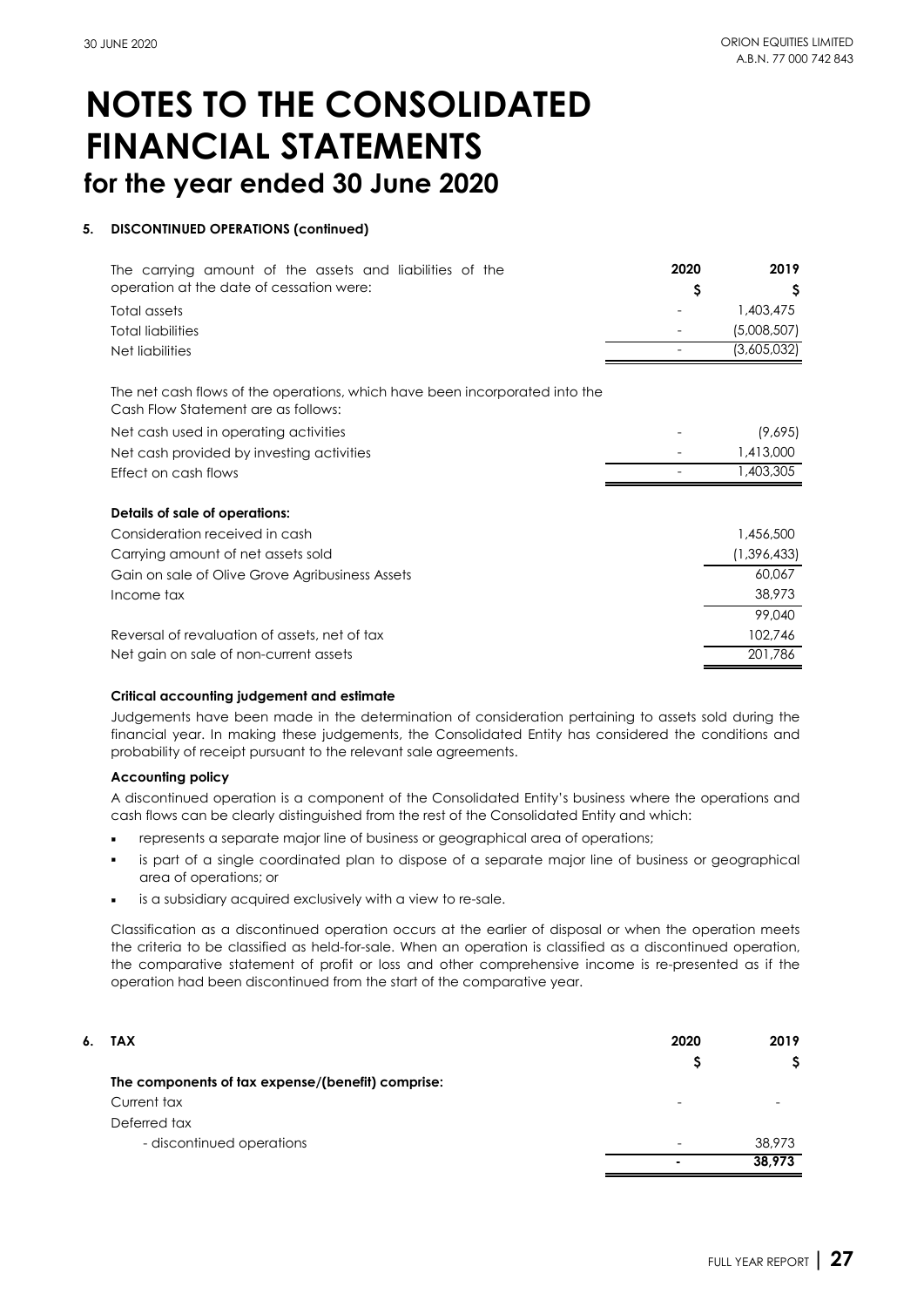| 6.  | <b>TAX (continued)</b>                                                                |                     |      | 2020                     | 2019       |
|-----|---------------------------------------------------------------------------------------|---------------------|------|--------------------------|------------|
|     | (a) The prima facie tax on operating loss before income tax                           |                     |      | \$                       | \$         |
|     | is reconciled to the income tax as follows:                                           |                     |      |                          |            |
|     | Prima facie tax payable on operating loss before<br>income tax at 27.5% (2019: 27.5%) |                     |      | (217, 288)               | (341, 103) |
|     | Adjust tax effect of:                                                                 |                     |      |                          |            |
|     | Other assessable income                                                               |                     |      |                          | 38,905     |
|     | Non-deductible expenses                                                               |                     |      | 382                      | 1,876      |
|     | Share of net loss of Associate                                                        |                     |      | 84,666                   | 182,175    |
|     | Current year tax losses not brought to account                                        |                     |      | 132,240                  | 118,147    |
|     | Prior year's deferred tax assets recognition reversal                                 |                     |      |                          | 38,973     |
|     | Income tax attributable to entity                                                     |                     |      | $\overline{a}$           | 38,973     |
|     |                                                                                       | Deferred tax assets |      | Deferred tax liabilities |            |
|     |                                                                                       | 2020                | 2019 | 2020                     | 2019       |
|     |                                                                                       | \$                  | \$   | \$                       | \$         |
|     | Fair value losses                                                                     |                     |      |                          |            |
| (i) | Movements - deferred tax assets                                                       |                     |      | 2020                     | 2019       |
|     | <b>Fair value losses</b>                                                              |                     |      | \$                       | S          |
|     | <b>Opening balance</b>                                                                |                     |      |                          | 38,973     |
|     | (Credited)/charged to income statement                                                |                     |      |                          | (38, 973)  |
|     | <b>Closing balance</b>                                                                |                     |      |                          |            |
|     | (ii) Movements - Deferred tax liabilities                                             |                     |      |                          |            |
|     | Fair value gains                                                                      |                     |      |                          |            |
|     | <b>Opening balance</b>                                                                |                     |      |                          | 38,973     |
|     | Charged/(Credited) to the profit and loss                                             |                     |      |                          | (38, 973)  |
|     | <b>Closing balance</b>                                                                |                     |      |                          |            |
|     | (iii) Deferred tax recognised directly in other comprehensive income                  |                     |      |                          |            |
|     | Revaluations of land and intangible assets                                            |                     |      |                          | 38,973     |
|     | Unrecognised deferred tax balances                                                    |                     |      |                          |            |
|     | Unrecognised deferred tax asset - revenue losses                                      |                     |      | 3,207,744                | 3,069,919  |
|     | Unrecognised deferred tax asset - capital losses                                      |                     |      | 313,078                  | 310,259    |
|     |                                                                                       |                     |      | 3,520,822                | 3,380,178  |

#### **Critical accounting judgement and estimate**

The above deferred tax assets have not been recognised in respect of the above items because it is not probable that future taxable profit will be available against which the Consolidated Entity can utilise the benefits. Revenue and capital tax losses are subject to relevant statutory tests.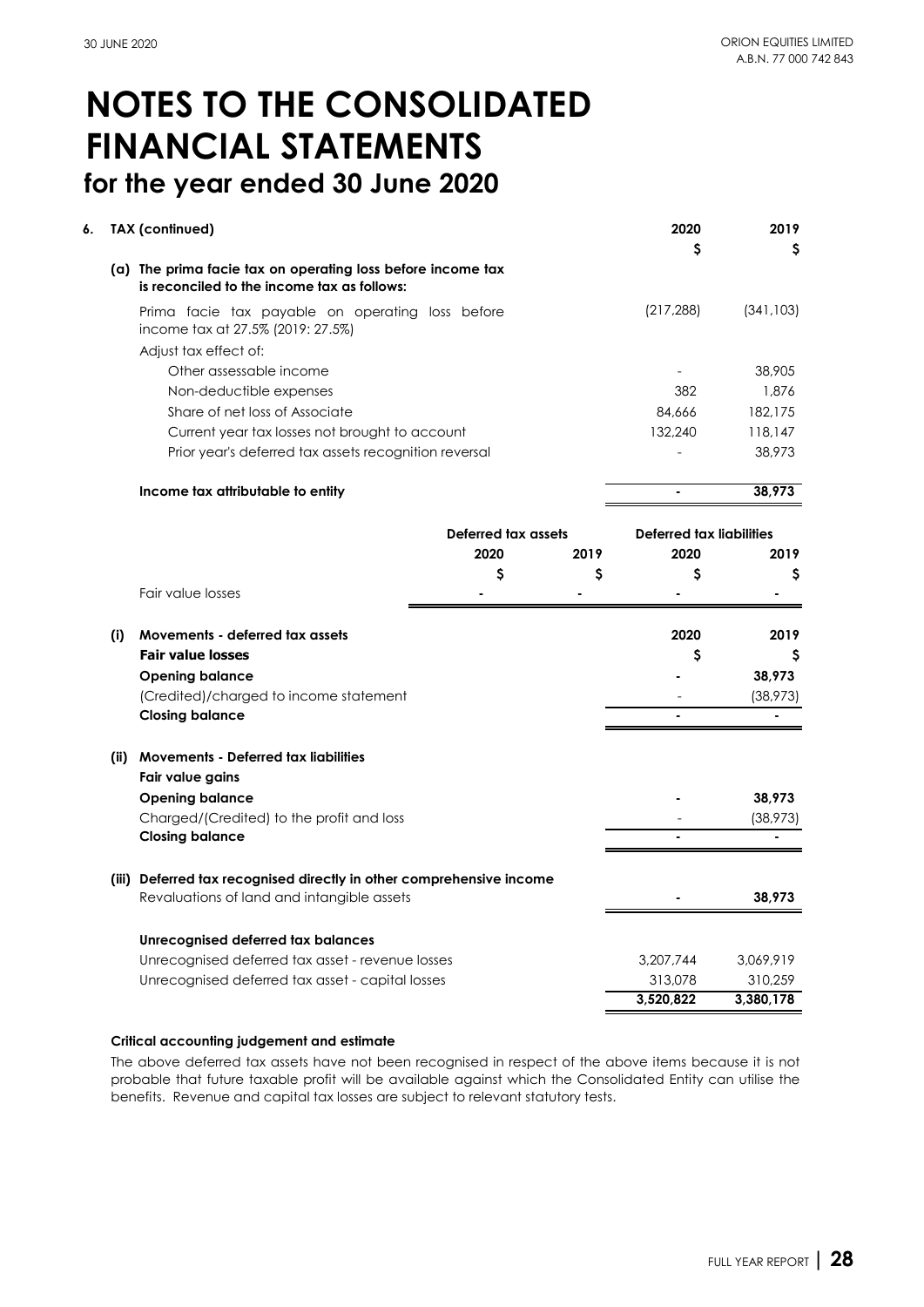#### **6. TAX (continued)**

#### **Tax Consolidation**

The head entity, Orion Equities Limited and its controlled entities have formed a tax consolidated group with effect from 29 June 2004. The members of the tax consolidation group continue to account for their own current and deferred tax amounts. These tax amounts are measured as if each entity in the tax consolidated group continues to be a stand-alone taxpayer in its own right.

In addition to its own current and deferred tax amounts, the Company also recognises the current tax liabilities (or assets) and the deferred tax assets (as appropriate) arising from unused tax losses and unused tax credits assumed from controlled entities in the tax consolidated group.

Assets or liabilities arising under tax funding agreements within the tax consolidated entities are recognised as amounts receivable from or payable to other entities in the group. Any differences between the amounts assumed and amounts receivable or payable under the tax funding agreement are recognised as a contribution to (or distribution from) wholly-owned tax consolidated entities.

#### **Accounting policy**

The income tax expense or revenue for the period is the tax payable on the current period's taxable income based on the notional income tax rate for each taxing jurisdiction adjusted by changes in deferred tax assets and liabilities attributable to temporary differences between the tax bases of assets and liabilities and their carrying amounts in the financial statements, and to unused tax losses (if applicable).

Deferred tax assets and liabilities are recognised for temporary differences at the tax rates expected to apply when the assets are recovered or liabilities are settled, based on those tax rates which are enacted or substantively enacted for each taxing jurisdiction. The relevant tax rates are applied to the cumulative amounts of deductible and taxable temporary differences to measure the deferred tax asset or liability. An exception is made for certain temporary differences arising from the initial recognition of an asset or a liability. No deferred tax asset or liability is recognised in relation to these temporary differences if they arose in a transaction, other than a business combination, that at the time of the transaction did not affect either accounting profit or taxable profit or loss.

Deferred tax assets are recognised for deductible temporary differences and unused tax losses only if it is probable that future taxable amounts will be available to utilise those temporary differences and losses. The amount of deferred tax assets benefits brought to account or which may be realised in the future, is based on the assumption that no adverse change will occur in income taxation legislation and the anticipation that the Consolidated Entity will derive sufficient future assessable income to enable the benefit to be realised and comply with the conditions of deductibility imposed by the law.

Deferred tax liabilities and assets are not recognised for temporary differences between the carrying amount and tax bases of investments in controlled entities where the Company is able to control the timing of the reversal of the temporary differences and it is probable that the differences will not reverse in the foreseeable future.

Deferred tax assets and liabilities are offset when there is a legally enforceable right to offset current tax assets and liabilities and when the deferred tax balances relate to the same taxation authority. Current tax assets and tax liabilities are offset where the entity has a legally enforceable right to offset and intends either to settle on a net basis, or to realise the asset and settle the liability simultaneously.

Current and deferred tax balances attributable to amounts recognised directly in other comprehensive income or equity are also recognised directly in other comprehensive income or equity.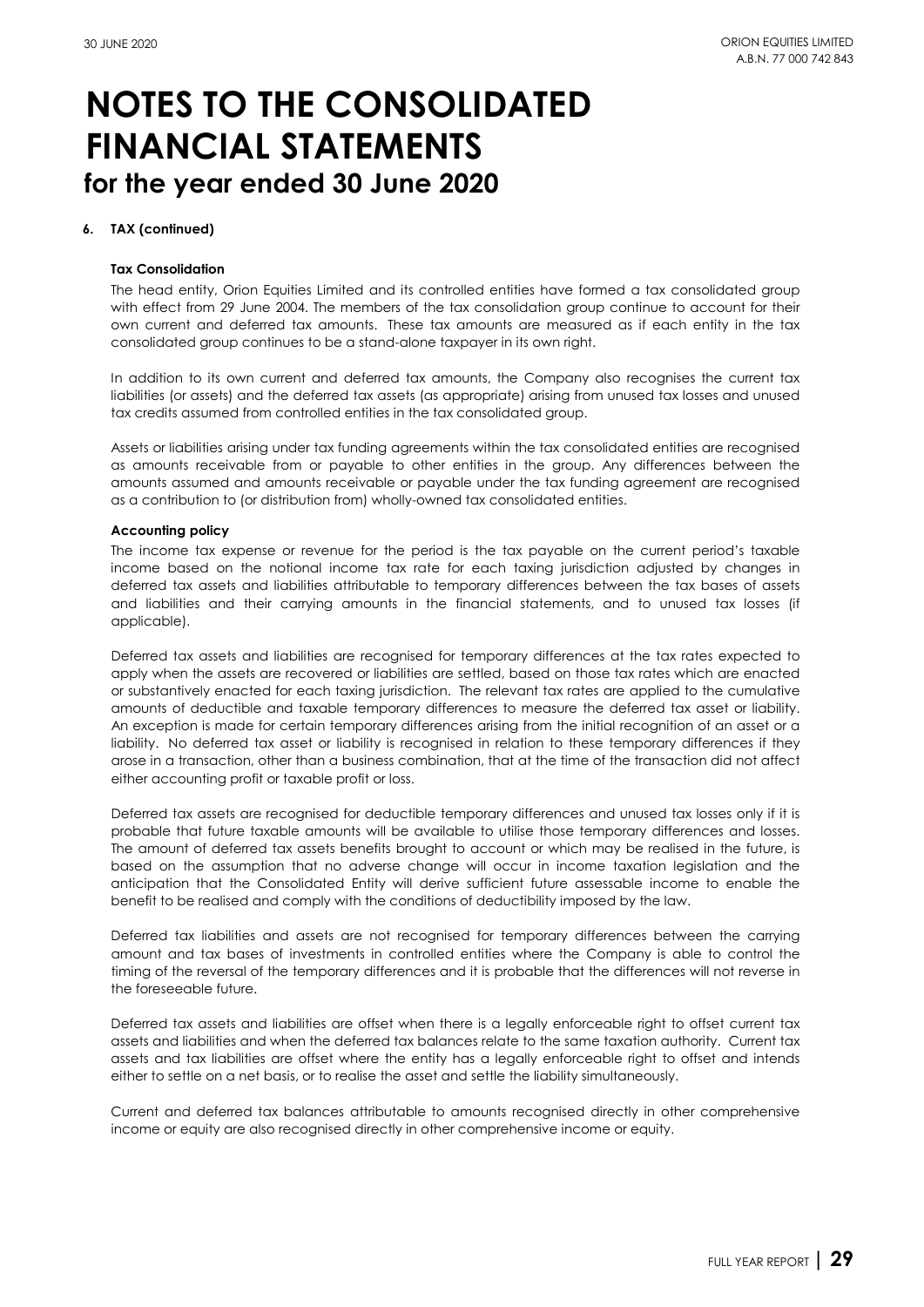| <b>LOSS PER SHARE</b>                                                                                               | 2020                    | 2019        |
|---------------------------------------------------------------------------------------------------------------------|-------------------------|-------------|
| Basic and diluted loss per share (cents)                                                                            | (5.05)                  | (8.18)      |
| The following represents the loss and weighted average number of shares<br>used in the loss per share calculations: |                         |             |
| Net loss after income tax $(\$)$                                                                                    | (790, 139)              | (1,279,347) |
|                                                                                                                     | <b>Number of Shares</b> |             |
| Weighted average number of ordinary shares                                                                          | 15.649.228              | 15.649.228  |

The Consolidated Entity has no securities outstanding which have the potential to convert to ordinary shares and dilute the basic loss per share.

#### **Accounting policy**

Basic loss per share is determined by dividing the operating result after income tax by the weighted average number of ordinary shares on issue during the financial period.

Diluted loss per share adjusts the figures used in the determination of basic loss per share by taking into account amounts unpaid on ordinary shares and any reduction in loss per share that will probably arise from the exercise of options outstanding during the financial period.

| 8. CASH AND CASH EQUIVALENTS | 2020    | 2019    |
|------------------------------|---------|---------|
|                              |         |         |
| Cash at bank                 | 294.408 | 814.067 |
|                              |         |         |

#### **Accounting policy**

Cash and cash equivalents includes cash on hand, deposits held at call with banks, other short-term highly liquid investments with original maturities of three months or less, and bank overdrafts. Bank overdrafts (if any) are shown within short-term borrowings in current liabilities on the Statement of Financial Position.

| Reconciliation of operating loss after income tax to net cash used in | 2020       | 2019          |
|-----------------------------------------------------------------------|------------|---------------|
| operating activities                                                  | \$         | Ş             |
| Loss after income tax                                                 | (790, 139) | (1, 279, 347) |
| Add non-cash items:                                                   |            |               |
| Depreciation                                                          | 1,980      | 6,201         |
| Write off of plant and equipment                                      | 228        | 1,992         |
| Net loss on financial assets at fair value through profit or loss     |            | 89,901        |
| Impairment loss on property held for development or resale            |            | 120,000       |
| Share of Associate entity's loss                                      | 307,878    | 662,455       |
| <b>Changes in Assets and Liabilities:</b>                             |            |               |
| Financial assets at fair value through profit or loss                 |            | 12,000        |
| Receivables                                                           | 9.208      | 98,185        |
| Other current assets                                                  | 1,087      | 1,382         |
| Investment in Associate entity                                        |            | 102,569       |
| Agribusiness assets                                                   |            | (201,786)     |
| Payables                                                              | 33,118     | (292, 542)    |
| Provisions                                                            | 2,581      | 10,248        |
| Deferred tax                                                          |            | 38,973        |
|                                                                       | (434, 059) | (629,769)     |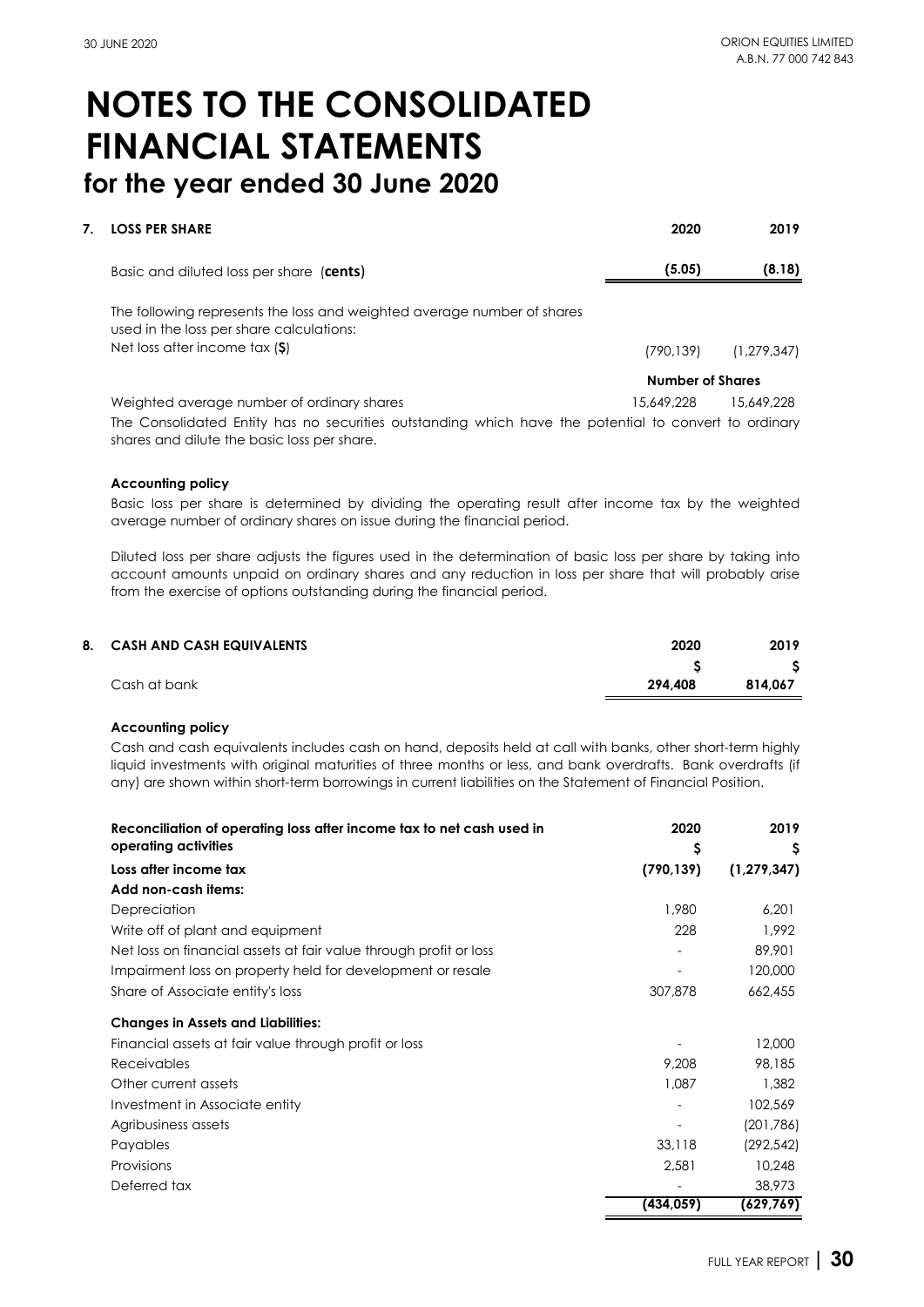| 9. | <b>FINANCIAL ASSETS AT FAIR VALUE THROUGH PROFIT OR LOSS</b> | 2020    | 2019    |
|----|--------------------------------------------------------------|---------|---------|
|    |                                                              |         |         |
|    | Listed securities at fair value                              | 450.000 | 450,000 |

#### **Accounting policy**

Financial instruments are initially measured at cost on trade date, which includes transaction costs, when the related contractual rights or obligations exist. Subsequent to initial recognition, financial assets at fair value through profit and loss acquired principally for the purpose of selling in the short term or if so designated by management and within the requirements of AASB 9: Financial Instruments will recognise its realised and unrealised gains and losses arising from changes in the fair value of these assets are included in the Statement of Profit or Loss and Other Comprehensive Income in the period in which they arise.

The fair value of financial instruments traded in active markets (such as publicly traded derivatives, and trading and available-for-sale securities) is based on quoted market prices at the balance sheet date which is the current bid price. The fair value of the unlisted managed funds is determined from unit price information provided by investment manager. The Consolidated Entity's investment portfolio is accounted for as "financial assets at fair value through profit and loss" and is carried at fair value.

#### **10. FINANCIAL RISK MANAGEMENT**

The Consolidated Entity's financial instruments consist of deposits with banks, accounts receivable and payable, investments in listed securities, and other unlisted securities. The principal activity of the Consolidated Entity is the management of its investments (Financial Assets at Fair Value through Profit and Loss) (refer Note 9). The Consolidated Entity's investments are subject to market (which includes interest rate and price risk), credit and liquidity risks.

The Board of Directors is responsible for the overall internal control framework (which includes risk management) but no cost-effective internal control system will preclude all errors and irregularities. The system is based, in part, on the appointment of suitably qualified management personnel. The effectiveness of the system is continually reviewed by management and at least annually by the Board.

The financial receivables and payables of the Consolidated Entity in the table below are due or payable within 30 days. The financial investments are held for trading and are realised at the discretion of the Board of Directors.

The Consolidated Entity holds the following financial assets and liabilities:

|                                                       |             | 2020      | 2019       |
|-------------------------------------------------------|-------------|-----------|------------|
|                                                       | <b>Note</b> |           |            |
| Cash and cash equivalents                             | 8           | 294,408   | 814,067    |
| Financial assets at fair value through profit or loss | 9           | 450,000   | 450,000    |
|                                                       |             | 744.408   | 1,264,067  |
| Pavables                                              | 13          | (255,609) | (222, 491) |
| Net financial assets                                  |             | 488.799   | 1.041.576  |

#### **(a) Market risk**

Market risk is the risk that the fair value and/or future cash flows from a financial instrument will fluctuate as a result of changes in market factors. Market risk comprises of price risk from fluctuations in the fair value of equities and interest rate risk from fluctuations in market interest rates.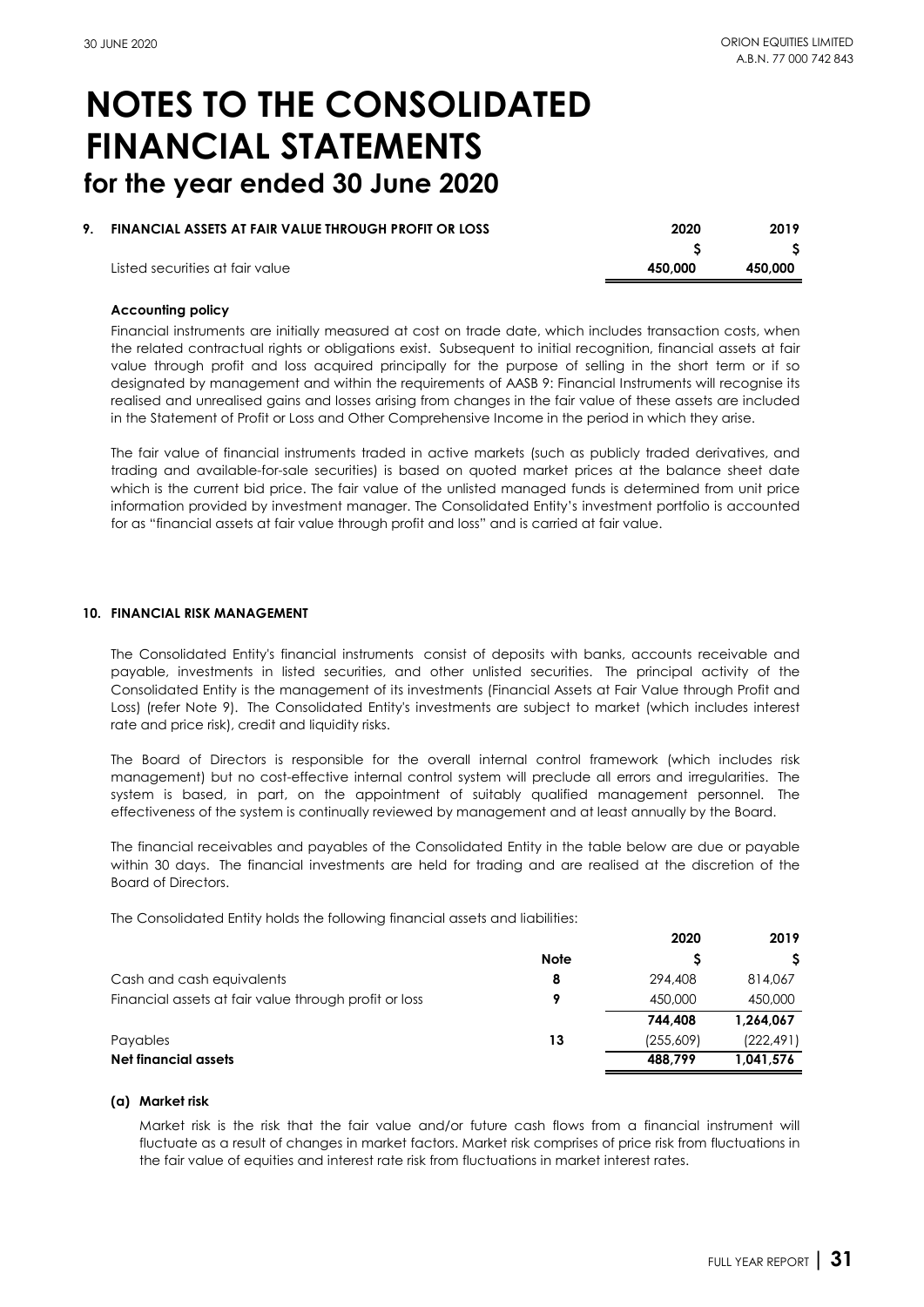#### **10. FINANCIAL RISK MANAGEMENT (continued)**

#### **(a) Market Risk (continued)**

#### **(i)** *Price risk*

The Consolidated Entity is exposed to equity securities price risk. This arises from investments held by the Consolidated Entity and classified in the Statement of Financial Position at fair value through profit or loss. The Consolidated Entity is not exposed to commodity price risk, save where this has an indirect impact via market risk and equity securities price risk.

The value of a financial instrument will fluctuate as a result of changes in market prices, whether those changes are caused by factors specific to the individual instrument or its issuer or factors affecting all instruments in the market. By its nature as an investment company, the Consolidated Entity will always be subject to market risk as it invests its capital in securities that are not risk free the market price of these securities can and will fluctuate. The Consolidated Entity does not manage this risk through entering into derivative contracts, futures, options or swaps.

Equity price risk is minimised through ensuring that investment activities are undertaken in accordance with Board established mandate limits and investment strategies.

The Consolidated Entity has performed a sensitivity analysis on its exposure to market price risk at Balance Date. The analysis demonstrates the effect on the current year results and equity which could result from a change in these risks. The ASX All Ordinaries Accumulation Index was utilised as the benchmark for the unlisted and listed share investments which are financial assets available-for-sale or at fair value through profit or loss.

|                                        |                           |           | Impact on other      |          |
|----------------------------------------|---------------------------|-----------|----------------------|----------|
|                                        | Impact on post-tax profit |           | components of equity |          |
| <b>ASX All Ordinaries Accumulation</b> | 2020                      | 2019      | 2020                 | 2019     |
| Index                                  |                           |           |                      |          |
| Increase 15%                           | 11.779                    | 31,842    | 11.779               | 31,842   |
| Decrease 15%                           | (11,779)                  | (31, 842) | (11,779)             | (31,842) |

#### **(ii)** *Interest rate risk*

Interest rate risk is the risk that the value of a financial instrument will fluctuate due to changes in market interest rates. The Consolidated Entity's exposure to market risk for changes in interest rates relate primarily to investments held in interest bearing instruments. The weighted average interest rate for the year for the table below is 0.35% (2019: 1.1%). The revenue exposure is immaterial in terms of the possible impact on profit or loss or total equity.

|              | 2020    | 2019    |
|--------------|---------|---------|
|              | ↩       | S       |
| Cash at bank | 294,408 | 814,067 |

#### **(b) Credit risk**

Credit risk refers to the risk that a counterparty under a financial instrument will default (in whole or in part) on its contractual obligations resulting in financial loss to the Consolidated Entity. Credit risk arises from cash and cash equivalents and deposits with banks and financial institutions, including outstanding receivables and committed transactions. Concentrations of credit risk are minimised primarily by undertaking appropriate due diligence on potential investments, carrying out all market transactions through approved brokers, settling non-market transactions with the involvement of suitably qualified legal and accounting personnel (both internal and external), and obtaining sufficient collateral or other security (where appropriate) as a means of mitigating the risk of financial loss from defaults. The Consolidated Entity's business activities do not necessitate the requirement for collateral as a means of mitigating the risk of financial loss from defaults.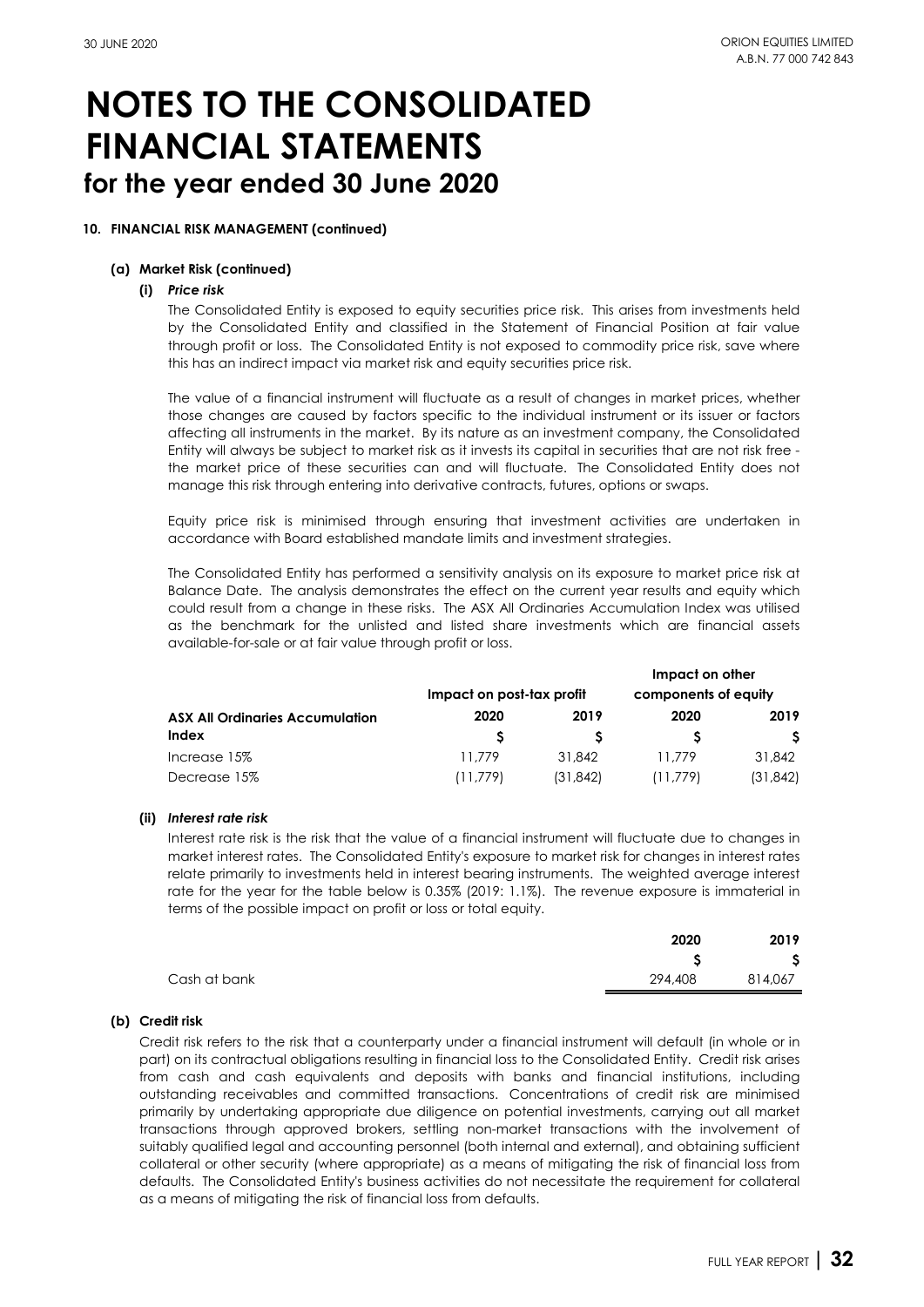#### **10. FINANCIAL RISK MANAGEMENT (continued)**

#### **(b) Credit risk (continued)**

The credit quality of the financial assets are neither past due nor impaired and can be assessed by reference to external credit ratings (if available with Standard & Poor's) or to historical information about counterparty default rates. The maximum exposure to credit risk at Balance Date is the carrying amount of the financial assets as summarised below:

|                                  | 2020    | 2019    |
|----------------------------------|---------|---------|
| <b>Cash and Cash Equivalents</b> |         |         |
| AA-                              | 294.254 | 813.913 |

The Consolidated Entity measures credit risk on a fair value basis. The carrying amount of financial assets recorded in the financial statements, net any provision for losses, represents the Consolidated Entity's maximum exposure to credit risk.

#### **(c) Liquidity Risk**

Liquidity risk is the risk that the Consolidated Entity will encounter difficulty in meeting obligations associated with financial liabilities. The Consolidated Entity has no borrowings. The Consolidated Entity's non-cash investments can be realised to meet trade and other payables arising in the normal course of business. The financial liabilities disclosed in the above table have a maturity obligation of not more than 30 days.

#### **11. FAIR VALUE MEASUREMENT OF FINANCIAL INSTRUMENTS**

#### **Fair Value Hierarchy**

AASB 13 (Fair Value Measurement) requires disclosure of fair value measurements by level of the following fair value measurement hierarchy:

- (i) Level 1: quoted prices (unadjusted) in active markets for identical assets or liabilities;
- (ii) Level 2: inputs other than quoted prices included within Level 1 that are observable for the asset or liability, either directly (as prices) or indirectly (derived from prices); and
- (iii) Level 3: inputs for the asset or liability that are not based on observable market data (unobservable inputs).

|                                                        | Level 1 | Level 2 | Level 3 | Total   |
|--------------------------------------------------------|---------|---------|---------|---------|
|                                                        |         |         |         |         |
| Financial assets at fair value through profit or loss: |         |         |         |         |
| Listed securities at fair value                        |         |         |         |         |
| 2020                                                   | 450.000 | ٠       | ۰       | 450,000 |
| 2019                                                   | 450.000 | ۰       | ۰       | 450.000 |

There have been no transfers between the levels of the fair value hierarchy during the financial year.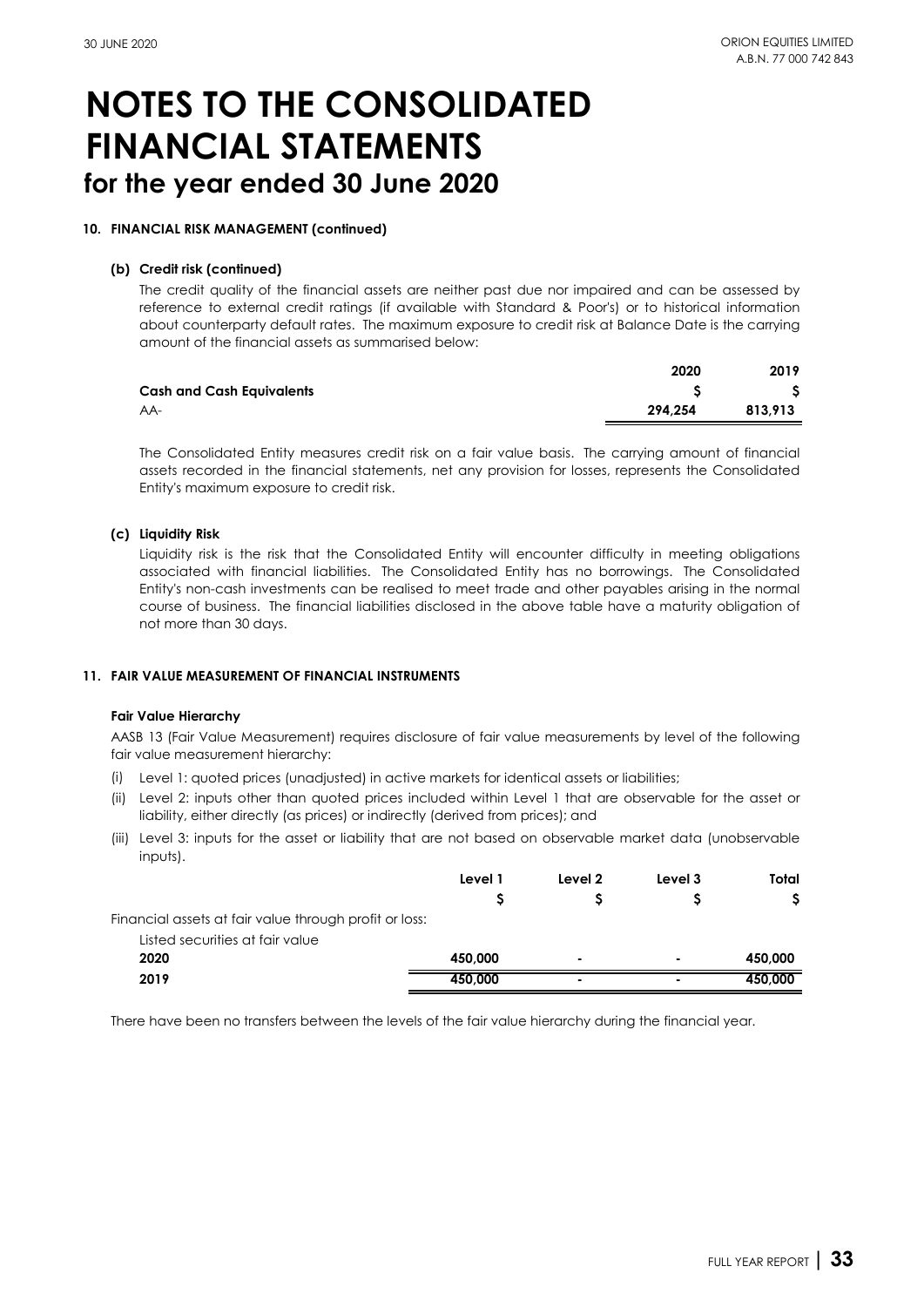#### **11. FAIR VALUE MEASUREMENT OF FINANCIAL INSTRUMENTS (continued)**

#### **(a) Valuation techniques**

The fair value of the listed securities traded in active markets is based on closing bid prices at the end of the reporting period. These investments are included in Level 1.

The fair value of any assets that are not traded in an active market are determined using certain valuation techniques. The valuation techniques maximise the use of observable market data where it is available, or independent valuation and rely as little as possible on entity specific estimates. If all significant inputs required to fair value an instrument are observable, the instrument is included in Level 2. If one or more of the significant inputs is not based on observable market data, the instrument is included in Level 3.

| (b) Fair values of other financial assets and liabilities | 2020      | 2019       |
|-----------------------------------------------------------|-----------|------------|
|                                                           |           |            |
| Cash and cash equivalents                                 | 294.408   | 814,067    |
| Receivables                                               | -         | 13,750     |
|                                                           | 294.408   | 827,817    |
| Payables                                                  | (255,609) | (222, 491) |
|                                                           | 38,799    | 605.326    |

Due to their short-term nature, the carrying amounts of cash, current receivables and current payables is assumed to approximate their fair value.

| 12. PROPERTY HELD FOR RESALE | 2020        | 2019        |
|------------------------------|-------------|-------------|
|                              |             |             |
| Property held for resale     | 3,797,339   | 3.797.339   |
| Impairment of property       | (2,697,339) | (2,697,339) |
|                              | 1.100.000   | 1.100.000   |

#### **Critical accounting judgement and estimate**

The carrying value of Property held for resale is based on the Directors' judgement, having regard to the most recent independent valuation report dated 29 July 2019 and an assessment of current pertinent real estate market conditions. The Directors are of the view that the property is not impaired as at balance date.

#### **Accounting policy**

Property held for resale is valued at the lower of cost and net realisable value. Cost includes the cost of acquisition, development, borrowing costs and holding costs until completion of development. Finance costs and holding charges incurred after development are expensed. Profits are brought to account on the signing of an unconditional contract of sale.

| <b>13. PAYABLES</b>                      | 2020    | 2019    |
|------------------------------------------|---------|---------|
|                                          |         |         |
| Trade payables                           | 22,132  | 7.896   |
| Other payables and accrued expenses      | 42.499  | 42,956  |
| Accrued Directors' fees and entitlements | 190.978 | 171.639 |
|                                          | 255.609 | 222.491 |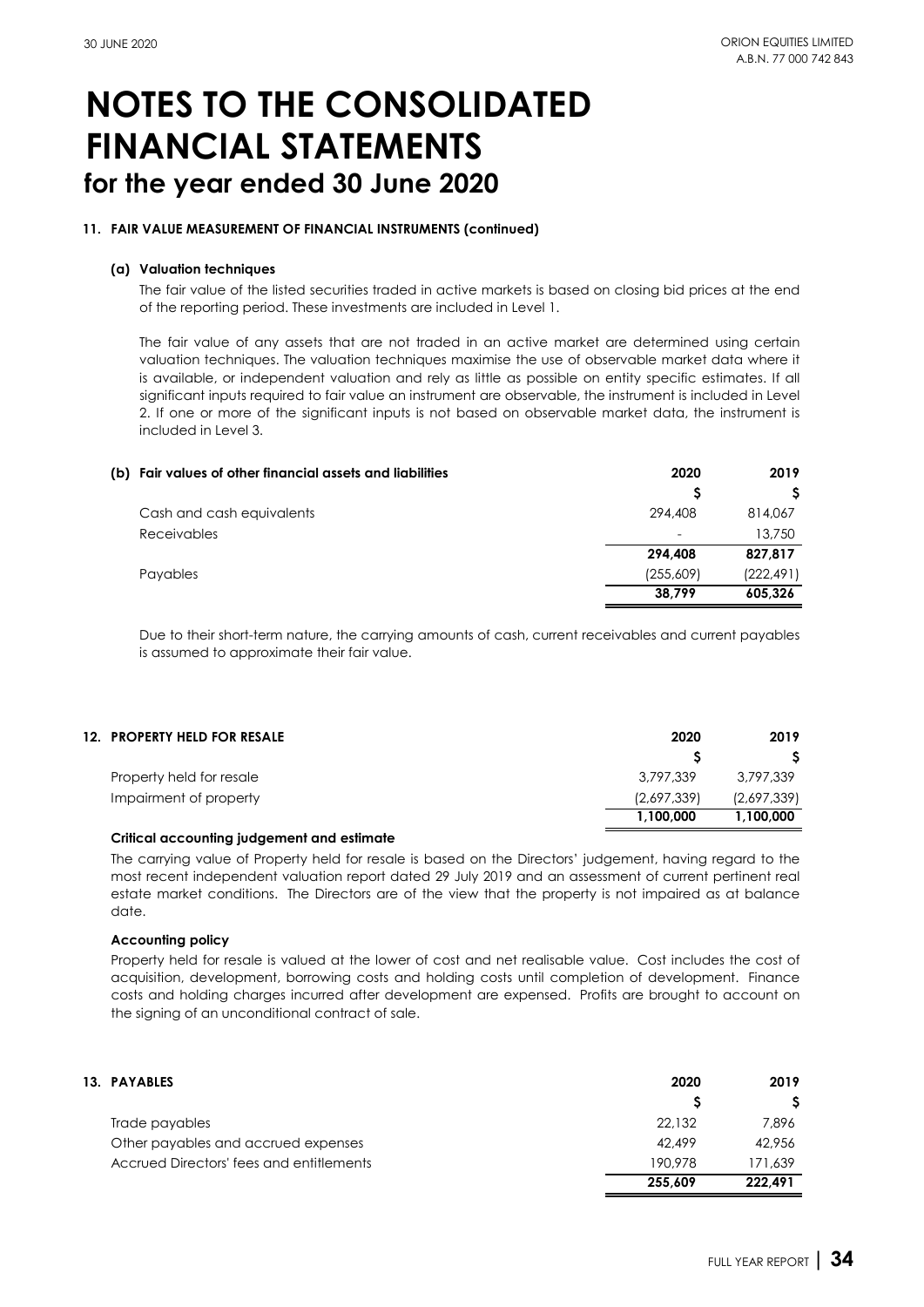#### **13. PAYABLES (continued)**

#### **Accounting policy**

These amounts represent liabilities for goods and services provided to the Consolidated Entity prior to the end of the financial year which are unpaid. The amounts are unsecured and are usually paid within 30 days of recognition.

#### **Risk exposure**

The Consolidated Entity's exposure to risks arising from current payables is set out in Note 10.

| <b>14. PROVISIONS</b>                  | 2020   | 2019   |
|----------------------------------------|--------|--------|
|                                        |        |        |
| Employee benefits - annual leave       | 18,232 | 19,002 |
| Employee benefits - long service leave | 53,797 | 50,446 |
| Provision for dividends                | 6.727  | 6.739  |
|                                        | 78.756 | 76,187 |

#### **Accounting policy**

#### **Short-term obligations**

Provision is made for the Consolidated Entity's liability for employee benefits arising from services rendered by employees to the Balance Date. Employee benefits that are expected to be settled within one year have been measured at the amounts expected to be paid when the liability is settled, plus related oncosts. Employee benefits payable later than one year from the Balance Date have been measured at the present value of the estimated future cash outflows to be made for those benefits. Employer superannuation contributions are made by the Consolidated Entity in accordance with statutory obligations and are charged as an expense when incurred.

#### Other long-term employee benefit obligations

The liability for long-service leave is recognised in the provision for employee benefits and measured as the present value of expected future payments to be made in respect of services provided by employees up to the Balance Date. Consideration is given to expected future wage and salary levels, experience of employee departures and periods of service.

#### **(a) Amounts not expected to be settled within 12 months**

The provision for annual leave and long service leave is presented as current since the Consolidated Entity does not have an unconditional right to defer settlement for any of these employee benefits. Long service leave covers all unconditional entitlements where employees have completed the required period of service and also where employees are entitled to pro-rata payments in certain circumstances.

Based on past experience, the employees have never taken the full amount of long service leave or require payment within the next 12 months. The following amounts reflect leave that is not expected to be taken or paid within the next 12 months:

|                                                          | 2020       | 2019       |
|----------------------------------------------------------|------------|------------|
| Leave obligations expected to be settled after 12 months | 53.797     | 50,446     |
| <b>15. ISSUED CAPITAL</b>                                | 2020       | 2019       |
| 15,649,228 Fully paid ordinary shares (2019: 15,649,228) | 18,808,028 | 18,808,028 |

No movement in issued capital in the current financial year.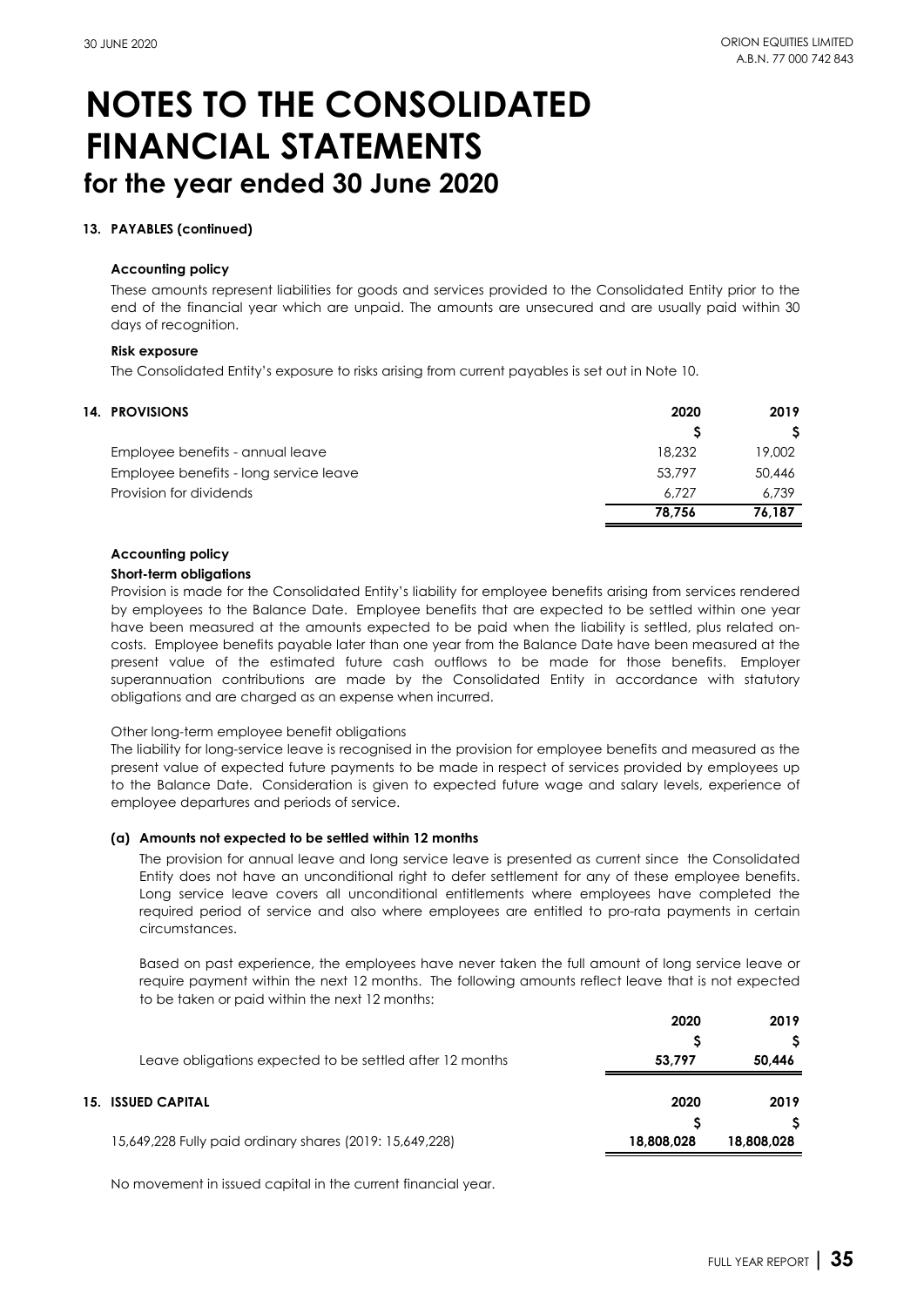#### **15. ISSUED CAPITAL (continued)**

#### **Accounting policy**

Ordinary shares are classified as equity. Fully paid ordinary shares carry one vote per share and the right to dividends.

Incremental costs directly attributable to the issue of new shares or options are shown in equity as a deduction, net of tax, from the proceeds. Incremental costs directly attributable to the issue of new shares or options for the acquisition of a business, are included in the cost of the acquisition as part of the purchase consideration.

| <b>16. PROFITS RESERVE</b> | 2020      | 2019      |
|----------------------------|-----------|-----------|
|                            |           |           |
| <b>Opening balance</b>     | 2.624.527 | 2,783,750 |
| Profits reserve transfer   | (25.154)  | (159,223) |
| <b>Closing balance</b>     | 2.599.373 | 2,624,527 |

#### **Profits reserve**

An increase in the Profits Reserve will arise when the Company or its subsidiaries generates a net profit (after tax) for a relevant financial period (i.e. half year or full year) which the Board determines to credit to the company's Profits Reserve. Dividends may be paid out of (and debited from) a company's Profits Reserve, from time to time.

#### **17. CAPITAL RISK MANAGEMENT**

The Company's objectives when managing its capital are to safeguard its ability to continue as a going concern, so that it can continue to provide returns for shareholders and benefits for other stakeholders and to maintain a capital structure balancing the interests of all shareholders.

The Board will consider capital management initiatives as is appropriate and in the best interests of the Company and shareholders from time to time, including undertaking capital raisings, share buy-backs, capital reductions and the payment of dividends.

The Consolidated Entity has no external borrowings. The Consolidated Entity's non-cash investments can be realised to meet accounts payable arising in the normal course of business.

#### **18. PARENT ENTITY INFORMATION**

The following information provided relates to the Company, Orion Equities Limited, as at 30 June 2020.

|                                                            | 2020      | 2019        |
|------------------------------------------------------------|-----------|-------------|
| Statement of profit or loss and other comprehensive income |           |             |
| Loss for the year                                          | 1.327.433 | (1,002,621) |
| Other comprehensive income                                 |           |             |
| Total comprehensive loss for the year                      | 1.327.433 | (1.002.621) |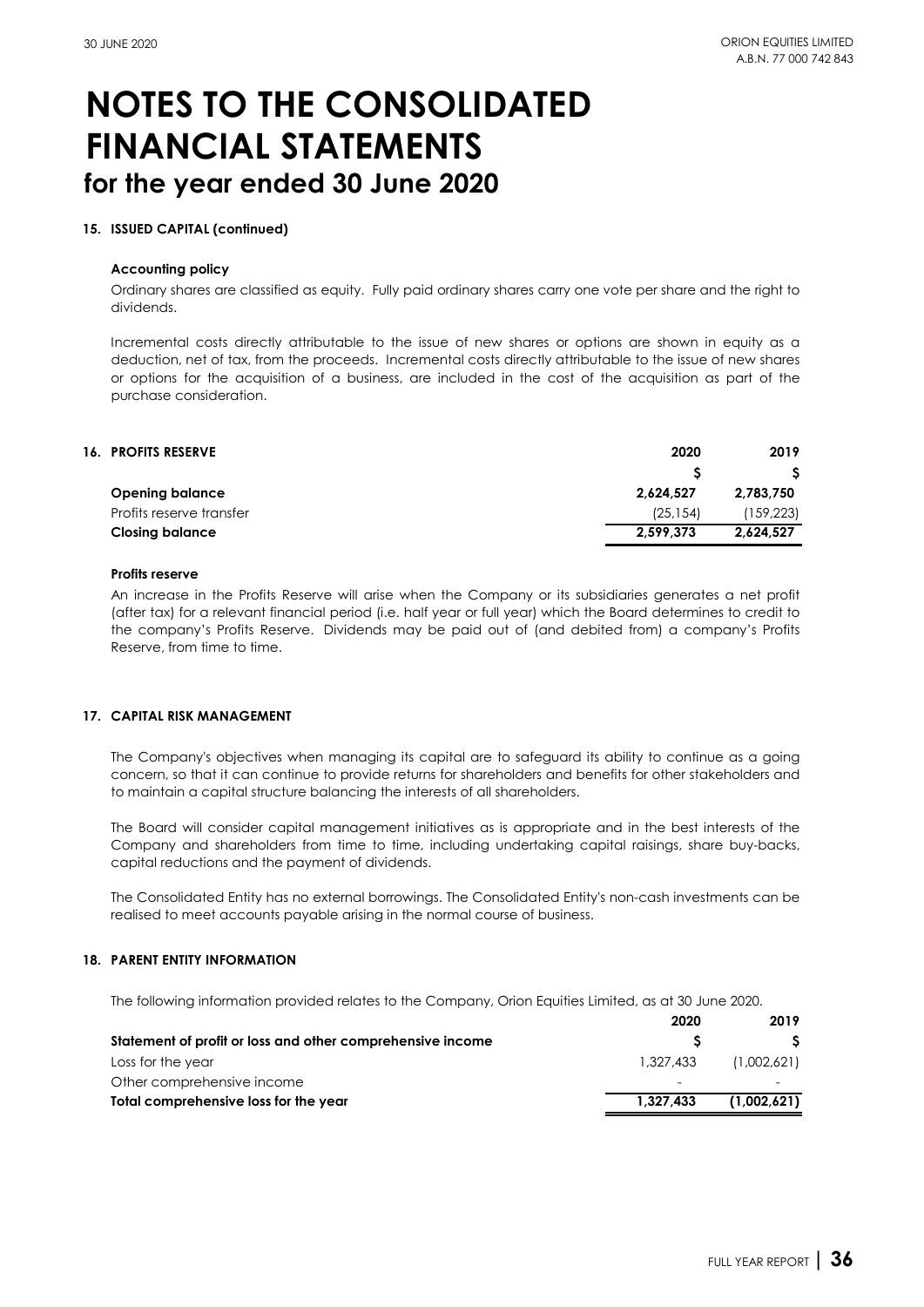### **18. PARENT ENTITY INFORMATION (continued)**

| <b>Statement of financial position</b>                |             | 2020           | 2019           |
|-------------------------------------------------------|-------------|----------------|----------------|
| <b>Assets</b>                                         |             | S              | S              |
| Cash and cash equivalents                             |             | 274,010        | 800,907        |
| Financial assets at fair value through profit or loss |             | 450,000        | 450,000        |
| Investment in controlled entities (at cost)           |             | 100            | 100            |
| Investment in Associate entity (market value)         |             | 717,982        | 1,538,534      |
| Loans to controlled entities                          | 5,172,462   |                |                |
| Provision for impairment                              | (3,969,845) |                |                |
| Net loans to controlled entities                      |             | 1.202.617      | 1,220,000      |
| Other asset                                           |             | 93,393         | 23,449         |
| <b>Total assets</b>                                   |             | 2,738,102      | 4,032,990      |
|                                                       |             |                |                |
| <b>Liabilities</b>                                    |             |                |                |
| <b>Current liabilities</b>                            |             | 251.721        | 221,747        |
| Non-current liabilities                               |             | 78,756         | 76,187         |
| <b>Total liabilities</b>                              |             | 330,477        | 297,934        |
|                                                       |             |                |                |
| Net assets                                            |             | 2,407,625      | 3,735,056      |
|                                                       |             |                |                |
| Issued capital                                        |             | 18,808,028     | 18,808,028     |
| <b>Accumulated losses</b>                             |             | (19, 184, 153) | 2,783,750      |
| <b>Profits Reserve</b>                                |             | 2,783,750      | (17, 856, 722) |
| Equity                                                |             | 2,407,625      | 3,735,056      |

Loans to controlled entities are in relation to amounts owed by subsidiary companies, Silver Sands Developments Pty Ltd, Koorian Olives Pty Ltd and CXM Pty Ltd, at the Balance Date. A provision for impairment has been recognised where the balance of the loan exceeds the net assets of the relevant subsidiary company. No interest is charged on outstanding balances.

|              | <b>Ownership Interest</b> |      |
|--------------|---------------------------|------|
|              | 2020                      | 2019 |
| Incorporated | %                         | Z    |
| Australia    | 100                       | 100  |
| Australia    | 100                       | 100  |
| Australia    | 100                       | 100  |
| Australia    | 100                       | 100  |
| Australia    | 100                       | 100  |
|              |                           |      |

#### **Accounting policy**

Subsidiaries are all entities (including structured entities) over which the Consolidated Entity has control. The Consolidated Entity controls an entity when it is exposed to, or has rights to, variable returns from its involvement with the entity and has the ability to affect those returns through its power to direct the activities of the entity. Subsidiaries are fully consolidated from the date on which control is transferred to the group. They are deconsolidated from the date that control ceases.

Subsidiaries are fully consolidated from the date on which control is transferred to the Consolidated Entity. They are de-consolidated from the date that control ceases.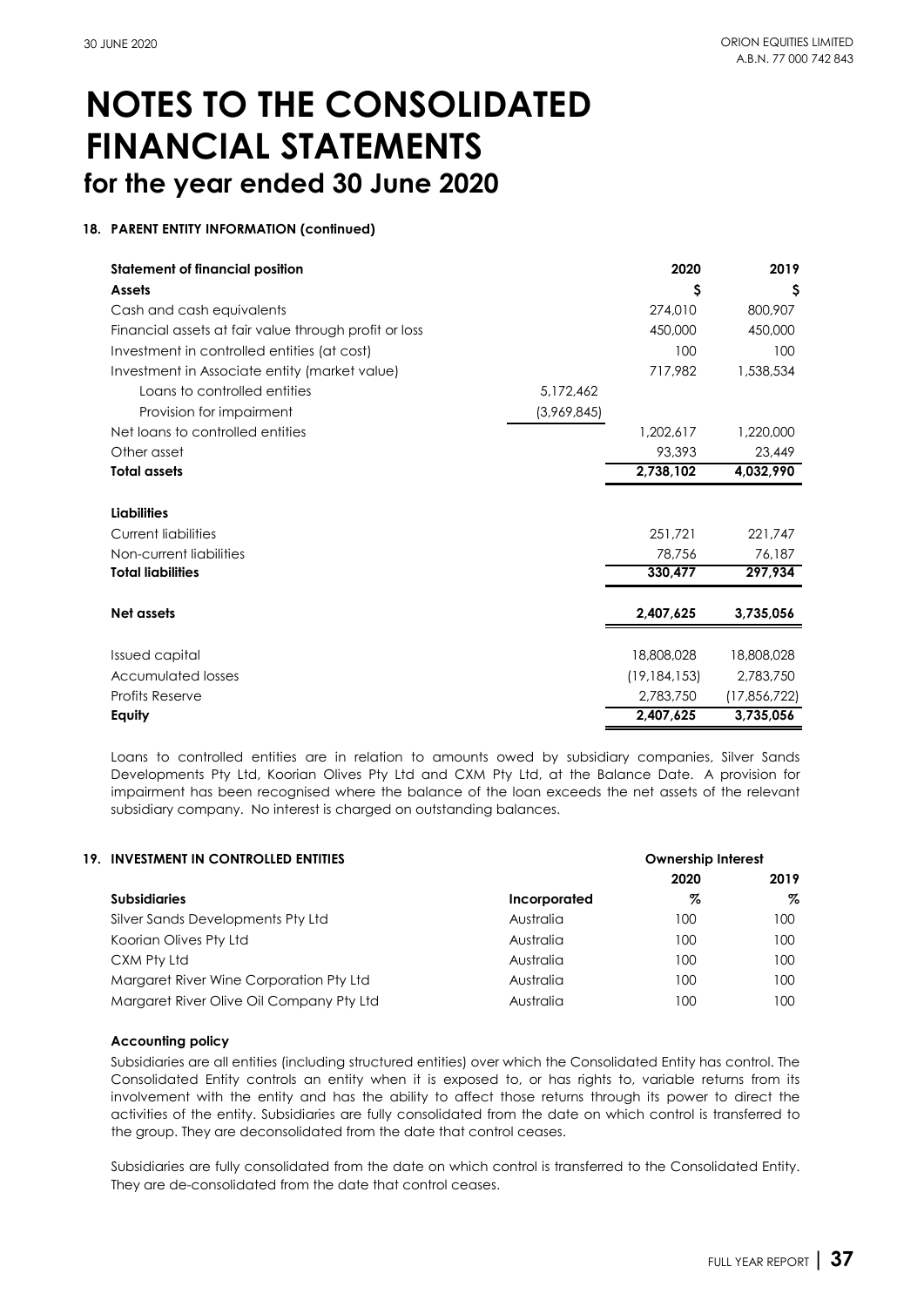#### **19. INVESTMENT IN CONTROLLED ENTITIES (continued)**

#### **Accounting policy (continued)**

All controlled entities have a June financial year-end. All inter-company balances and transactions between entities in the Consolidated Entity, including any unrealised profits or losses, have been eliminated on consolidation.

#### **Changes in Ownership Interests**

When the Consolidated Entity ceases to have control, any retained interest in the entity is re-measured to its fair value with the change in carrying amount recognised in profit or loss. The fair value becomes the initial carrying amount for the purposes of subsequently accounting for the retained interest as an associate or financial asset. In addition, any amounts previously recognised in other comprehensive income in respect of that entity are accounted for as if the Consolidated Entity has directly disposed of the related assets or liabilities. This may mean that amounts previously recognised in other comprehensive income are reclassified to profit or loss.

| <b>20. INVESTMENT IN ASSOCIATE ENTITY</b><br>Ownership Interest       |        | 2020   | 2019          |             |
|-----------------------------------------------------------------------|--------|--------|---------------|-------------|
|                                                                       | 2020   | 2019   | \$            | S           |
| <b>Bentley Capital Limited (ASX:BEL)</b>                              | 26.95% | 26.95% | 169,841       | 477,719     |
| Movements in carrying amounts                                         |        |        |               |             |
| Opening balance                                                       |        |        | 477,719       | 1,242,743   |
| Share of net loss after tax                                           |        |        | (307, 878)    | (662, 455)  |
| Dividend received                                                     |        |        |               | (102, 569)  |
| Closing balance                                                       |        |        | 169,841       | 477,719     |
| Fair value (at market price on ASX) of investment in Associate entity |        |        | 717,982       | 1,538,534   |
| Net asset value of investment                                         |        |        | 1,403,467     | 1,711,345   |
|                                                                       |        |        |               |             |
| Summarised statement of profit or loss and other comprehensive income |        |        |               |             |
| Revenue                                                               |        |        | 475,345       | 296,380     |
| <b>Expenses</b>                                                       |        |        | (1,617,899)   | (2,754,789) |
| Loss before income tax                                                |        |        | (1, 142, 554) | (2,458,409) |
| Income tax expense                                                    |        |        |               |             |
| Loss after income tax                                                 |        |        | (1, 142, 554) | (2,458,409) |
| Other comprehensive income                                            |        |        |               |             |
| <b>Total comprehensive income</b>                                     |        |        | (1, 142, 554) | (2,458,409) |
| Summarised statement of financial position                            |        |        |               |             |
| Current assets                                                        |        |        | 5,743,904     | 6,694,371   |
| Non-current assets                                                    |        |        | 4.872         | 22,364      |
| <b>Total assets</b>                                                   |        |        | 5,748,776     | 6,716,735   |
| <b>Current liabilities</b>                                            |        |        | 540,424       | 363,900     |
| Non-current liabilities                                               |        |        |               | 1,929       |
| <b>Total liabilities</b>                                              |        |        | 540,424       | 365,829     |
| <b>Net assets</b>                                                     |        |        | 5,208,352     | 6,350,906   |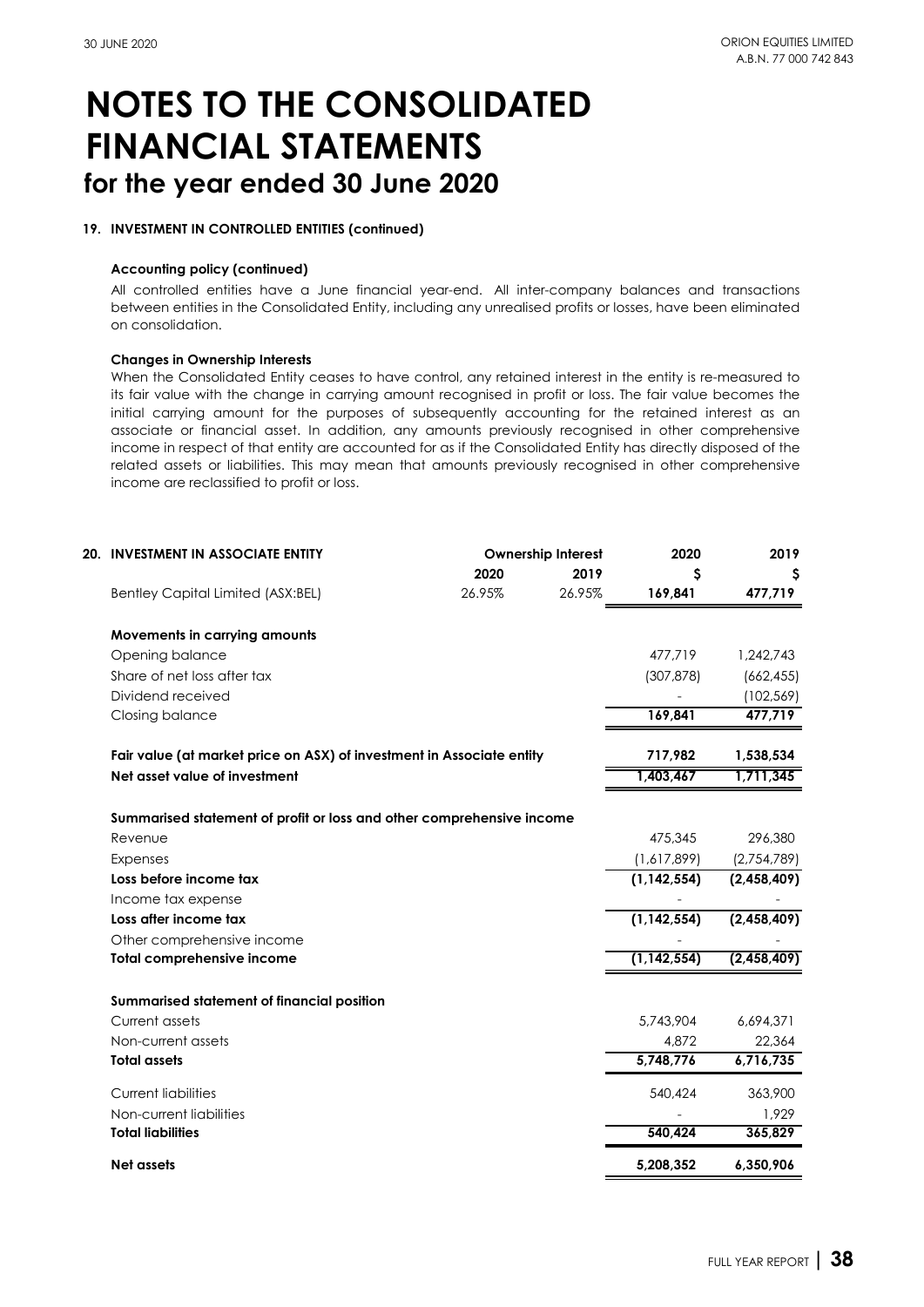#### **20. INVESTMENT IN ASSOCIATE ENTITY (continued)**

Under the equity method of accounting for Associate entities (refer Accounting Policy below), the Company's carrying value of its investment in BEL is reduced from (historical) cost as a consequence of the Company's accumulated recognition of BEL's net losses. The Company is not required to carry the BEL investment at a negative value (ie. below Nil) and if BEL should generate net profits in the future (after the Company has reduced the carrying value of BEL to Nil), the Company will recognise a share of BEL's net profits in this regard under the equity method, which will permit the Company to start recognisng a positive carrying value for BEL.

#### **Accounting policy**

Associates are all entities over which the Consolidated Entity has presumed significant influence but not control or joint control, generally accompanying a shareholding of between approximately 20% and 50% of the voting rights. Investments in Associates in the consolidated financial statements are accounted for using the equity method of accounting. On initial recognition investment in associates are recognised at cost, for investments which were classified as fair value through profit or loss, any gains or losses previously recognised are reversed through profit or loss. Under this method, the Consolidated Entity's share of the post-acquisition profits or losses of Associates are recognised in the consolidated Statement of Profit or Loss and Other Comprehensive Income, and its share of post-acquisition movements in reserves is recognised in Other Comprehensive Income. The cumulative post-acquisition movements are adjusted against the carrying amount of the investment.

A share of an Associate entity's net gain increases the investment (and a share of net loss decreases the investment) and dividend income received from an Associate entity decreases the investment. When the Consolidated Entity's share of losses in an Associate equals or exceeds its interest in the Associate, including any other unsecured long-term receivables, the Consolidated Entity does not recognise further losses, unless it has incurred obligations or made payments on behalf of the Associate.

Where applicable, unrealised gains on transactions between the Consolidated Entity and its Associates are eliminated to the extent of the Consolidated Entity's interest in the Associates. Unrealised losses are also eliminated unless the transaction provides evidence of an impairment of the asset transferred. The accounting policies of Associates are aligned to ensure consistency with the policies adopted by the Consolidated Entity, where practicable.

#### **21. RELATED PARTY TRANSACTIONS**

#### **(a) Loan to Controlling Entity**

Queste Communications Ltd (ASX : QUE) is deemed to have control of the Consolidated Entity as it holds 59.86% (9,367,653 shares) (2019: 59.86% and 9,367,653 shares) of the Company's total issued share capital.

The Company and QUE have entered into a Loan Agreement for the Company to advance up to \$200,000 to QUE. The loan is unsecured and matures on 31 December 2020 (unless extended by agreement of the parties)and accrues interest at 10% pa in respect of the first \$150,000 advanced, and 7.5% pa in respect of \$50,000 advanced thereafter. During the year, the Company advanced \$90,000 and received \$4,412 repayments from QUE and earned interest income of \$4,542. The outstanding loan balance as at Balance Date is \$90,130 (principal and accrued interest).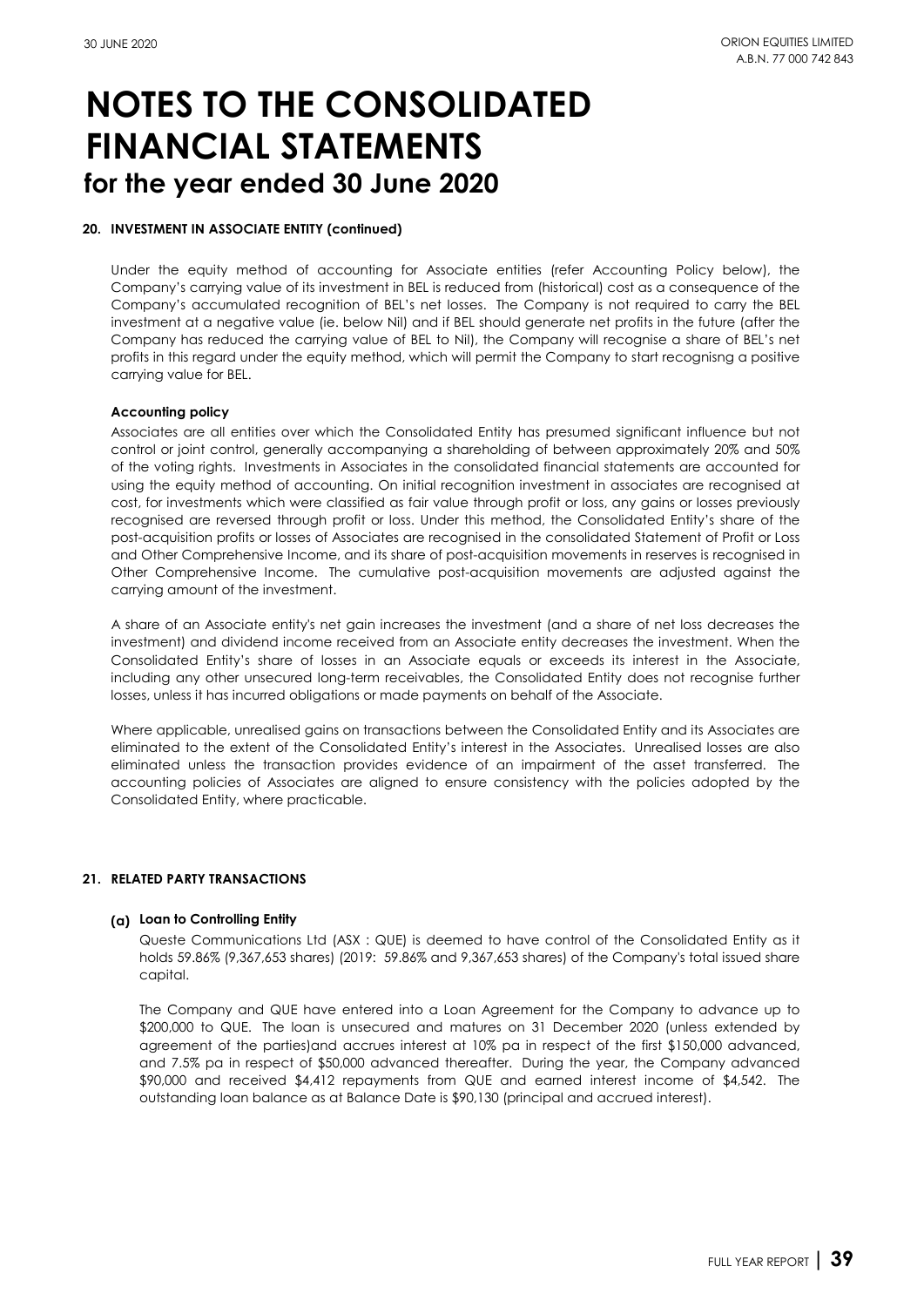#### **21. RELATED PARTY TRANSACTIONS (continued)**

#### **(b) Transactions with Related Parties**

During the financial year there were transactions between the Company, QUE and Associate Entity, Bentley Capital Limited (ASX:BEL), pursuant to shared office and administration arrangements. There were no outstanding amounts at the Balance Date. The following related party transactions also occurred during the financial year:

|                                | 2020   | 2019    |
|--------------------------------|--------|---------|
| <b>Bentley Capital Limited</b> |        |         |
| Dividend received              | $\sim$ | 102.569 |

#### **(c) Transactions with key management personnel**

Refer to the Remuneration Report contained in the Directors' Report for details of the remuneration paid or payable to each member of the Consolidated Entity's KMP for the year ended 30 June 2020. The total remuneration paid to KMP of the Consolidated Entity during the year is as follows:

|                                | 2020    | 2019    |
|--------------------------------|---------|---------|
| <b>Directors</b>               |         |         |
| Short-term employment benefits | 323,750 | 323,750 |
| Post employment benefits       | 28,381  | 28,381  |
|                                | 352.131 | 352.131 |

At Balance Date, the Company owes the Directors an aggregate \$115,431 in unpaid salaries (net of PAYG withholding tax remitted to the ATO).

During the year, the Consolidated Entity generated \$37,700 rental income from a KMP/close family member of a KMP (the KMP being Director, Farooq Khan), pursuant to a standard form residential tenancy agreement in respect of the Property Held for Resale (2019: \$37,700).

#### **22. AUDITORS' REMUNERATION**

During the year the following fees were paid for services provided by the auditor of the parent entity, its related practices and by non-related audit firms:

|                                          | 2020   | 2019   |
|------------------------------------------|--------|--------|
| Rothsay Auditing                         |        |        |
| Audit and review of financial statements | 22,000 | 22,000 |

#### **23. CONTINGENCIES**

#### **(a) Directors' Deeds**

The Company has entered into Deeds of Indemnity with each of its Directors indemnifying them against liability incurred in discharging their duties as Directors/Officers of the Consolidated Entity. At the end of the financial period, no claims have been made under any such indemnities and accordingly, it is not possible to quantify the potential financial obligation of the Consolidated Entity under these indemnities.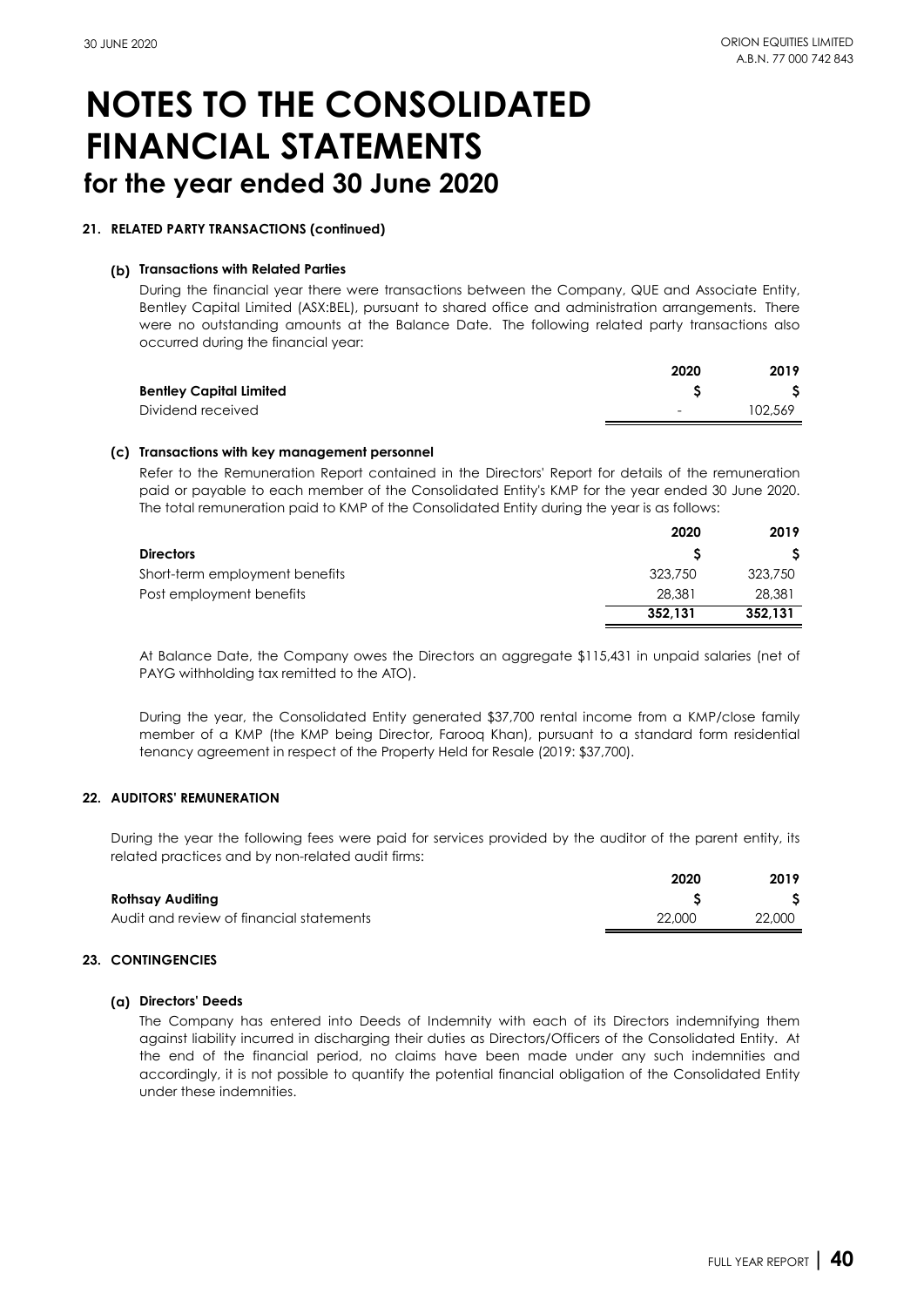#### **23. CONTINGENCIES (continued)**

#### **(b) Tenement Royalty**

The Consolidated Entity is entitled to receive a royalty of 2% of gross revenues (exclusive of GST) from any commercial exploitation of any minerals from the Paulsens East Iron Ore Project tenement (currently a Retention Licence R47/7 but pending conversion to a Mining Lease M47/1583) in Western Australia currently owned by Strike Resources Limited (ASX:SRK). This royalty entitlement stems from the Consolidated Entity's sale of a portfolio of tenements (including the Paulsens East tenement) to Strike in September 2005. For further information in this regard, please refer to the following ASX market announcements: Orion's announcement dated 23 September 2005: CXL Retains a 25% Free Carried Interest in NT Uranium Tenements and Strike's announcement dated 11 August 2008: Acquisition of Outstanding Interests in Berau Coal and Paulsens East Iron Ore Projects. For further background information about the Paulsens East Iron Ore Project, please refer to Strike's ASX market announcements and website: www.strikeresources.com.au.

#### **24. EVENTS OCCURRING AFTER THE REPORTING PERIOD**

**(a)** The share price of Strike Resources Limited (ASX:SRK) has increased significantly since the balance date, from 4.5 cents to a last bid price of 15.5 cents (on 25 August 2020). This translates to an unrealised net gain of \$1.1 million (in respect of the 10,000,000 Strike shares held by the Company) for the current 2020/2021 financial year, which is equivalent to 7 cents (pre and post tax) per Orion share (based on the Company's issued capital of 15,649,228 shares).

The Consolidated Entity notes that Associate entity, Bentley Capital Limited (ASX:BEL) is a major shareholder in Strike. The increase in Strike's share price translates to an unrealised net gain of \$5.78 million (in respect of the 52,553,493 Strike shares held by Bentley) for the current 2020/2021 financial year, which is equivalent to 7.6 cents (pre and post tax) per Bentley share (based on Bentley's issued capital of 76,127,918 shares).

The share price of Bentley has also increased significantly since the balance date, from 3.5 cents to a last bid price of 6.4 cents (on 25 August 2020). Based on Orion's 20,513,783 shareholding in Bentley, this represents an appreciation in market value from \$0.72 million to \$1.31 million.

No other matters or circumstance has arisen since the end of the financial year that significantly affected, or may significantly affect, the operations of the Consolidated Entity, the results of those operations, or the state of affairs of the Consolidated Entity in future financial years.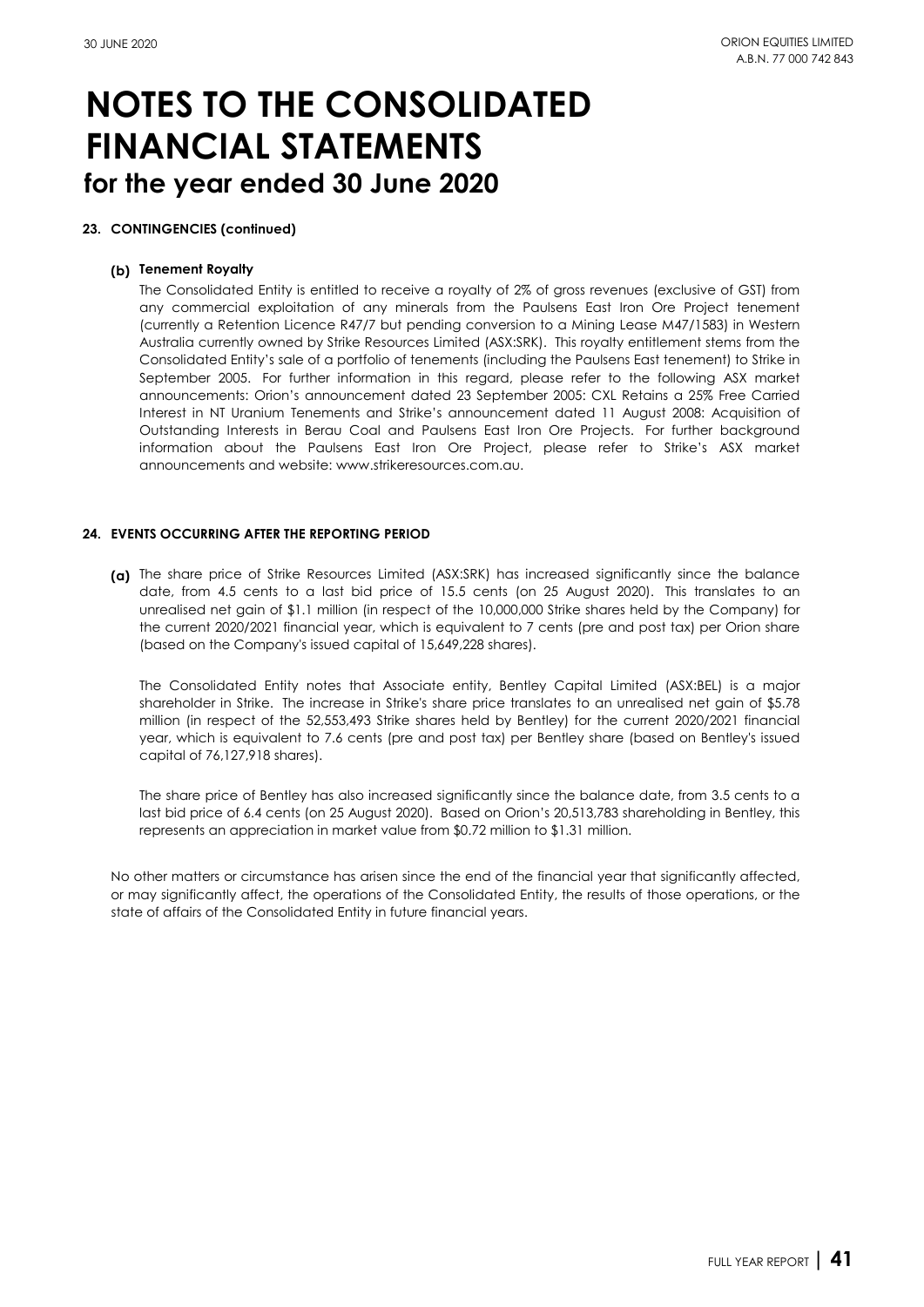## **DIRECTORS' DECLARATION**

The Directors of the Company declare that:

- (1) The financial statements, Consolidated Statement of Profit or Loss and Other Comprehensive Income, Consolidated Statement of Financial Position, Consolidated Statement of Cash Flows, Consolidated Statement of Changes in Equity, and accompanying notes as set out on pages 18 to 41 are in accordance with the *Corporations Act 2001 (Cth)* and:
	- (a) comply with Australian Accounting Standards, the *Corporations Regulations 2001* and other mandatory professional reporting; and
	- (b) give a true and fair view of the Consolidated Entity's financial position as at 30 June 2020 and of their performance for the year ended on that date;
- (2) In the Directors' opinion there are reasonable grounds to believe that the Company will be able to pay its debts as and when they become due and payable;
- (3) The Directors have been given the declarations required by [section 295A](http://www.austlii.edu.au/au/legis/cth/consol_act/ca2001172/s295a.html) of the *Corporations Act 2001 (Cth)* by the Executive Chairman (the person who, in the opinion of the Directors, performs the Chief Executive Officer function) and Company Secretary (the person who, in the opinion of the Directors, performs the Chief Financial Officer function); and
- (4) The Company has included in the notes to the Financial Statements an explicit and unreserved statement of compliance with the International Financial Reporting Standards.

This declaration is made in accordance with a resolution of the Directors made pursuant to [section 295\(5\)](http://www.austlii.edu.au/au/legis/cth/consol_act/ca2001172/s295.html) of the *Corporations Act 2001 (Cth)*.

Farooq Khan Victor Ho

26 August 2020

Executive Chairman Executive Director and Company Secretary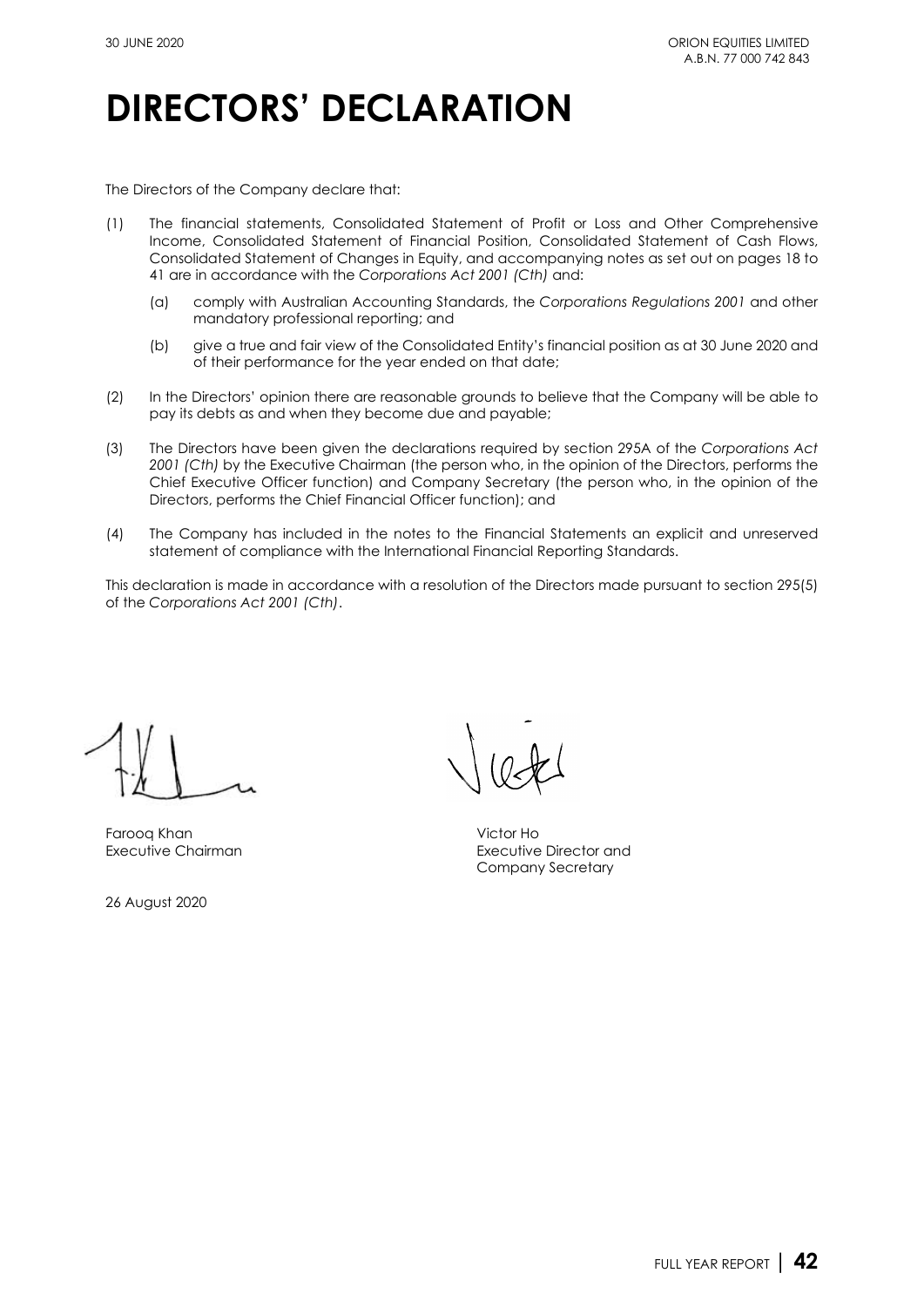

Level 1, Lincoln House, 4 Ventnor Avenue, West Perth WA 6005 P.O. Box 8716, Perth Business Centre WA 6849 Phone (08) 9486 7094 www.rothsayresources.com.au

### **INDEPENDENT AUDITOR'S REPORT TO THE MEMBERS OF**

### **ORION EQUITIES LIMITED**

#### **Report on the Audit of the Financial Report**

### *Opinion*

We have audited the financial report of Orion Equities Limited ("the Company") and its subsidiaries ("the Group") which comprises the consolidated statement of financial position as at 30 June 2020, the consolidated statement of profit or loss and other comprehensive income, the consolidated statement of changes in equity and the consolidated statement of cash flows for the year then ended on that date and notes to the financial statements, including a summary of significant accounting policies and the directors' declaration of the Company.

In our opinion the financial report of the Group is in accordance with the *Corporations Act 2001*, including:

- (i) giving a true and fair view of the Group's financial position as at 30 June 2020 and of its financial performance for the year ended on that date; and
- (ii) complying with Australian Accounting Standards and the *Corporations Regulations 2001*.

### *Basis for Opinion*

We conducted our audit in accordance with Australian Auditing Standards. Our responsibilities under these standards are further described in the *Auditor's Responsibilities for the Audit of the Financial Report* section of this report. We are independent of the Group in accordance with the auditor independence requirements of the *Corporations Act 2001* and the ethical requirements of the Accounting Professional and Ethical Standards Board's APES 110 *Code of Ethics for Professional Accountants* (the "Code") that are relevant to our audit of the financial report in Australia. We have also fulfilled our other ethical responsibilities in accordance with the Code.

We confirm that the independence declaration required by the *Corporations Act 2001*, which has been given to the directors of the Company, would be in the same terms if given to the directors as at the time of this auditor's report.

We believe that the audit evidence we have obtained is sufficient and appropriate to provide a basis for our opinion.

### *Key Audit Matters*

Key audit matters are those matters that, in our professional judgement, were of most significance in our audit of the financial report of the current period. These matters were addressed in the context of our audit of the financial report as a whole, and in forming our opinion thereon, and we do not provide a separate opinion on these matters.

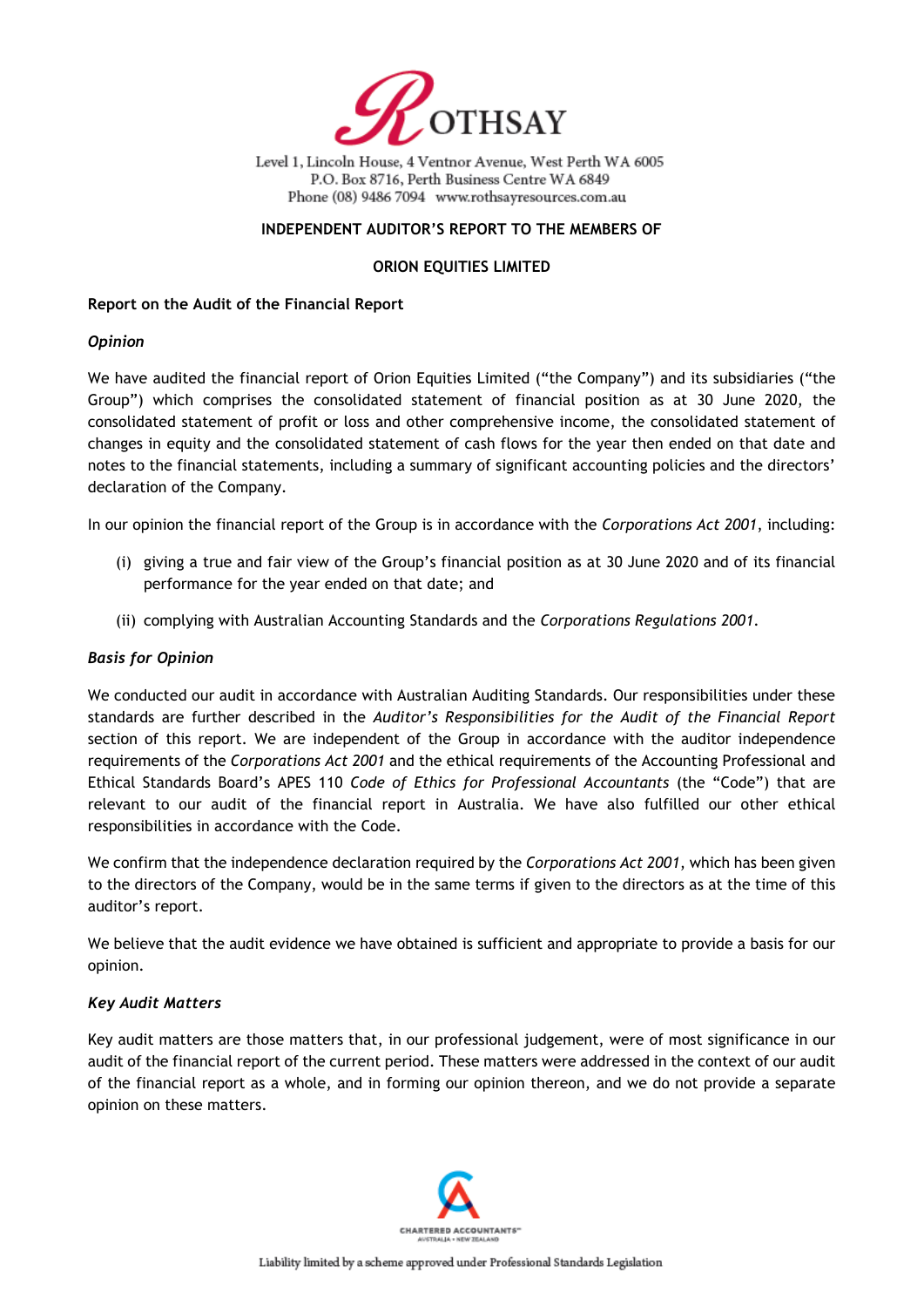

### **INDEPENDENT AUDITOR'S REPORT TO THE MEMBERS OF**

### **ORION EQUITIES LIMITED (continued)**

| Key Audit Matter - Impairment of Assets                                                                                                                                                | How our Audit Addressed the Key Audit<br>Matter                                                                                      |  |  |
|----------------------------------------------------------------------------------------------------------------------------------------------------------------------------------------|--------------------------------------------------------------------------------------------------------------------------------------|--|--|
| The Group's portfolio of assets includes:                                                                                                                                              | We considered the inputs into the                                                                                                    |  |  |
| Cash and cash equivalents;<br>$\bullet$                                                                                                                                                | determination of fair value at year end and<br>compared our assessment with the written                                              |  |  |
| Financial assets at fair value through profit or<br>$\bullet$                                                                                                                          | down value.                                                                                                                          |  |  |
| loss;                                                                                                                                                                                  | We reviewed available information subsequent                                                                                         |  |  |
| Loans receivable;<br>$\bullet$                                                                                                                                                         | to year end to assist in identifying any<br>conditions that may be indicative of the                                                 |  |  |
| Property held for development and resale; and<br>$\bullet$                                                                                                                             |                                                                                                                                      |  |  |
| Investment in associates.<br>$\bullet$                                                                                                                                                 | recoverable amounts of these assets at year<br>end.                                                                                  |  |  |
| Given the continued uncertainty related to the COVID-19<br>pandemic this was considered to be a key audit matter as<br>significant judgement is required when assessing<br>impairment. | We assessed whether the disclosures included<br>in the financial report meet the requirements<br>of Australian Accounting Standards. |  |  |

### *Other Information*

The directors are responsible for the other information. The other information comprises the information included in the Group's annual report for the year ended 30 June 2020, but does not include the financial report and our auditor's report thereon.

Our opinion on the financial report does not cover the other information and accordingly we do not express any form of assurance conclusion thereon.

In connection with our audit of the financial report, our responsibility is to read the other information and, in doing so, consider whether the other information is materially inconsistent with the financial report or our knowledge obtained in the audit or otherwise appears to be materially misstated.

If based on the work we have performed we conclude there is a material misstatement of this other information, we are required to report that fact. We have nothing to report in this regard.

### *Directors' Responsibility for the Financial Report*

The directors of the Company are responsible for the preparation of the financial report that gives a true and fair view in accordance with the Australian Accounting Standards and the *Corporations Act 2001* and for such internal control as the directors determine is necessary to enable the preparation of the financial report that gives a true and fair view and is free from material misstatement whether due to fraud or error.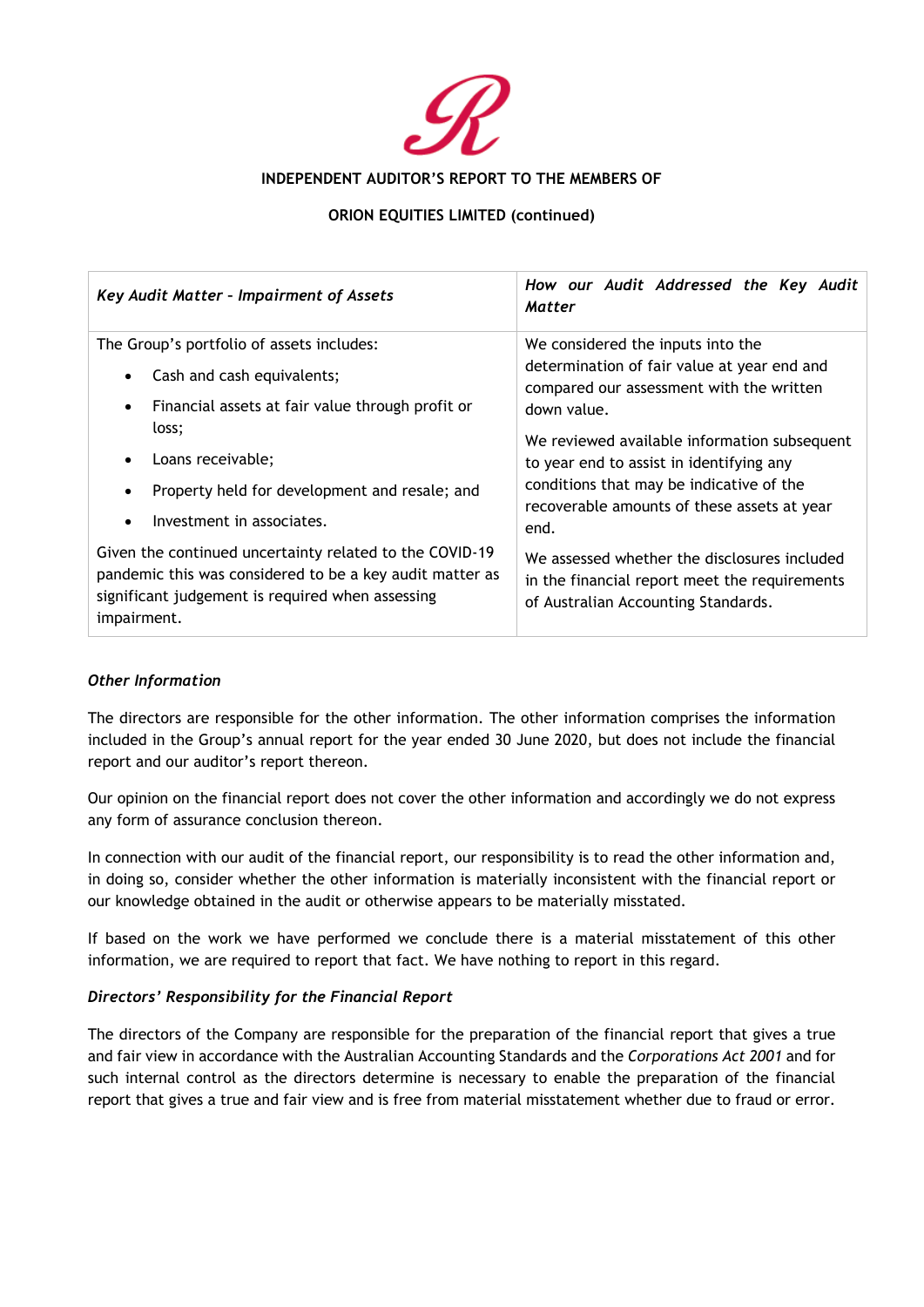

#### **INDEPENDENT AUDITOR'S REPORT TO THE MEMBERS OF**

### **ORION EQUITIES LIMITED (continued)**

In preparing the financial report, the directors are responsible for assessing the ability of the Group to continue as a going concern, disclosing, as applicable, matters related to going concern and using the going concern basis of accounting unless the directors either intend to liquidate the Group or cease operations, or have no realistic alternative but to do so.

### *Auditor's Responsibility for the Audit of the Financial Report*

Our objectives are to obtain reasonable assurance about whether the financial report as a whole is free from material misstatement, whether due to fraud or error, and to issue an auditor's report that includes our opinion. Reasonable assurance is a high level of assurance, but is not a guarantee that an audit conducted in accordance with Australian Auditing Standards will always detect a material misstatement when it exists. Misstatements can arise from fraud or error and are considered material if individually or in the aggregate, they could reasonably be expected to influence the economic decisions of users taken on the basis of this financial report.

A further description of our responsibilities for the audit of the financial report is located at the Auditing and Assurance Standards Board website at: www.auasb.gov.au/Home.aspx.

We communicate with the directors regarding, amongst other matters, the planned scope and timing of the audit and significant audit findings, including any significant deficiencies in internal control that we identify during our audit.

We also provide the directors with a statement that we have complied with relevant ethical requirements regarding independence, and to communicate with them all relationships and other matters that may reasonably be thought to bear on our independence and where applicable, related safeguards.

From the matters communicated with the directors, we determine those matters that were of most significance in the audit of the financial report of the current period and are therefore the key audit matters. We describe those matters in our auditor's report unless law or regulation precludes public disclosure about the matter or when, in extremely rare circumstances, we determine that a matter should not be communicated in our report because the adverse consequences of doing so would reasonably be expected to outweigh the public interest benefits of such communications.

#### *Report on the Remuneration Report*

#### *Opinion on the Remuneration Report*

We have audited the remuneration report included in the directors' report for the year ended 30 June 2020.

In our opinion the remuneration report of Orion Equities Limited for the year ended 30 June 2020 complies with section 300A of the *Corporations Act 2001*.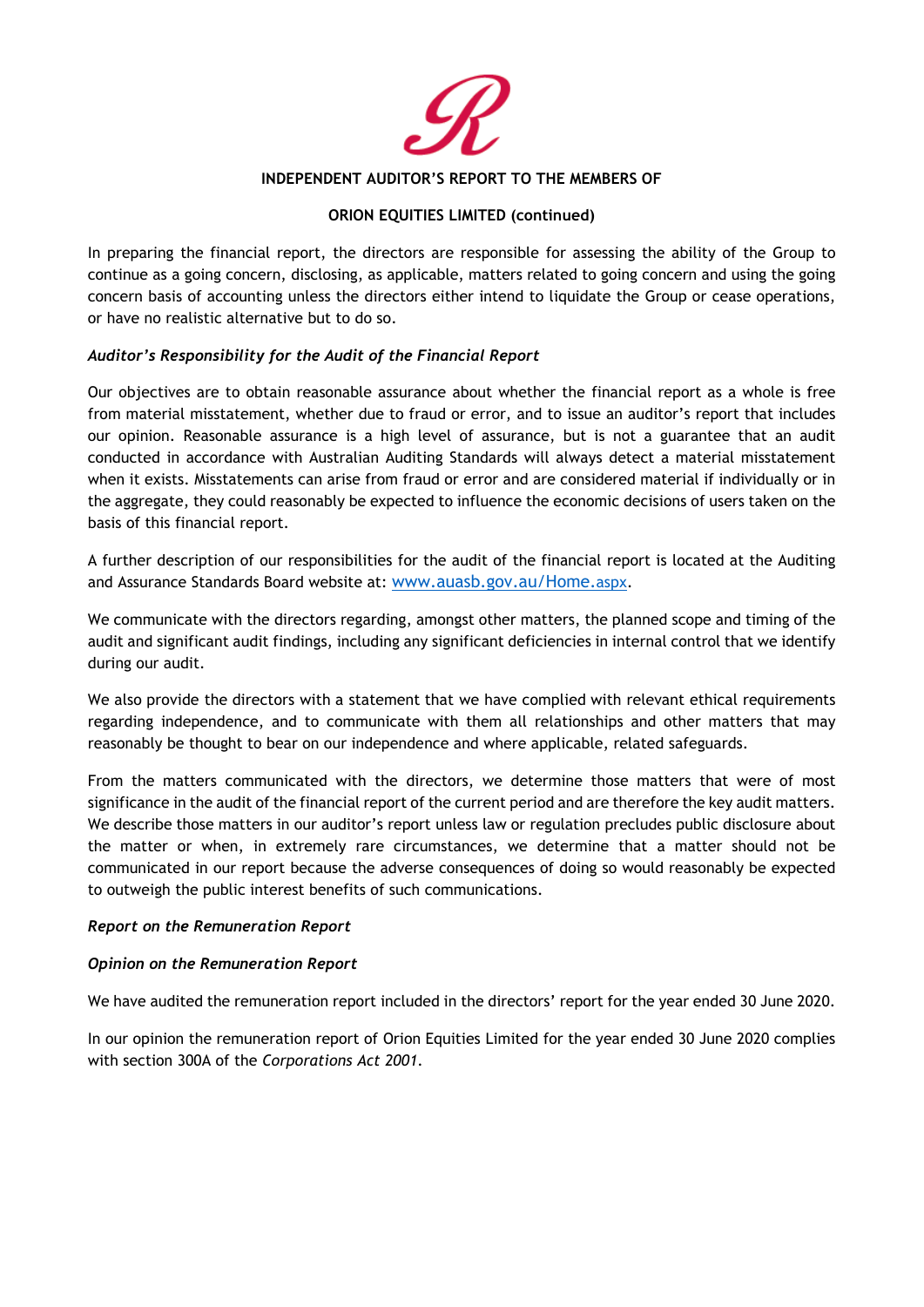

### **INDEPENDENT AUDITOR'S REPORT TO THE MEMBERS OF**

### **ORION EQUITIES LIMITED (continued)**

#### *Responsibilities*

The directors of the Company are responsible for the preparation and presentation of the Remuneration Report in accordance with section 300A of the *Corporations Act 2001*. Our responsibility is to express an opinion on the Remuneration Report, based on our audit conducted in accordance with Australian Auditing Standards.

Rothsay

**Rothsay Auditing Daniel Dalla** Dated 26 August 2020

**Partner**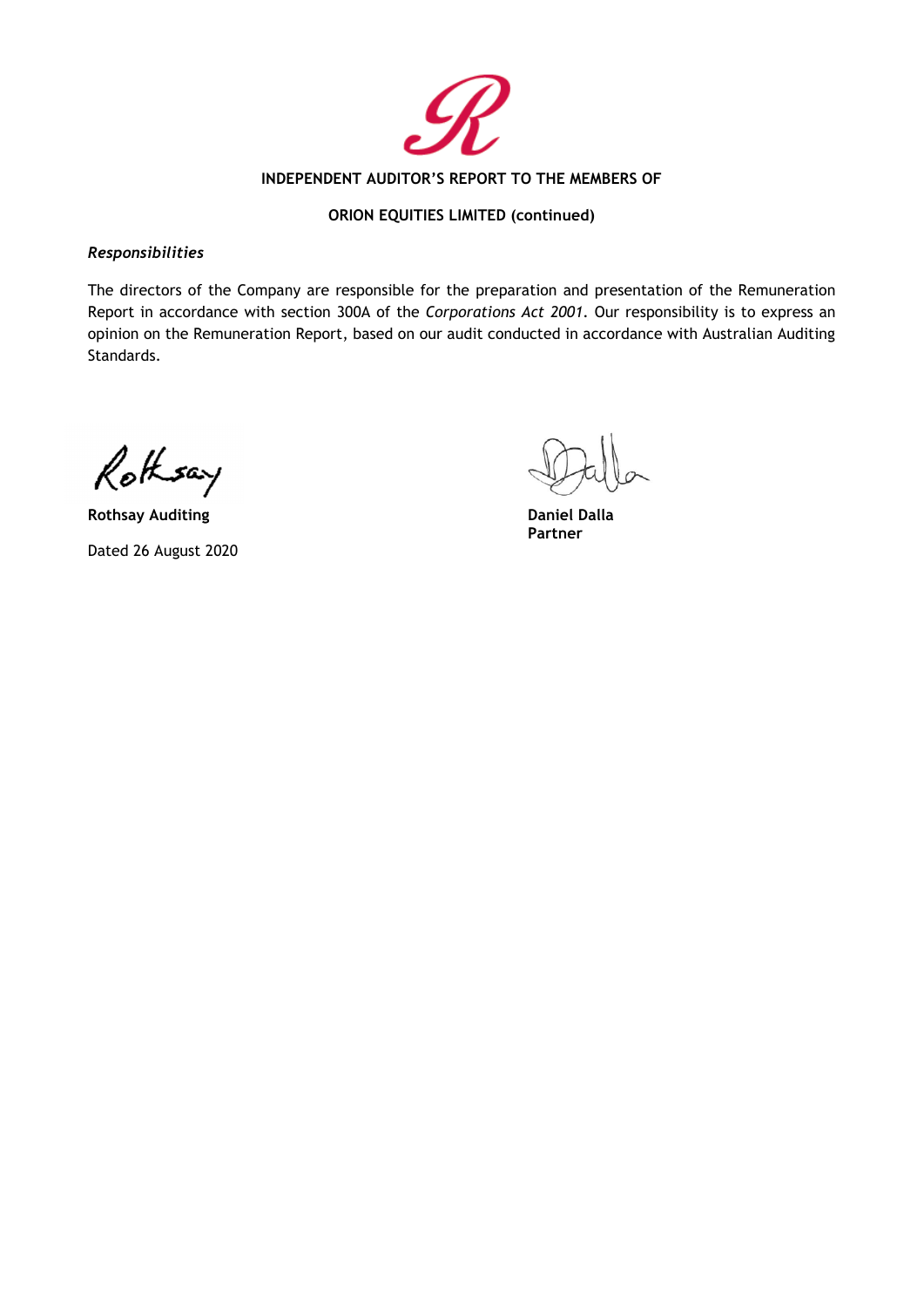## **SECURITIES INFORMATION as at 30 June 2020**

### **DISTRIBUTION OF FULLY PAID ORDINARY SHARES**

| Spread  | оf                       | <b>Holdings</b> | <b>Number of Holders</b> | <b>Number of Shares</b> | % of Total Issued Capital |
|---------|--------------------------|-----------------|--------------------------|-------------------------|---------------------------|
|         | $\overline{\phantom{a}}$ | 1.000           | 25                       | 9.742                   | 0.06%                     |
| 1.001   | $\overline{\phantom{a}}$ | 5,000           | 60                       | 215,641                 | $1.38\%$                  |
| 5.001   | $\overline{\phantom{a}}$ | 10,000          | 42                       | 317.971                 | 2.03%                     |
| 10,001  | $\overline{\phantom{a}}$ | 100,000         | 56                       | 1,717,959               | 10.98%                    |
| 100,001 | $\overline{\phantom{a}}$ | and over        | 14                       | 13,387,915              | 85.55%                    |
| Total   |                          |                 | 197                      | 15,649,228              | 100.00%                   |

### **UNMARKETABLE PARCELS**

| Spread | оf                       | <b>Holdings</b> | Number of Holders | <b>Number of Shares</b> | % of Total Issued Capital |
|--------|--------------------------|-----------------|-------------------|-------------------------|---------------------------|
|        |                          | $1 - 9.090$     | 118               | 453.764                 | 2.90%                     |
| 9.091  | $\overline{\phantom{a}}$ | over            | 79                | 15,195,464              | 97.10%                    |
| Total  |                          |                 | 197               | 15.649.228              | 100.00%                   |

An unmarketable parcel is considered, for the purposes of the above table, to be a shareholding of 2,631 shares or less, being a value of \$500 or less in total, based upon the Company's last sale price on ASX as at 30 June 2020 of \$0.055 per share.

### **SUBSTANTIAL SHAREHOLDERS**

| <b>Substantial Shareholders</b>                                                | <b>Registered Shareholder</b>                               | <b>Total Number of</b><br><b>Shares Held</b> | % Voting Power           |
|--------------------------------------------------------------------------------|-------------------------------------------------------------|----------------------------------------------|--------------------------|
| Queste Communications Ltd (ASX:QUE)                                            | QUE                                                         | 9,367,653                                    | 59.86%(1)                |
| Mr Azhar Chaudhri,<br>Renmuir Holdings Limited and<br>Chi Tung Investments Ltd | QUE<br>Chi Tung Investments Ltd<br>Renmuir Holdings Limited | 9.367.653<br>50,475<br>4,754                 | $60.21\%$ <sup>(2)</sup> |
| Geoff Wilson,<br>Dynasty Peak Pty Limited and<br>GW Holdings Pty Limited       | Dynasty Peak Pty Limited                                    | 923,038                                      | $5.90\%$ <sup>(3)</sup>  |

Notes:

(1) Based on the change of substantial shareholding notice filed by [QUE](http://www.asx.com.au/asx/share-price-research/company/QUE) dated [28 September 2015](https://www.asx.com.au/asx/statistics/displayAnnouncement.do?display=pdf&idsId=01665766) (updated to reflect current percentage voting power)

(2) Based on the change of substantial shareholding notice filed by Azhar Chaudhri, Renmuir Holdings Limited and Chi Tung Investments Ltd date[d 28 September 2015](https://www.asx.com.au/asxpdf/20150929/pdf/431ncvb56zb431.pdf) (updated to reflect current percentage voting power)

(3) Based on the initial substantial shareholding notice filed by Geoff Wilson date[d 28 February 2018](https://www.asx.com.au/asx/statistics/displayAnnouncement.do?display=pdf&idsId=01956271)